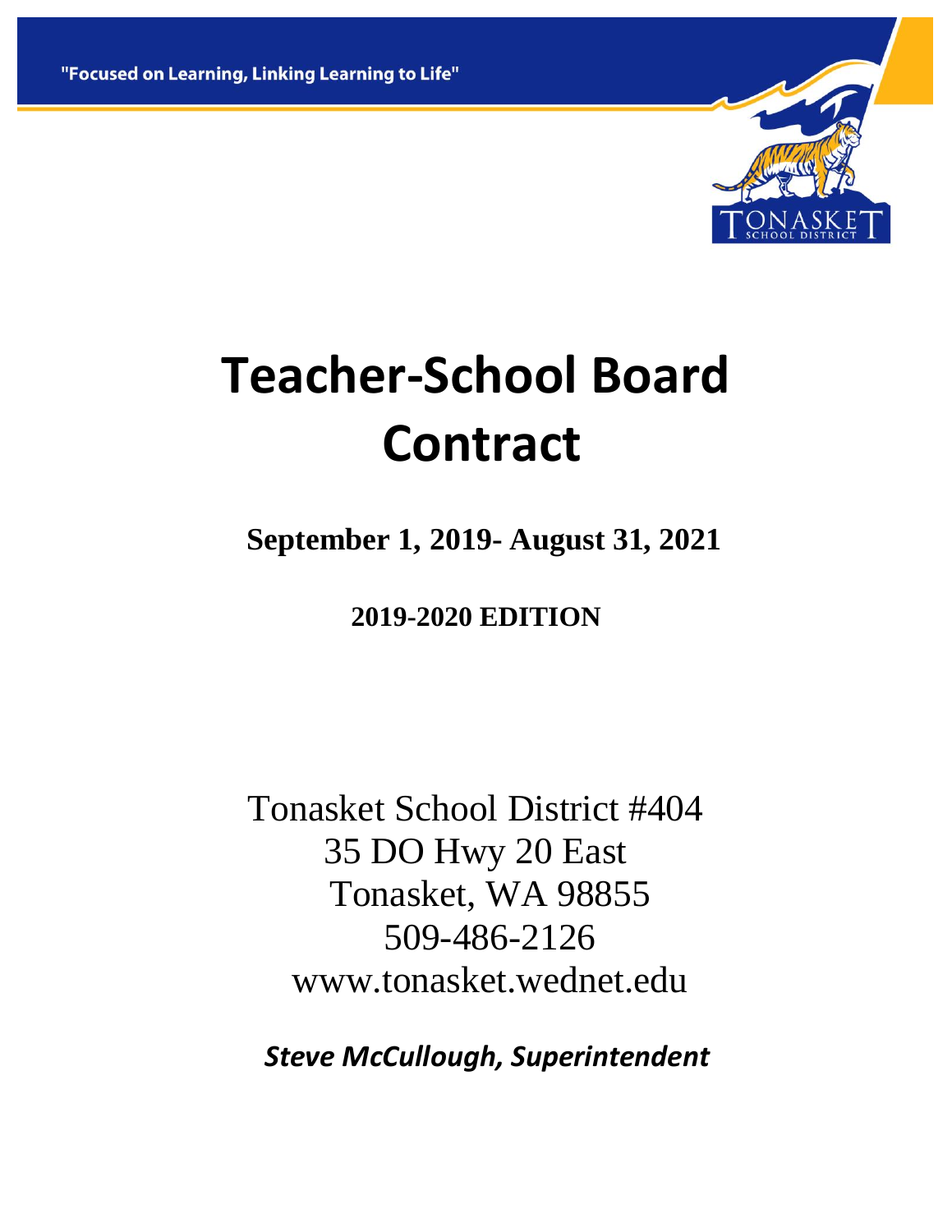# **Table of Contents**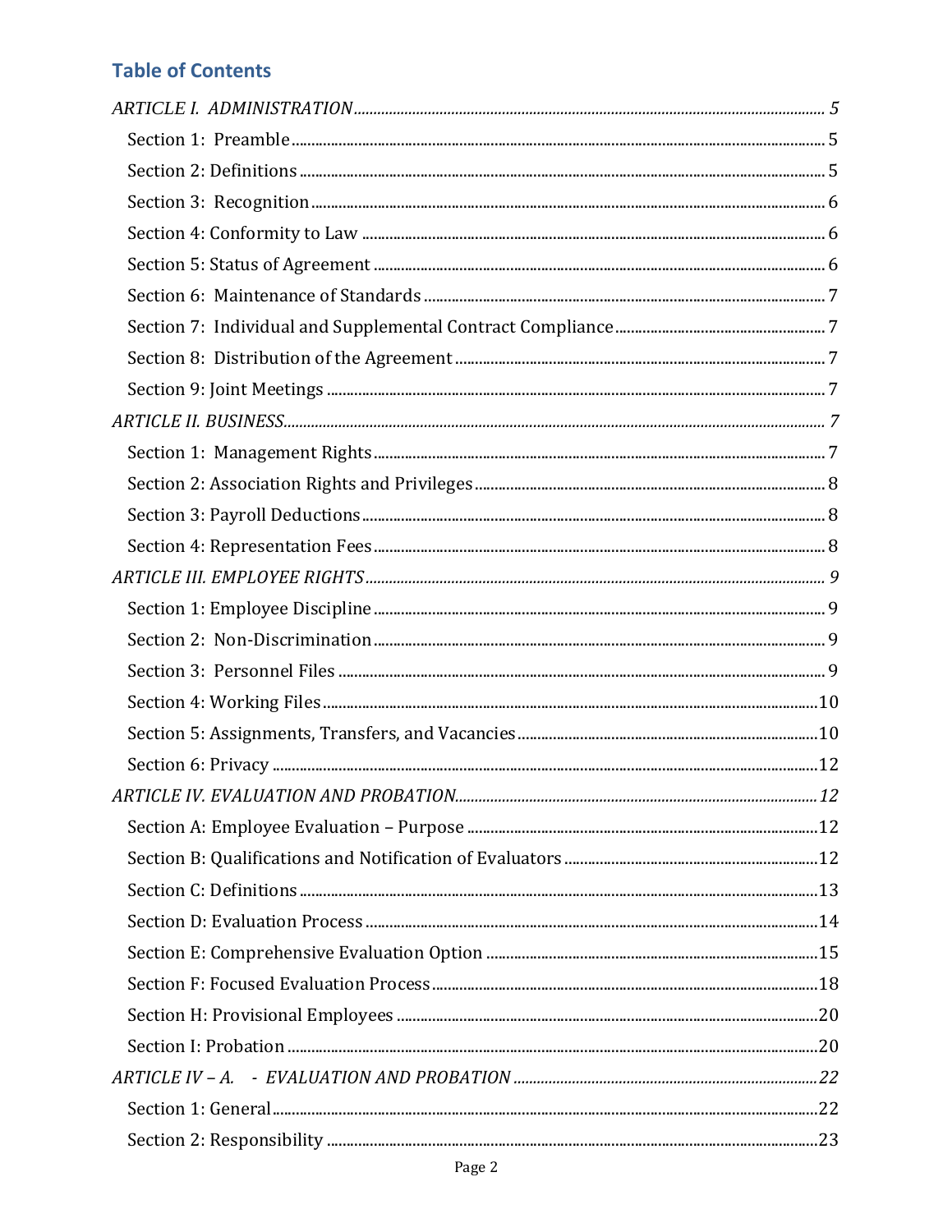| Section 13. Washington State Paid Family and Medical Leave (PFML)36 |  |
|---------------------------------------------------------------------|--|
|                                                                     |  |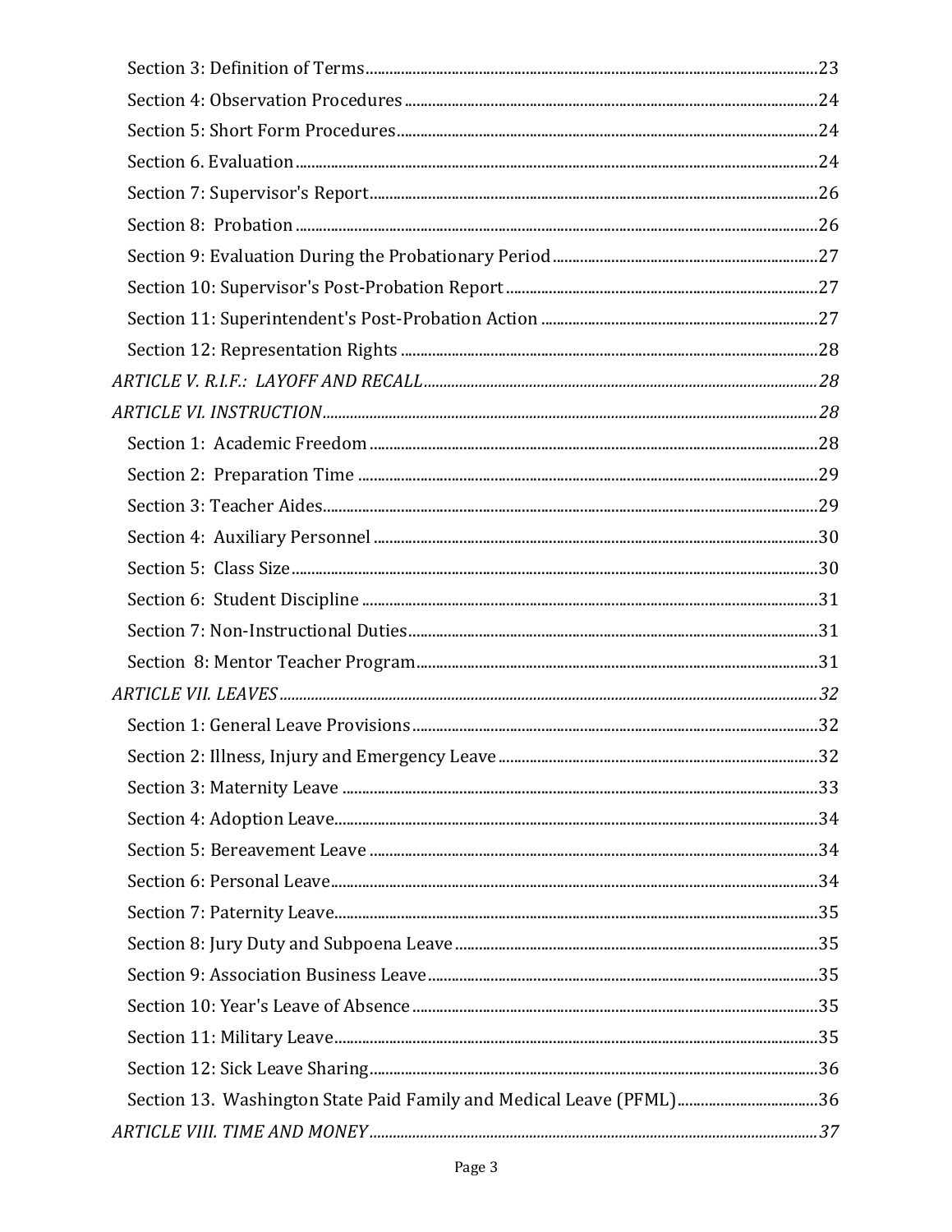| APPENDIX E Employee Evaluation Report Form Professional Growth Option56 |  |
|-------------------------------------------------------------------------|--|
|                                                                         |  |
|                                                                         |  |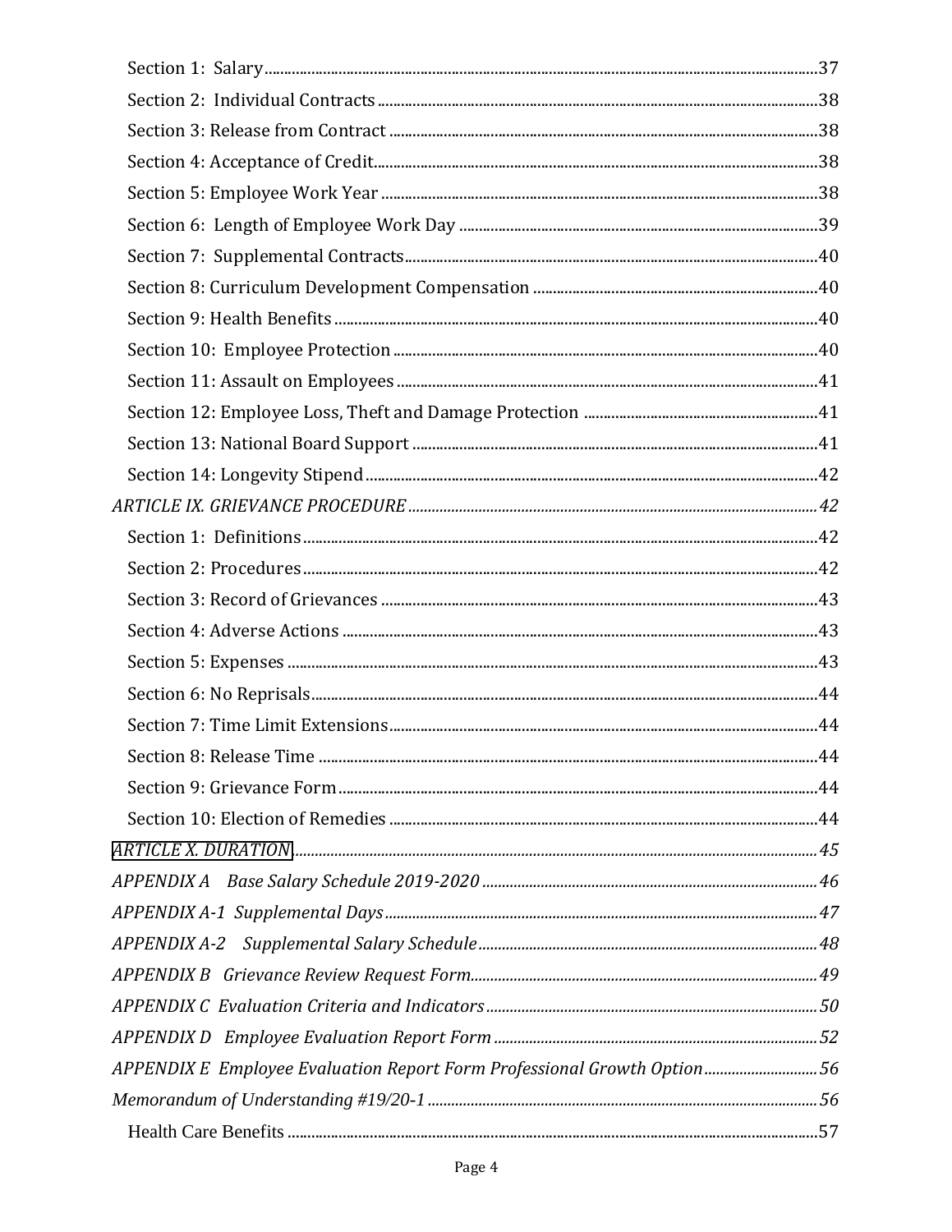# ARTICLE I. ADMINISTRATION

#### <span id="page-4-1"></span><span id="page-4-0"></span>Section 1: Preamble

This contract is made and entered into by and between the Tonasket School District 404, acting through its Board of Directors, and the Tonasket Education Association, pursuant to RCW 41.59.

The Parties agree that providing quality education for the students of the Tonasket School District 404 is their mutual aim. The Parties recognize that satisfying this mutual aim depends upon qualified teachers whose preparation is adequate for the academic needs of the District, and that such preparation benefits the instructional program by enhancing the quality and morale of the teaching staff. The Parties, recognizing further, that the involvement of members of the teaching profession is particularly valuable in the formulation of policies and programs designed to improve educational standards.

### <span id="page-4-2"></span>Section 2: Definitions

- A. The term "Board" shall mean the Board of Directors of the Tonasket School District, number 404, Okanogan County, Washington.
- B. The term "Association" shall mean the Tonasket Education Association, affiliated with the Washington Education Association and the National Education Association.
- C. The term "Parties" shall mean the District and the Association.
- D. The term "Agreement" shall mean the collective bargaining agreement signed by the parties.
- E. The term "Employee" shall mean any member of the bargaining unit.
- F. The term "Day" shall mean any calendar day, exclusive of Saturdays, Sundays or recognized holidays, when the office of the Superintendent is open to the public for the conduct of business unless otherwise noted.
- G. The term "Superintendent" shall mean the chief administrator of the District or his/her designee.
- H. The term "contract" shall mean the individual contract issued to and signed by each employee pursuant to RCW 28A.405.210 and RCW 28A.405.220.
- I. The term "supplemental contract" shall mean that contract issued and signed in accordance with RCW 28A.405.240.
- J. The term "President" shall mean the President of the Association.
- K. The term "RIF" shall mean Reduction in Force.
- L. The term "District" shall mean the Tonasket School District #404, acting through its officers, agents or employees.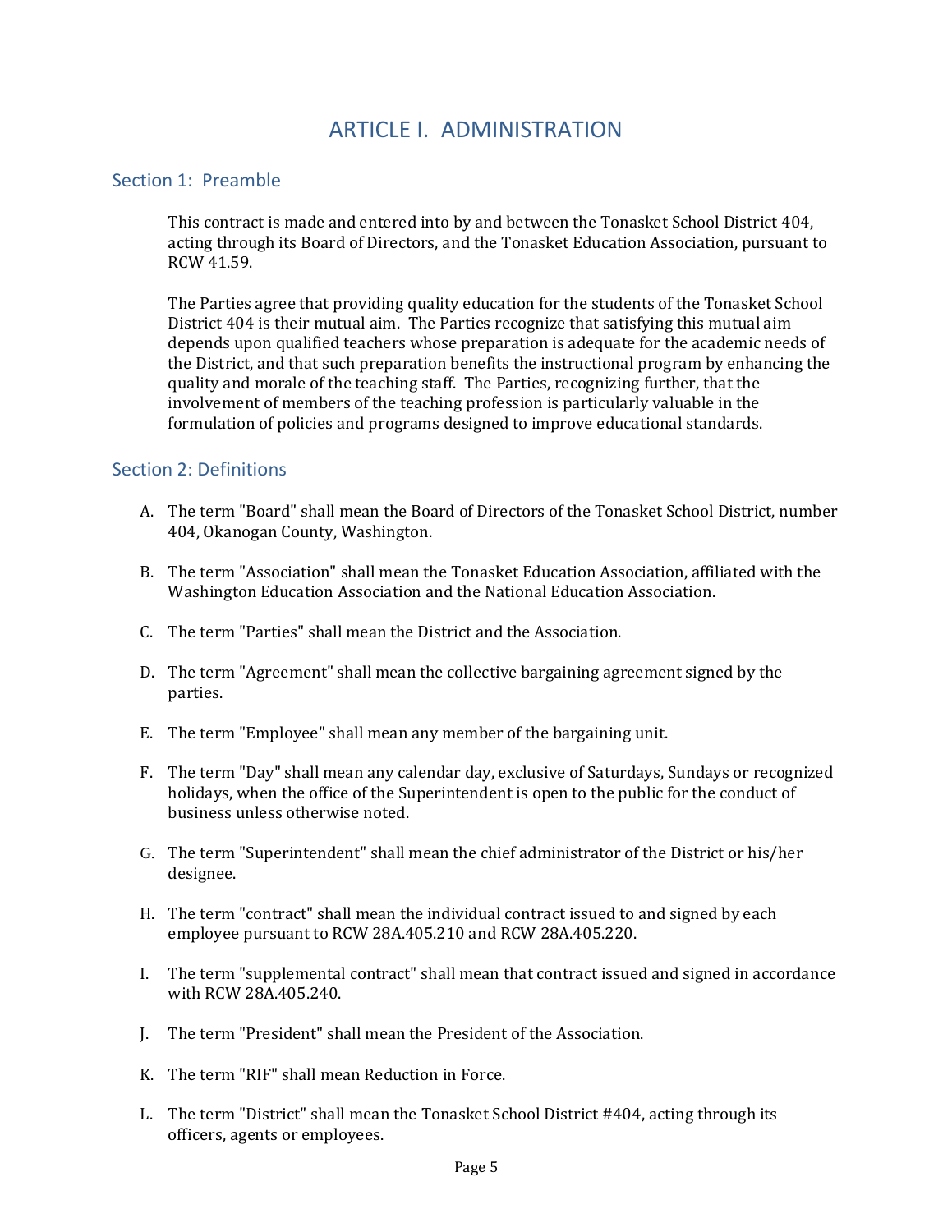- M. The term "RCW" shall mean Revised Code of Washington.
- N. The term "WAC" shall mean Washington Administrative Code.
- O. The term "SPI" shall mean the Washington State Superintendent of Public Instruction or his/her office.
- P. The term "BEA" shall mean Basic Education Act.
- Q. The term "AR" shall mean Association Representative(s).
- R. The term "PERC" shall mean the Washington State Public Employee Relations Commission.

# <span id="page-5-0"></span>Section 3: Recognition

- A. Classroom teachers whether under contact or on leave.
- B. Instructional support staff of librarian/learning resource specialist, counselor, E.S.A. psychologist, and E.S.A. communication disorder specialist.
- C. Substitutes for classroom teachers and instructional support staff. The Association does not represent substitutes in the area of salary and benefits.

# <span id="page-5-1"></span>Section 4: Conformity to Law

- A. The Agreement shall be governed and construed according to the Constitution and laws of the State of Washington.
- B. If any provision of this Agreement shall be found contrary to law, such provision shall have effect only to the extent permitted by law, but the remainder shall continue in effect for the duration of the Agreement.
- C. Any provision held contrary to law shall be renegotiated as soon as possible.

# <span id="page-5-2"></span>Section 5: Status of Agreement

- A. This Agreement shall become effective when ratified by the Parties and executed by authorized representatives and may be amended or modified only with mutual consent of the Parties. Such amendments and/or modifications shall be in writing and signed by both parties and then attached to the Agreement.
- B. This Agreement shall supersede any rules, regulations, policies, resolutions, or practices of the District which shall be contrary to or inconsistent with its terms.

Any rules, regulations, policies, resolutions, or practices of the District not in conflict or inconsistent with this Agreement shall remain in effect.

C. Unless otherwise provided in this Agreement, nothing contained herein shall be interpreted and/or applied so as to eliminate, reduce or otherwise detract from current individual salaries, employee benefits, or existing policies and practices of the District in effect regarding this agreement prior to the effective date of this Agreement.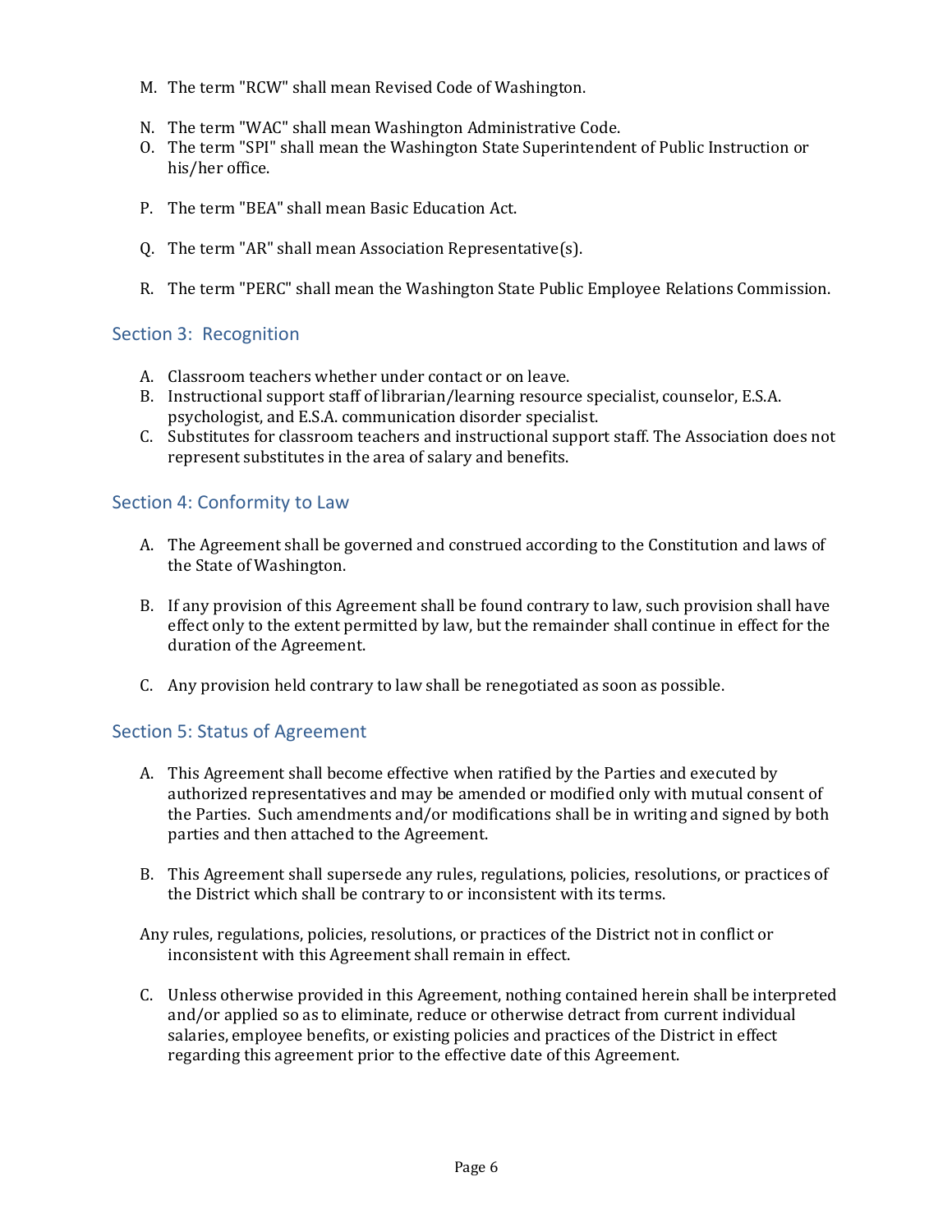#### <span id="page-6-0"></span>Section 6: Maintenance of Standards

- A. All conditions of employment as outlined in the Agreement, including, but not limited to, teaching hours, District compensation for duties outside the regular teaching hours, preparation and relief periods where applicable, leaves, and general benefits shall be maintained at not less than the standards in effect in the District at the time this Agreement is signed unless renegotiated as per this agreement.
- B. The duties or responsibilities of any position currently being held by any employee in the bargaining unit shall not be altered, increased, or transferred to a person not a member of the bargaining unit without prior consent of the Association.

## <span id="page-6-1"></span>Section 7: Individual and Supplemental Contract Compliance

All individual and supplemental contracts shall be subject to and consistent with law and this Agreement and shall expressly state that they are subject to this and subsequent Agreements between the parties. If any individual or supplemental contract is inconsistent with this Agreement, this Agreement shall control.

#### <span id="page-6-2"></span>Section 8: Distribution of the Agreement

- A. After the parties reach tentative agreement on a successor Agreement, the District Association shall produce a draft copy for mutual editing. Upon reaching final agreement on the content and form of the new Agreement, the District shall produce a camera ready copy which the Board shall use to print the final draft.
- B. Within sixty (60) days after ratification of this agreement, TEA will make available and distribute copies of this Agreement to all employees and the District will post an electronic copy in the District's website.
- C. All employees new to the District will be shown where to find and how to download an electronic copy of the agreement from the District's website. The cost of printing and distribution any hard copies of the Agreement shall be borne by the Association.

#### <span id="page-6-3"></span>Section 9: Joint Meetings

Board representative(s), Association representative(s), and the Superintendent shall meet at least quarterly in order to review Agreement administration and to address other matters of mutual concern. Such meeting shall not be bargaining or grievance resolution sessions.

# ARTICLE II. BUSINESS

#### <span id="page-6-5"></span><span id="page-6-4"></span>Section 1: Management Rights

The District shall have the exclusive right to manage the affairs of the District provided that the wages, hours, terms and conditions of employment stipulated by the statutes of the State of Washington, statutes of the United States of America and the provisions stipulated within this contract are adhered to.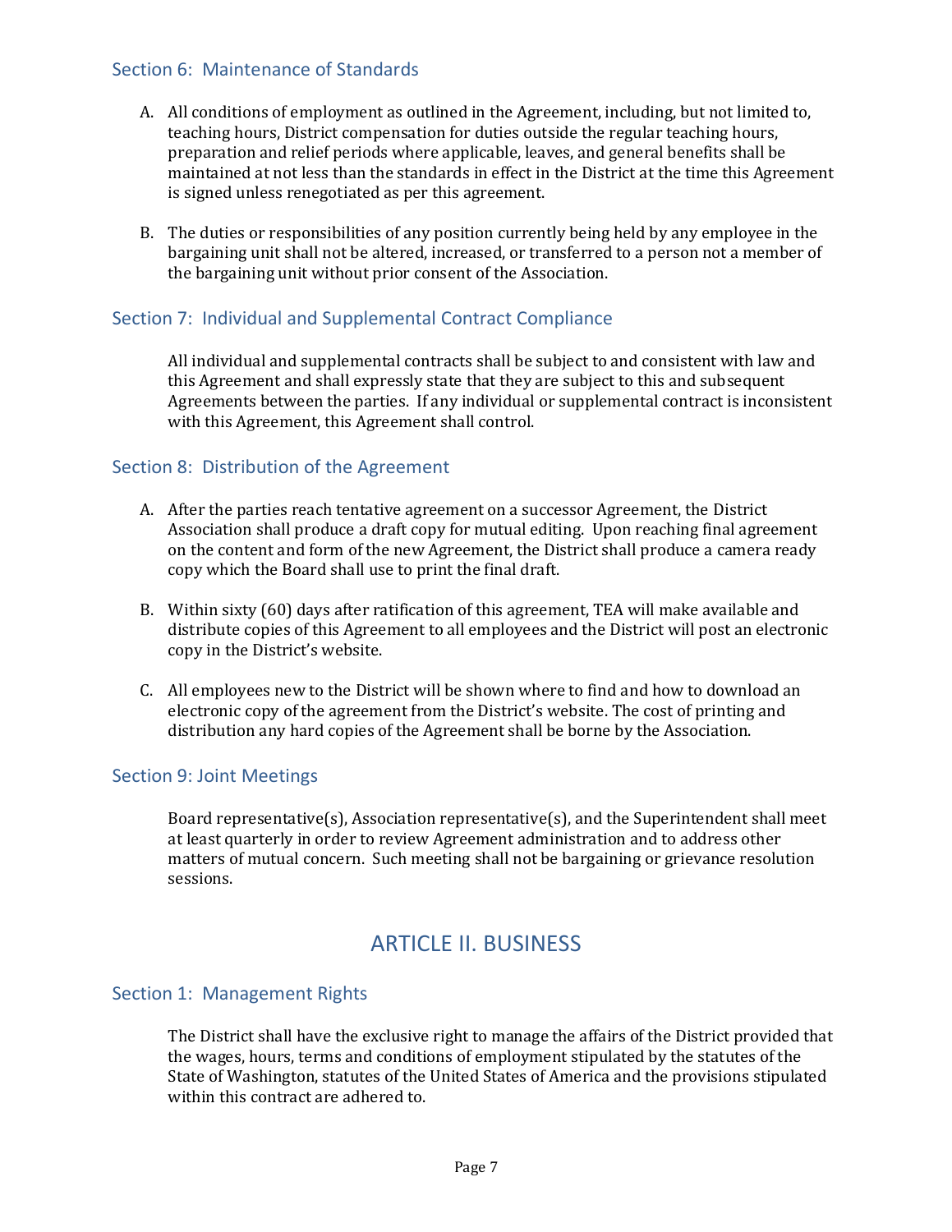# <span id="page-7-0"></span>Section 2: Association Rights and Privileges

- A. The Association representatives and members shall have the right to use District building and equipment for Association business provided such use does not interfere with District use, nor entail additional custodial care or building costs. The Association shall have the right to use the District mail system and employee mailboxes for communication purposes.
- B. The Association, upon reasonable prior notice to the District, shall be permitted access to and/or be provided information on reports, documents, or records available as public records, subject to applicable laws and restrictions. Prior to each regular or special Board meeting the District shall provide the President with a formal agenda along with the same agenda annotations and support material as provided the Board excluding materials pertaining to executive and/or closed sessions.
- C. Association representatives shall be granted release time for:
	- 1. Negotiations meetings between the Tonasket School District and TEA negotiating team.
	- 2. Grievance meetings with an arbitrator.
	- 3. Board meetings.

# <span id="page-7-1"></span>Section 3: Payroll Deductions

- A. Upon appropriate written authorization from the employee, the Board shall deduct from the salary of said employee and make remittance for Association dues, and insurance plans jointly agreed to by the Association and the Board.
- B. The Automatic payroll authorization form shall clearly state that it is understood by the employee signing the authorization that continuation of such payments is a binding condition until August 31 of each year.
- C. The Association will submit automatic payroll deduction authorization forms to the District payroll office for processing on or before September 15 of each school year. A member's revocation of such automatic payments shall be made in writing to the Association on the form available from the Association between the beginning of the school year and September 15, and shall become effective at that time.

# <span id="page-7-2"></span>Section 4: Representation Fees

- A. No member of the bargaining unit will be required to join the Association. The Association will inform the District on a monthly basis of any new members and revocation of membership
- B. The Association agrees to indemnify and hold the District harmless against any legal action brought against the District as a result of this representation fee provision.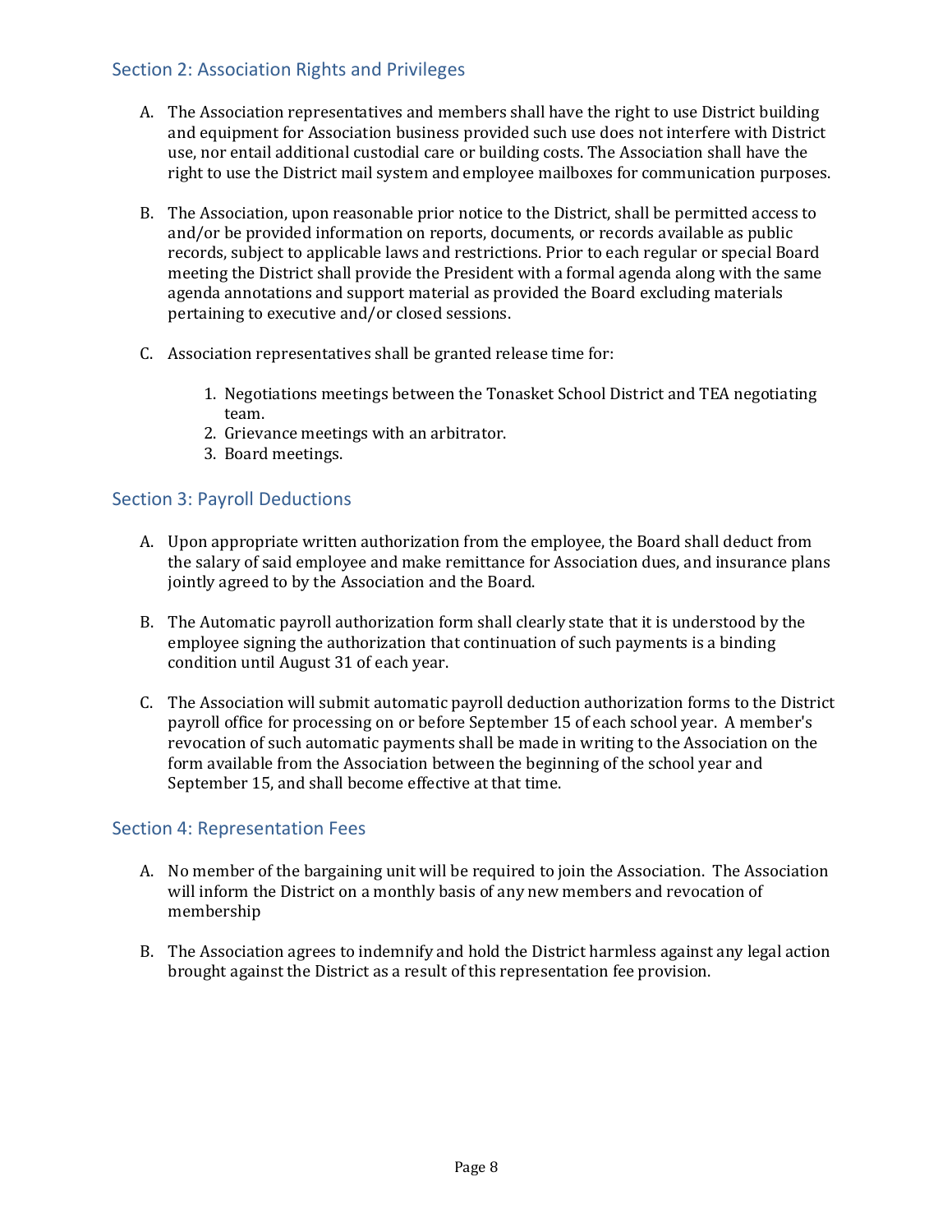# ARTICLE III. EMPLOYEE RIGHTS

#### <span id="page-8-1"></span><span id="page-8-0"></span>Section 1: Employee Discipline

- A. No employee shall be disciplined, warned, reprimanded, suspended, reduced in rank or compensation, discharged, terminated or adversely affected in any way without just cause. Any such discipline shall be subject to the grievance procedure hereinafter set forth.
- B. Any charges which are made shall be reduced to writing and delivered to the affected individual(s) prior to any action being taken by the employer. Any employee shall have the right to have a representative of his own choosing present in any disciplinary action.
- C. Disciplinary actions available to the District are to be verbal reprimand, written reprimand to be placed in the employee's personnel file, suspension without pay, or discharge. Disciplinary action shall be appropriate to the cause which precipitated the disciplinary action, and shall be progressive unless otherwise justified.

### <span id="page-8-2"></span>Section 2: Non-Discrimination

The Parties agree that the provisions of this Agreement shall be applied without regard to or on the basis of sex, race, creed, religion, color, national origin, age, honorably discharged veteran or military status, sexual orientation including gender expression or identity, the presence of any sensory, mental, or physical disability, or the use of a trained dog guide or service animal by a person with a disability.

#### <span id="page-8-3"></span>Section 3: Personnel Files

- A. Employees shall have the right to inspect all contents of their complete personnel file kept within the District. Upon request, a copy of any documents contained therein shall be provided to the employee at their expense.
- B. The District's personnel file for an employee shall contain the following items:
	- 1. The employee's required evaluation reports including probationary documentation, if any.
	- 2. The individual service contracts of the employee.
	- 3. The transcript of the employee's academic record.
	- 4. The verification of certificated experience.
	- 5. Any other documentation required by law, rule, or regulation implementing that law.
	- 6. Derogatory materials may be kept in the employee's file if they have been shown to the employee within fifteen (15) days of either the receipt of the material or after being allowed by an investigating agency.
- C. The District's personnel file for an employee shall not include the following items:
	- 1. Any grievance concerning the employee.
	- 2. Derogatory material not previously shown to any employee.
	- 3. Medical records will be held in a separate file in the District Office.
- D. Upon written request by the employee or the District, the Superintendent and employee shall sign and state an inventory sheet to verify contents of the District's personnel file for an employee.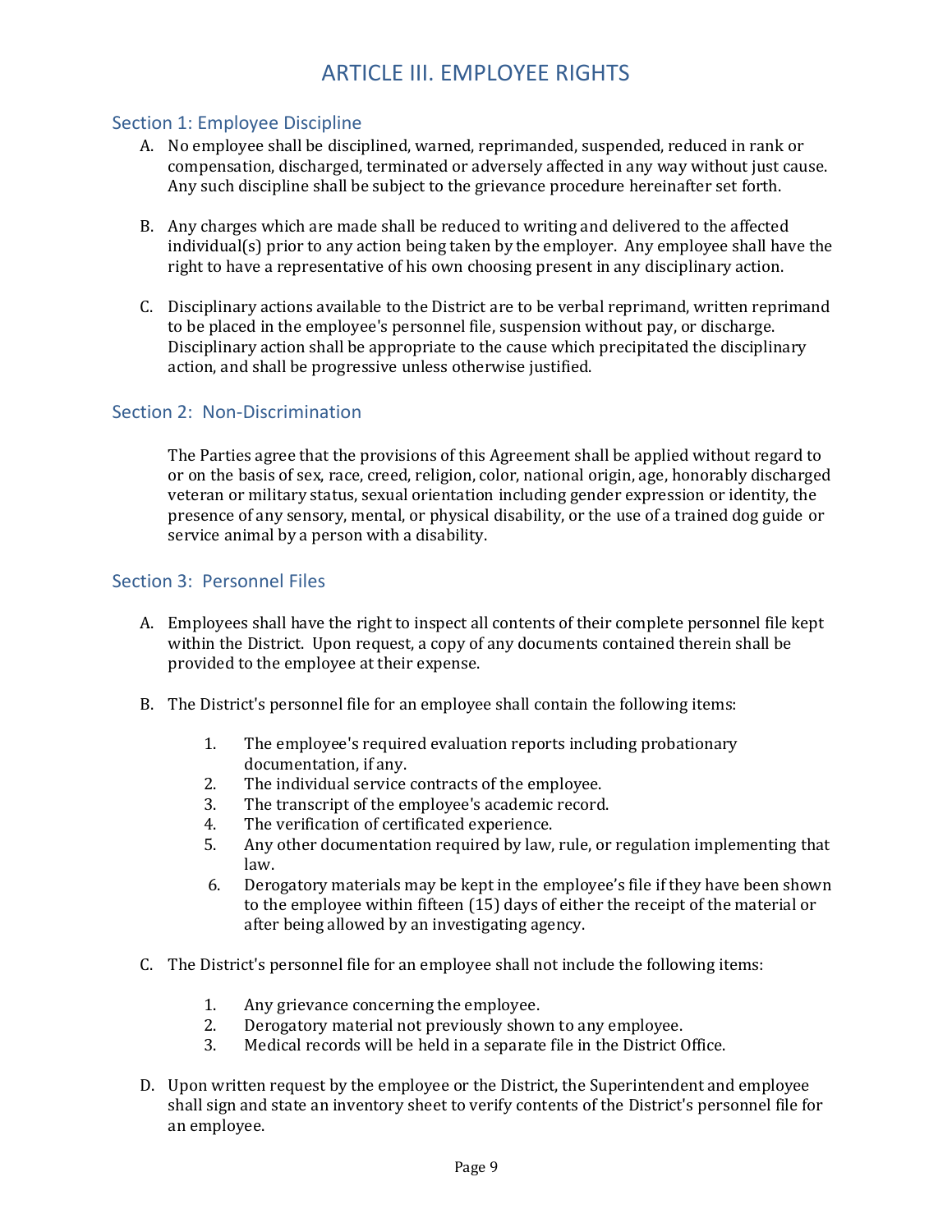- E. All contents of personnel files shall remain the property of the School District.
- F. The employee may request that material contained in the District's personnel file for an employee be removed. Such request shall be in writing and directed to the Superintendent. Within ten (10) working days of the employee, the Superintendent shall meet with the employee to consider the request. Within five (5) working days of the meeting the Superintendent shall render a decision, in writing, to the employee. Should the employee not be satisfied with this decision, he/she may appeal the decision through the grievance procedure contained herein.

# <span id="page-9-0"></span>Section 4: Working Files

A. District administrators and/or supervisory personnel may maintain working files for the

purposes of collecting notes and material to aid in the preparation of evaluation reports, observation reports, and/or assignments, and may also contain necessary documentation in cases of probationary or disciplinary action.

- B. Any derogatory material not shown to an employee within fifteen (15) days after receipt or composition, or notification of an investigation unless prohibited by law, shall not be allowed as evidence in any grievance procedures or in any disciplinary action against the employee.
- C. No material shall be kept in the working file longer than one year from date of the incident except that the administrator may do so if the documentation is shown to the employee who will sign (indicating having seen, not necessarily agreeing with) and date it. If no action has been taken within two (2) years from the date of the employee's signature, the material shall be destroyed. Action taken may include "ongoing investigation" as defined to mean complaints concerning new incidents similar in nature to the original material.

# <span id="page-9-1"></span>Section 5: Assignments, Transfers, and Vacancies

- A. Grade, class, subject matter, and other job assignments shall be made by the District. Such assignments shall be based upon the needs of the educational program and the demonstrated skill, ability, and qualification of the employee to meet those needs.
- B. Request for Transfer: Administrators are responsible for building outcomes and are entitled to manage staffing. Therefore, a teacher desiring to make a transfer in grade, subject, or building assignment for the ensuing school year, may submit an official letter of interest to the building principal(s) on or before May 15th. Enclosed within the letter of interest, the teacher may specify their desire for an interview with principal or interview with building committee. Failure to submit such a request by May 15th does not preclude employees from applying for any position which may be announced as open for application.
- C. Vacancies and/or New Positions:
	- 1. Such notice shall set forth the academic qualifications for the positions, a summary of responsibilities and duties, and the procedures for application. Application deadlines shall be at least two weeks from the date of notice (except as in #2 below).
	- 2. Summer Notification: by July 1st, vacancies and/or new positions shall be publicized electronically in the Official District News email to all employees for a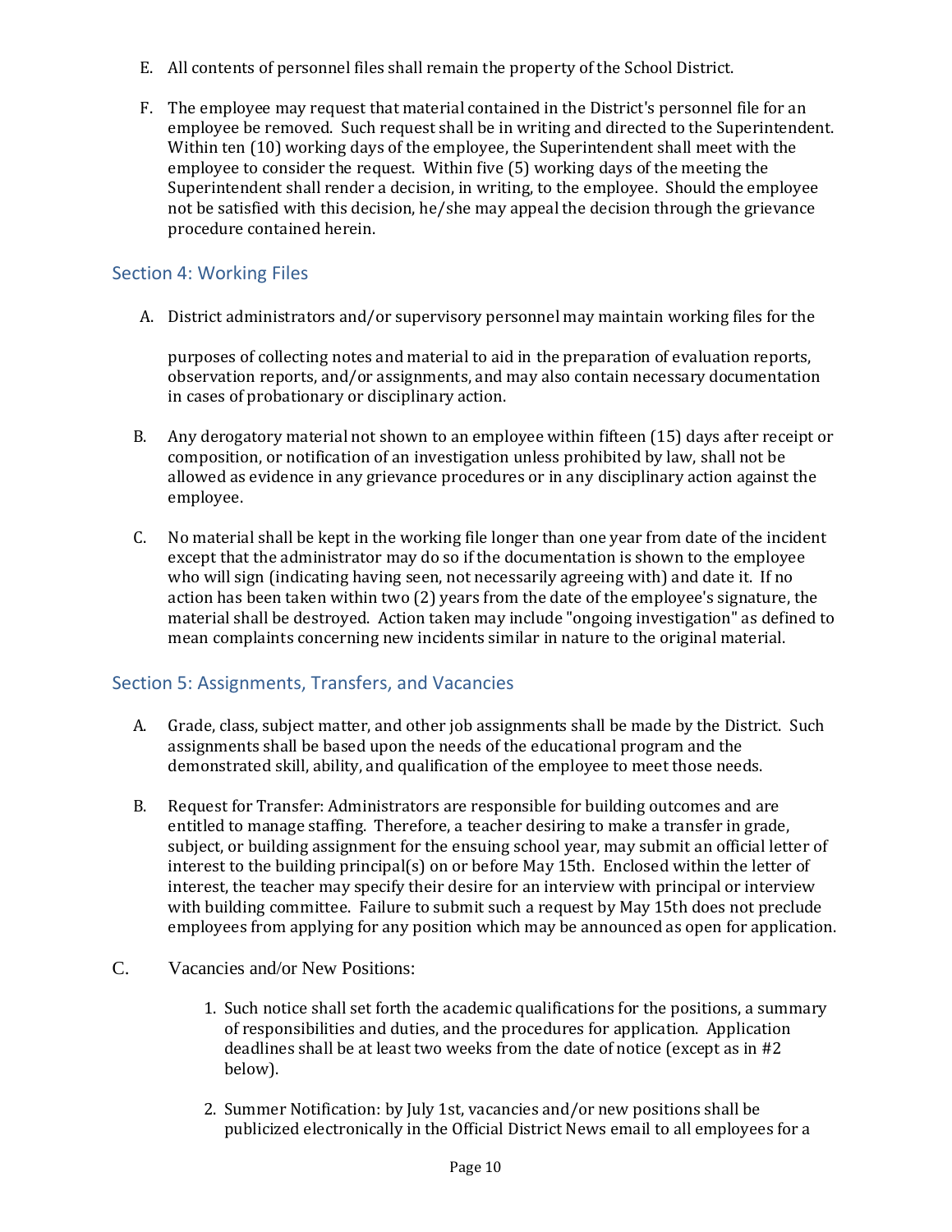period of five (5) days prior to being filled by the District. Employees may notify the District Office in writing prior to the last day of the school year to have job postings mailed.

- 3. Any employee not selected for a position shall receive written notice including a statement of reason(s) why the transfer or reassignment, was not granted. Such employee shall be granted a personal conference with the Superintendent upon request.
- D. Activity Assignments:
	- 1. Activity assignments are those for which a stipend is paid from the adopted activity salary schedule.
	- 2. Activity assignments shall be made by the District based upon the needs of the District's activity program and the skill, ability, and qualifications of the employee to meet those needs.
- E. Involuntary Transfer:
	- 1. As used herein, an involuntary transfer is defined as a district decision to assign an employee to a different building (Pre K-5, 6-8, 9-12), different elementary grade level within the Pre K-5 program, and/or a different subject matter area in grades 6- 12 for more than one half the instructional day than the employee held the previous year, provided the employee has not requested such a transfer. Such involuntary transfers will be made only in an emergency or to prevent undue disruption of the instruction program. In the event of such transfers the District shall confer with the association at the earliest possible date and shall continue to confer throughout the process. The parties shall meet and discuss possible ways to minimize the potential impact to students and staff of such transfers.
	- 2. All individuals seriously being considered for such a transfer shall be notified in writing of the district's need and the candidate's specific qualifications for the position. The Association shall receive a copy of all such notices. Each employee so notified shall have the opportunity for a personal conference with building principal within fourteen calendar days of the receipt of notice. The employee may be accompanied by an Association representative.
	- 3. The Superintendent shall notify the employee selected for such a transfer, in writing, of the reason(s) for his/her selection not less than ten calendar days before the change is to become effective. A copy of that notice will be sent to the Association. The employee so notified may appeal the decision of the Superintendent to the Board, provided that the notice of appeal is received by the Superintendent within five calendar days of the receipt of notice. The Board shall meet and hear the appeal in executive session, render a decision and notify the employee of the decision in writing within ten calendar days of the receipt of the appeal notice by the Superintendent. In the event an employee appeals the decision of the Superintendent to transfer in accordance with the timelines above, the execution of the transfer shall not be made until the Board renders its written decision upon the appeal.
	- 4. All employees being considered for involuntary transfer effective for the start of the ensuing school year, shall be notified in writing. Any employee involuntarily reassigned under the provisions of this section for an ensuing school year shall be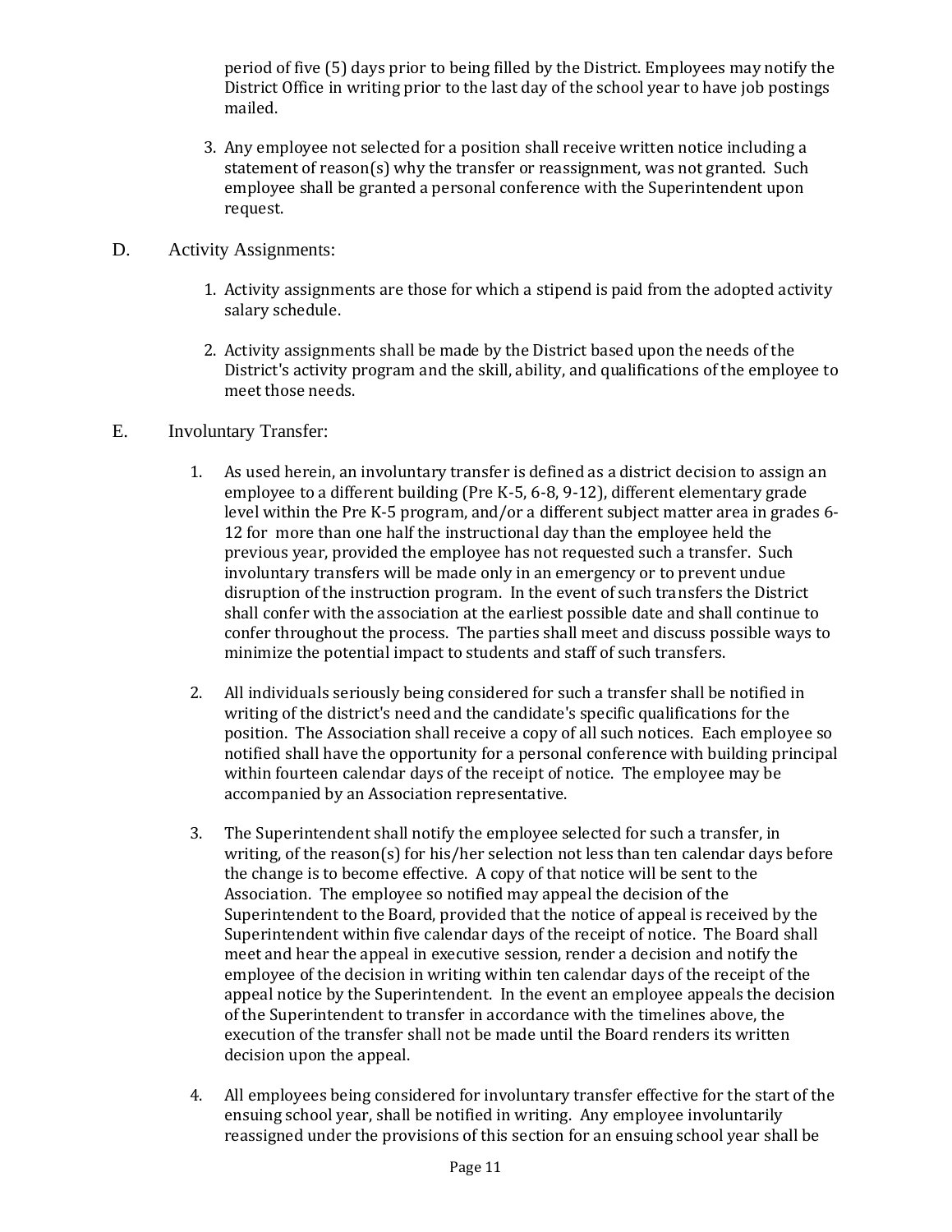granted a release from contract upon written request until three weeks before the first contract day of the new school year.

- 5. If an involuntary transfer should occur during the school year, one day's release time shall be granted for the employee to complete the move and to become orientated to the new program. All employees being considered for involuntary transfer effective for the start of the ensuing school year, shall be notified in writing.
- 6. Employees who are transferred involuntarily will be given priority to return to their previously held positions when these open up. Priority means first consideration, and if the employee is not selected, the employee will be informed of the reason(s).
- 7. The District will attempt to limit the number of transfers if possible.

# <span id="page-11-0"></span>Section 6: Privacy

- A. Information: The District shall not provide personal information concerning employees, including names, addresses, phone numbers, etc. to any person not required by law, or to any commercial or charitable organization without specific Association agreement.
- B. Faculty Meetings: Representatives of commercial concerns, including but not limited to insurance companies, financial counselors, fund raisers, etc. shall not be permitted to attend and address faculty meetings.

# ARTICLE IV. EVALUATION AND PROBATION

(Certificated Classroom Employees)

# <span id="page-11-2"></span><span id="page-11-1"></span>Section A: Employee Evaluation – Purpose

- 1) The parties agree that the following evaluation system for all employees in the bargaining unit is to be implemented in a manner consistent with good faith and mutual respect, and, as defined in RCW 28A.405 and WAC 392-191A:
- 2) To acknowledge the critical importance of teacher quality in impacting student growth and support professional learning as the underpinning of the new evaluation system.
- 3) To identify, in consultation with classroom teachers, particular areas in which the professional performance is distinguished, proficient, basic or unsatisfactory, and particular areas in which the classroom teacher, needs to improve his/her performance.
- 4) To assist classroom teachers who have identified areas needing improvement, in making those improvements. The primary purpose of this procedure is to help teachers grow.

# <span id="page-11-3"></span>Section B: Qualifications and Notification of Evaluators

The term "Evaluator" shall mean the program administrator of the employee being evaluated or as assigned by the superintendent. If mutually agreed the evaluator may be another qualified district administrator. Principals and administrators who have evaluation responsibilities will be certified by the State to implement the evaluation system and maximize rater reliability. RCW 28A.405.120. Employees shared between buildings shall be assigned an evaluator. Evaluators shall be made known to the employee by October 1st.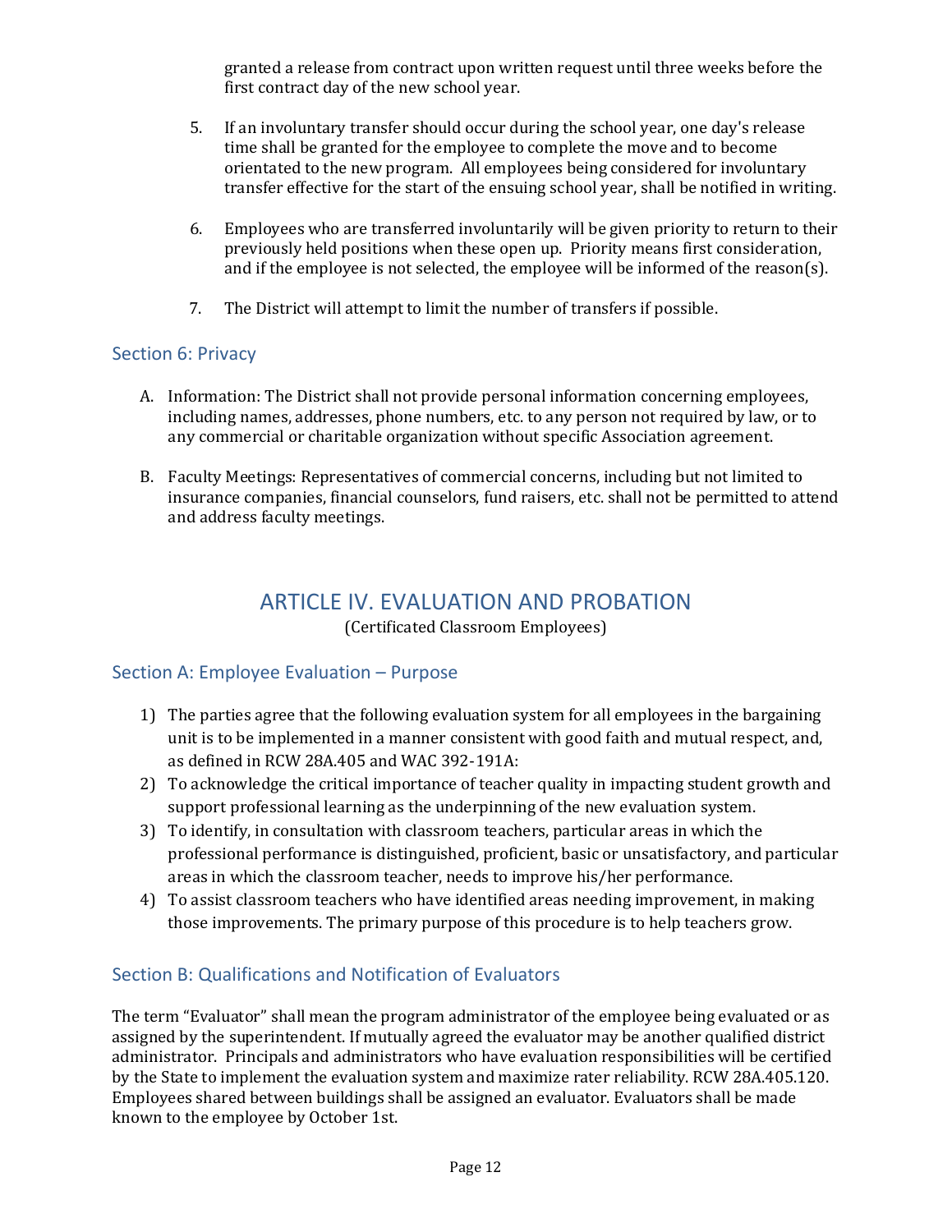# <span id="page-12-0"></span>Section C: Definitions

- 1. "Artifacts" shall mean any products generated, developed, or used by a classroom teacher during the course of instruction. Artifacts should arise naturally from classroom instruction or practices and should not be created specifically for the evaluation system or at the direction of the evaluator. Additionally, tools or forms used in the evaluation process may be considered as artifacts. NOTE: It is recommended that artifacts will be minimally necessary as artifacts can be gathered through the observation process.
	- The term "Evidence" shall mean any artifact used as part of the evaluation.
	- The term "Classroom Teacher" shall mean certificated staff that provide academically focused instruction and/or grades to one or more students. The term "classroom teachers" does not include Educational Staff Associates (e.g.Speech Language Pathologists, OT, PT, Nurses, Psychologists), Counselors, and other bargaining unit members who do not meet this definition. Those bargaining unit members who do not meet this definition will use the procedures from this section and the forms found in ARTICLE IV – A. - EVALUATION AND PROBATION and Appendix D and E.
	- The term "Component" shall mean the sub-section of each criterion.
	- The term "Instructional Framework" means one of the approved instructional frameworks adopted by the Superintendent of Public Instruction to support the four-level rating system pursuant to RCW 28A.405.100. The Tonasket School District Board of Directors has adopted the Marzano Teacher Evaluation Model. The parties will incorporate the Marzano Teacher Evaluation Model Rubrics by State Criteria with Scales and Possible Evidence as the basis of the evaluation process.
	- The term "Evaluation" shall mean the ongoing process of identifying, gathering and using information to improve professional performance, and assess total job effectiveness.
	- The term "Evaluation Criteria" shall mean the minimum eight (8) evaluation criteria for classroom teachers specified in WAC 392-191A. Those criteria are:
		- a. Centering instruction on high expectations for student achievement.
		- b. Demonstrating effective teaching practices.
		- c. Recognizing individual student learning needs and developing strategies to address those needs.
		- d. Providing clear and intentional focus on subject matter content and curriculum.
		- e. Fostering and managing a safe, positive learning environment.
		- f. Using multiple student data elements to modify instruction and improve student learning.
		- g. Communicating and collaborating with parents and school community.
		- h. Exhibiting collaborative and collegial practices focused on improving instructional practice and student learning.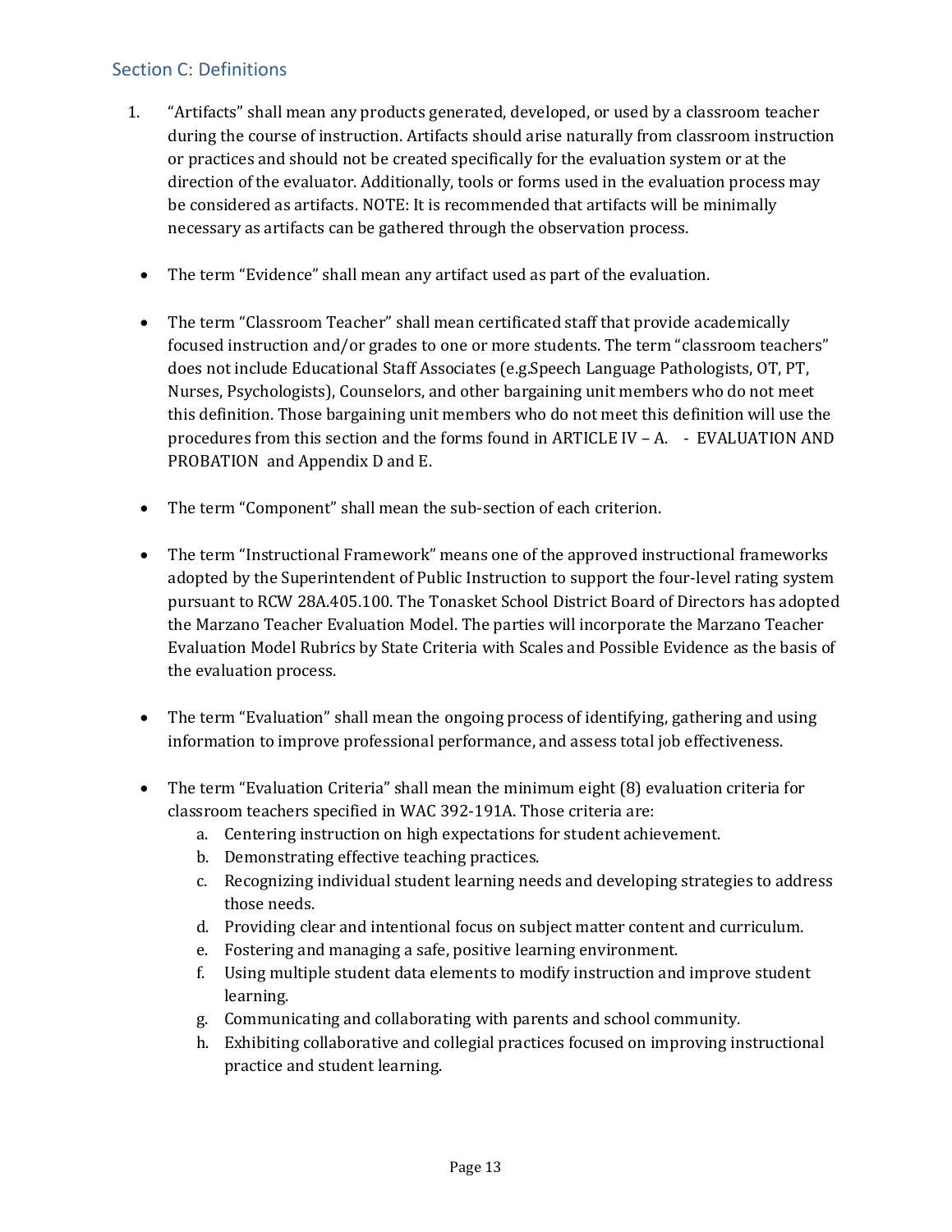- The term "Evaluation Report" shall mean that document which becomes a part of the employee's personnel file.
- "Observe" or "observation" means the gathering of evidence made through classroom or worksite visits, or other visits, work samples, or conversations that allow for the gathering of evidence of the performance of assigned duties for the purpose of examining evidence over time against the instructional or leadership framework rubrics pursuant to this section. WAC 392-191A-030
- The term "Informal Observation" shall mean a documented observation that is not required to be pre-scheduled.
- The term "Rubrics" shall mean the descriptions of practice used to capture evidence and data and classify teaching and student growth using the evaluation criteria and the fourlevel rating system.
- The term "Scoring Band" shall mean the State adopted range of scores used to determine the final comprehensive evaluation summative score for a certificated classroom teacher.
- The term "Student Growth" shall mean the growth in subject-matter knowledge, understandings, and/or skill between two points in time during a school year and only when under the employee's responsibility, in context of meeting standards/course requirements.
- The term "Student Growth Data" shall mean data that is relevant to the teacher and subject matter. Student growth data must be a factor in the evaluation process and be based on multiple measures that can include classroom-based, school-based, district-based, and state-based tools. Student growth data may include the teacher's performance as a member of a grade-level, subject matter, or other instructional team within a school, provided the teacher chooses to use this group goal.
- The term "Summative Performance Ratings" shall mean the four performance levels applied using the four-level rating system: Level  $1 =$  Unsatisfactory, Level  $2 =$  Basic, Level  $3 =$ Proficient, and Level 4 = Distinguished.

# <span id="page-13-0"></span>Section D: Evaluation Process

- 1. Notification: Prior to October 1st (or as soon as practical for teachers hired after October 1), the teacher and assigned evaluator shall discuss professional goals, student growth measures and student growth goals to be used for the year. This meeting may coincide with the previous year's summative evaluation meeting. The teacher shall identify and document a student growth goal for Components SG-3.1, SG-6.1 and/or SG-8.1. The goals may be the same goal.
- 2. Teacher Self-Assessment: All teachers will have the option to complete either a selfassessment or use the results of their prior year's comprehensive evaluation in lieu of a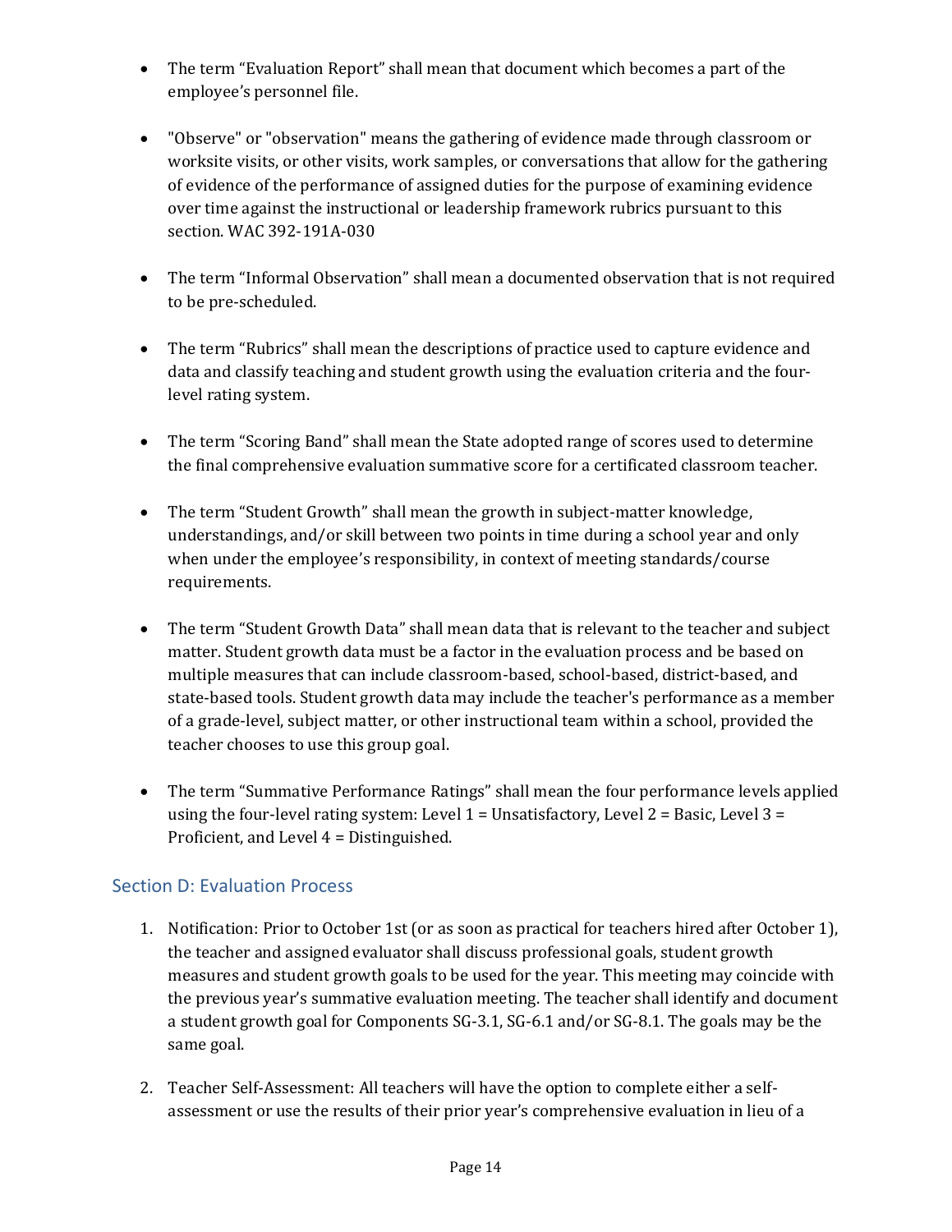self-assessment, prior to setting professional goals. It is the teacher's choice to share or not share their self- assessment with their administrator.

# Section E: Comprehensive Evaluation Option

- 1. A comprehensive evaluation will be required for all teachers who are provisional employees or who have received a level 1 or level 2 summative rating in the previous year. All continuing classroom teachers will be required to complete a comprehensive evaluation once every six years.
- 2. Professional Goals Comprehensive Evaluation
	- a. A Teacher on a comprehensive evaluation will develop professional goals and timelines, will monitor his or her progress, and will make adaptations as needed.
		- The plan will be guided by the self-assessment or the prior year's comprehensive evaluation and must include at least one (1) student growth goal and at least one (1) professional goal.
		- The evaluator and employee shall mutually agree on the employee's professional growth and development plan and goals for the year.
- 3. Optional Formal Observation
	- a. Pre-Observation Conference
		- A pre-observation conference may be requested prior to a formal observation or series of observations.
		- The purpose of the pre-observation conference is to discuss the employee's goals, and to discuss such matters as the professional activities to be observed, their content, objectives, strategies, and possible observable evidence to meet the scoring criteria.
	- b. Formal Observations
		- If requested by the employee, a formal observation will be at least (30) continuous minutes.
		- Following each formal observation, the evaluator shall promptly document, in writing, his or her observation.
			- 1. A series of observations conducted within a period of ten (10) working days may be considered to be a single observation for the written observation report.
			- 2. The written observation report shall be completed by the principal or contracted administrator, based on his or her observation or series of observations.
			- 3. A copy of this written report shall be provided for the employee within five (5) days after the observation or following the last observation in the five (5) working day period.
		- ii. The teacher may provide additional evidence to aid in the assessment of the teacher's professional performance against the instructional framework rubric, especially for those criteria not observed in the classroom. The evidence provided by the teacher may be incorporated electronically by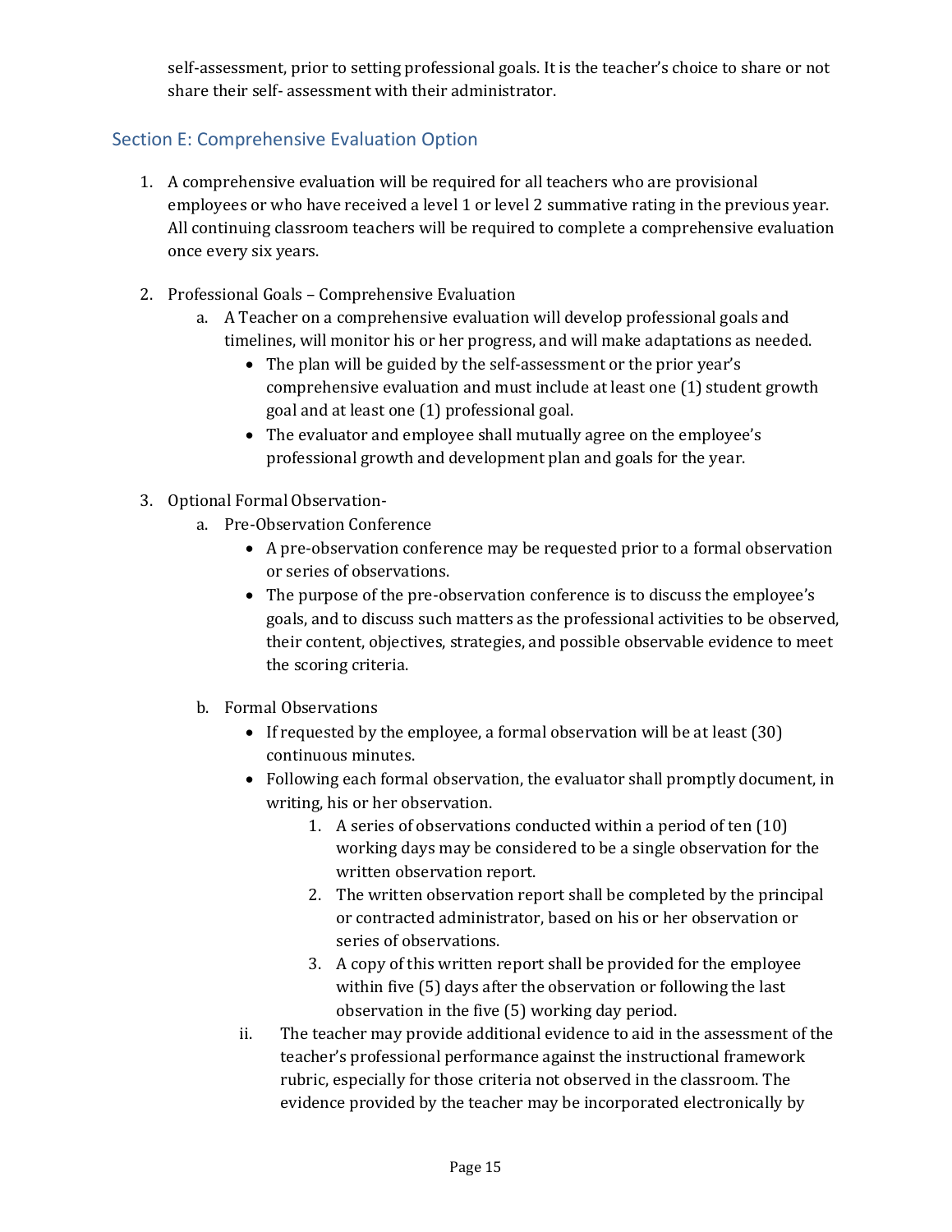uploading or through conversation prior to the post-observation conference and be used to determine the final evaluation score.

- c. Post-Observation Conference
	- The purpose of the post-observation conference is to review the evaluator's and teacher's evidence related to the criteria during the observation and to discuss the teacher's performance.
	- A post-observation conference shall be held within five (5) days of a formal observation or series of observations. If the teacher and evaluator have mutually agreed to break the remaining thirty (30) minutes of observation into shorter time.
	- If there is an area of concern, the evaluator will identify specific concerns for the applicable criteria and provide specific observable solutions to remedy the concern in writing. The teacher has the opportunity to attach written comments to the observation notes.
- 4. Observations
	- a. Observations are not limited to the classroom. They may take place whenever the teacher is on duty. "Observe" or "observation" means the gathering of evidence made through classroom or worksite visits, or other visits, work samples, or conversations that allow for the gathering of evidence of the performance of assigned duties for the purpose of examining evidence over time against the instructional or leadership framework rubrics pursuant to this section.
	- b. If an artifact is to be used in the evaluation process, the teacher will be notified in writing, or via email within five (5) days.
	- c. For teachers on Focused Evaluation, prior to the final evaluation, each teacher will receive written feedback from their evaluator at least twice per year.
	- d. If there is an area of concern observed, the evaluator will identify specific concerns and note concern in writing within ten (10) working days of the observation and provide the opportunity to discuss possible solutions with the teacher.
	- e. School Districts must ensure that all classroom teachers are observed for the purpose of focused evaluation at least twice each school year in performance of their assigned duties. As appropriate, the evaluation of the certificated classroom teacher may include the observation of duties that occur outside of the classroom setting.
- 5. Final Summative Evaluation Conference Comprehensive Evaluation A conference shall take place between the employee and evaluator prior to May 15 to discuss the Final Summative Evaluation. The written evaluation document shall be provided to the employee by June 1st or by May 15 for Provisional employees.
- 6. Comprehensive Evaluation Summative Score
	- a. A classroom teacher shall receive a summative performance rating for each of the eight (8) state evaluation criteria. Each criterion shall be rated based on the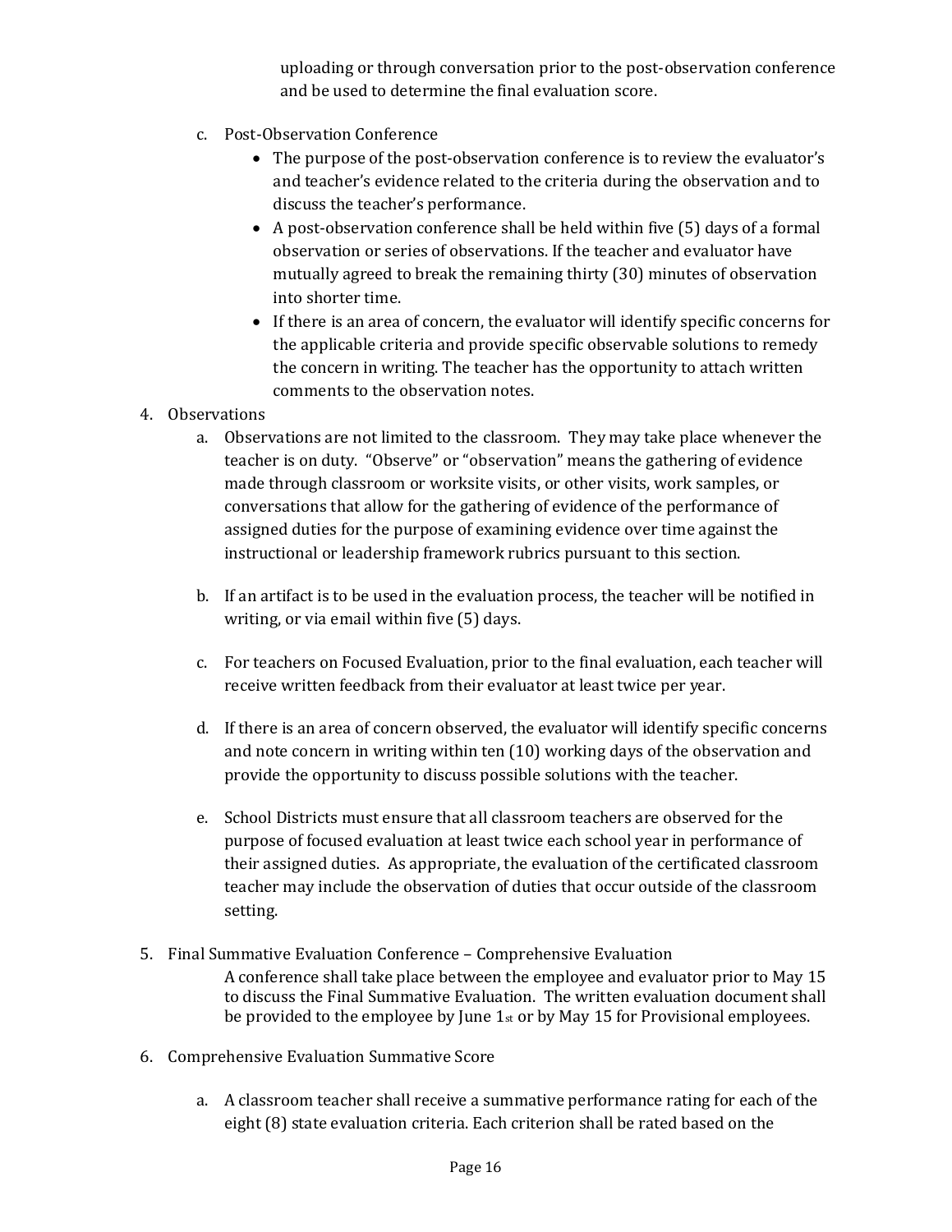components in that criterion using the evidence gathered by the evaluator and employee.

- b. Prior to April 1st the evaluator will notify the teacher of criteria areas not observed and give the teacher a chance to provide evidence or demonstrate meeting the criteria.
- c. If there is a dispute between the evaluator and the employee regarding the strength of the evidence in supporting goal attainment, then a mutually agreed third party district employee can review artifacts and notes to make a binding decision. If a mutually agreed third party cannot be agreed upon and if the attainment of the criterion will negatively affect the employee, then the superintendent and president of TEA shall determine a third party trained in TPEP who may or may not be a district employee.
- d. Prior to May 15th the evaluator and teacher shall meet to discuss the teacher's final summative score. The teacher will have an opportunity to submit additional evidence within two weeks after the summative evaluation conference.
- e. Any student growth evidence must be submitted to the evaluator prior to the final evaluation. Any other evidence must be submitted to the evaluator by May 1st, unless the evaluator and teacher mutually agree to a later date. If data is submitted past the May 1st deadline, the administrator can adjust the evaluation, even after the May 15 deadline, to reflect the additional data.
- 7. Final Summative Evaluation Report.
	- a. By May 15th the provisional or probationary teacher will sign two (2) copies of the Final Summative Evaluation Report.
	- b. By June 1st all other teachers shall sign two copies of the final summative evaluation.
	- c. The signature of the teacher does not, however, necessarily imply that the employee agrees with its contents. The teacher may attach any written comments to observations and to the final annual evaluation report as well.
	- d. The final decision is the responsibility of the evaluator. The Summative Criteria Score is the sum of the eight criterion scores and is rated based on the summative scoring band, as follows: Level One Unsatisfactory (8-14), Level Two Basic (15-21), Level Three Proficient (22-28), Level Four Distinguished (29-32)
- 8. Student Growth Impact Rating
	- a. Impact of Low Student Growth Score
		- A student growth score of "1" in any of the student growth rubrics (SG3.1, SG3.2, SG6.1, SG6.2. SG8.1) will result in an overall low student growth impact rating. A classroom teacher with a preliminary rating of distinguished and with a low student growth rating will not receive an overall rating of higher than Proficient.
		- Classroom teachers with a low student growth rating will engage, with their evaluator, in a student growth inquiry.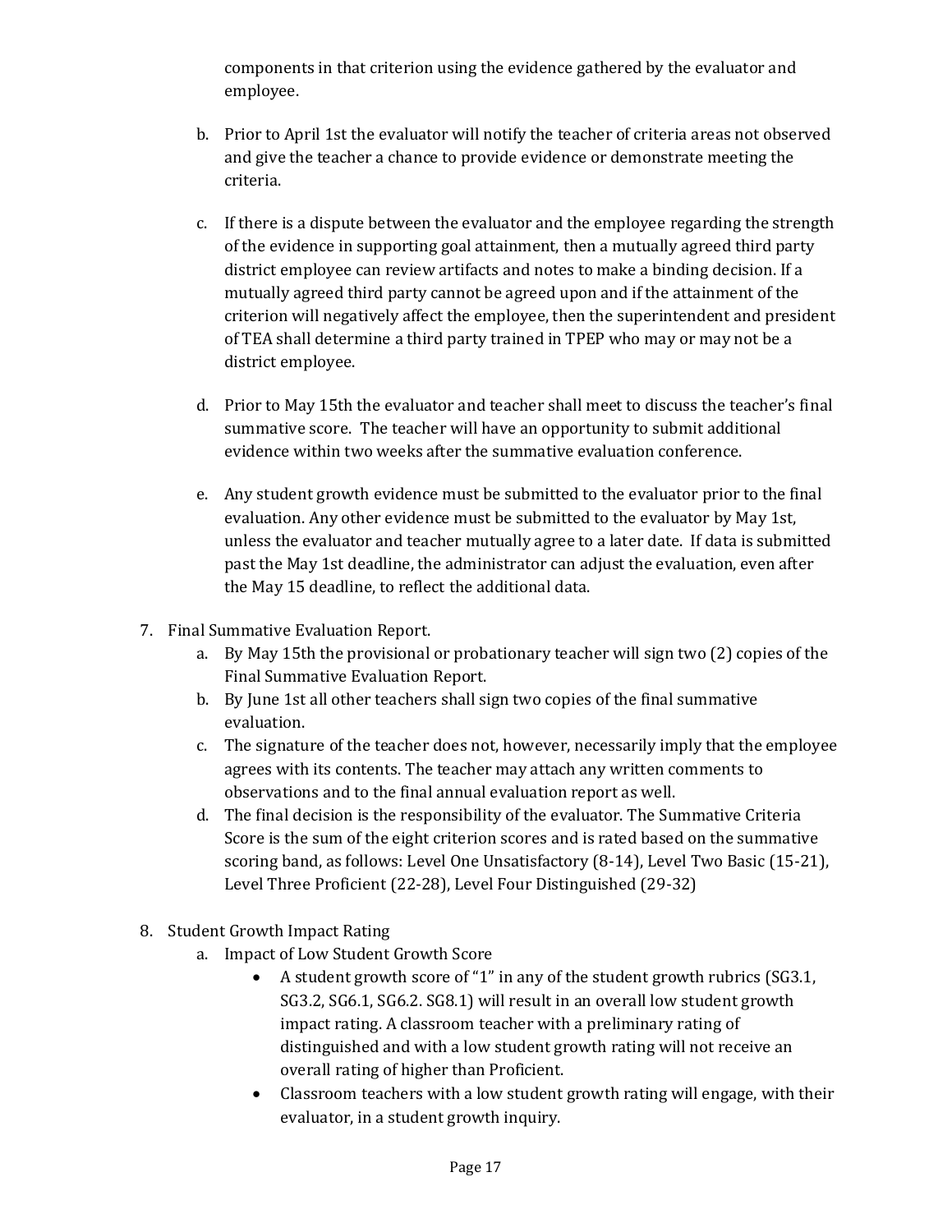- 9. Student Growth Inquiry
	- a. If a teacher receives a low student growth score they must engage in a student growth inquiry. Within two (2) months of receiving the low student growth score or by October 15th of the following school year, one or more of the following must be initiated by the evaluator:
		- Examine student growth data in conjunction with other evidence including observation, artifacts and other student and teacher information based on appropriate classroom, school, school district and state-based tools and practices;
		- Examine extenuating circumstances which may include one or more of the following: Goal setting process; content and expectations; student attendance; extent to which standards, curriculum and assessment are aligned;
		- Schedule monthly conferences focused on improving student growth to include one or more of the following topics: Student growth goal revisions, refinement, and progress; best practices related to instruction areas in need of attention; best practices related to student growth data collection and interpretation; or
		- Create and implement a professional development plan to address student growth areas.

# <span id="page-17-0"></span>Section F: Focused Evaluation Process

- 1. If a non-provisional teacher has scored at Proficient or higher the previous year, they may choose to be evaluated using the Focused Evaluation mutually agreeing upon which criteria.
- 2. The teacher may remain on the Focused Evaluation for five (5) years before returning to the Comprehensive Evaluation unless the evaluator notifies the employee of the change to a comprehensive evaluation by Nov. 15 of any given year.
- 3. The focused evaluation is used when a teacher is not evaluated using the comprehensive evaluation process, and will include evaluation of one of the eight state criteria and the associated student growth measure(s).
- 4. A summative score is determined using the most recent comprehensive summative evaluation score. This score becomes the focused summative evaluation score for any of the subsequent years following the comprehensive summative evaluation in which the certificated classroom teacher is placed on a focused evaluation. Should a teacher provide evidence of exemplary practice on the chosen focused criterion, a level 4 (Distinguished) score may be awarded by the evaluator.

One of the eight criteria for certificated classroom teachers must be assessed in every year that a comprehensive evaluation is not required. The area of focus shall be mutually determined by October 1st. The final decision is the responsibility of the evaluator.

The focused evaluation will include the student growth rubrics of the selected criterion. If criterion 3, 6 or 8 is selected, evaluators will use those student growth rubrics. If criterion 1, 2, 4, 5 or 7 is selected, evaluators will use criterion 3 or 6 student growth rubrics.

A group of teachers may focus on the same evaluation criterion and share professional growth activities. The teacher(s) should initiate this collaboration and no individual shall be required to work on a shared goal.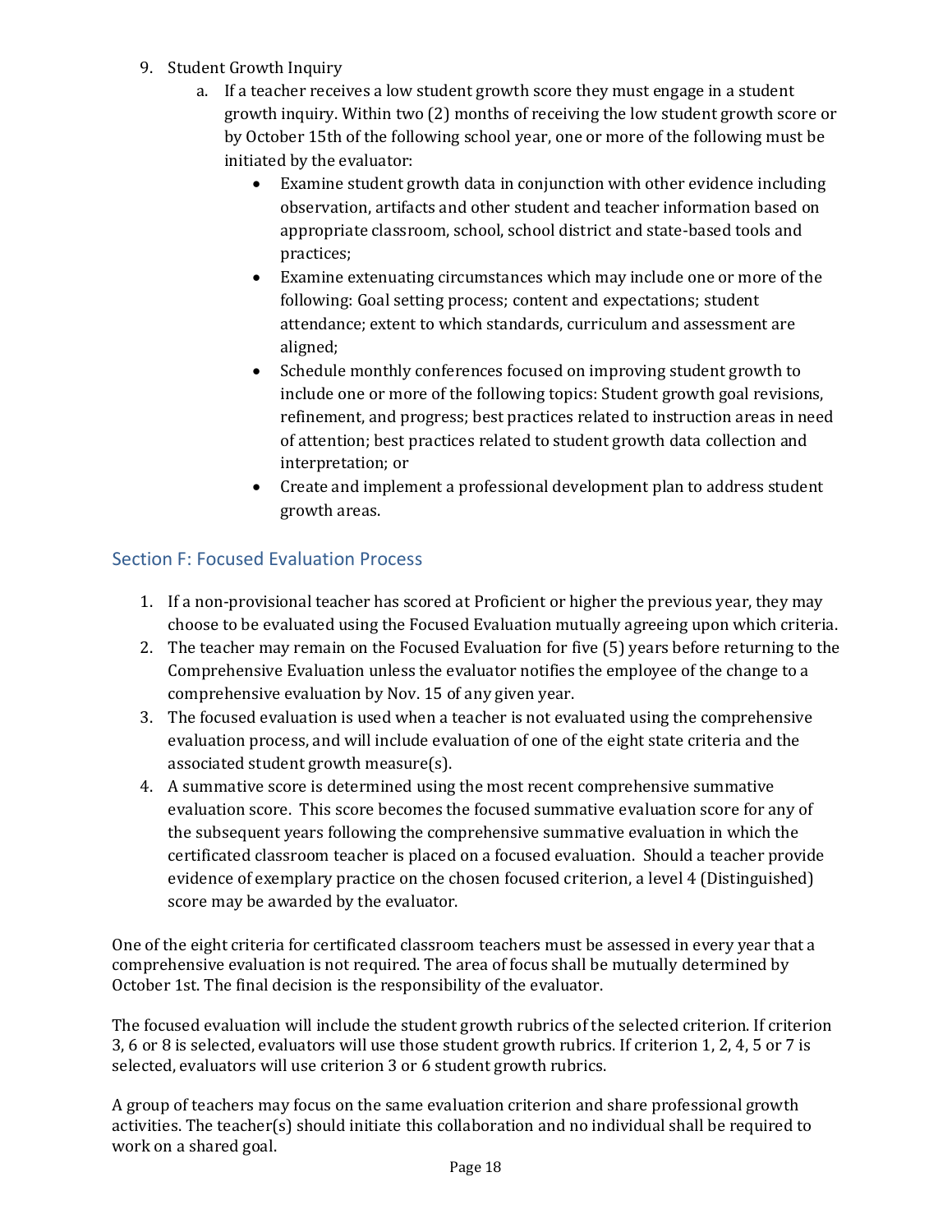The teacher or the evaluator can request a move from the Focused to the Comprehensive Evaluation. A decision to move a teacher from a Focused to a Comprehensive Evaluation must occur prior to November 15 if the employee is scoring at Unsatisfactory or Basic. A change to comprehensive evaluation must be preceded by at least one (1) meeting to discuss the need to change, an opportunity for response and the decision.

Should an evaluator determine that a teacher on a focused evaluation should be moved to a comprehensive evaluation for that school year, the teacher must be informed of this decision in writing at any time on or before November 15.

#### 1. Observation

Classroom teachers will be observed for the purposes of focused evaluation at least twice each school year in the performance of their assigned duties. The evaluation of the certificated classroom teacher may include the observation of duties that occur outside of the classroom setting. The total observation time for the school year will be no less than sixty (60) minutes for classroom teachers on the focused evaluation option.

#### 2. Final Summative Evaluation Conference – Focused Evaluation

Prior to May 15th the evaluator and teacher shall meet to discuss the teacher's final summative score. The teacher will have an opportunity to submit additional evidence within two weeks after the summative evaluation conference.

Any student growth evidence must be submitted to the evaluator prior to the final evaluation. Any other evidence must be submitted to the evaluator by May 1st, unless the evaluator and teacher mutually agree to a later date.

All evidence, measures and observations used in developing the final summative evaluation score must be a product of the school year in which the evaluation is conducted.

By June 1st the teacher will sign two (2) copies of the Final Summative Evaluation Report. The signature of the teacher does not, however, necessarily imply that the employee agrees with its contents. The teacher may attach any written comments to observations and to the final annual evaluation report as well.

Section G: General Requirements and Other Considerations

- 1. Video or audio recordings shall not be made or used without the consent of the teacher.
- 2. Employees who have been assigned to teach outside their endorsed areas shall not be subject to non-renewal or probation based on an evaluation of their effectiveness in an out of endorsement assignment.
- 3. Counselors/Specialists: Employees who are not classroom teachers shall be evaluated using the form found in Appendix D & E and shall be observed for a minimum of 60 minutes each year if they are non-provisional and at least 90 minutes if they are provisional. They shall be afforded the same rights of preconferences and post-conferences with their supervisor to discuss their evaluation
- 4. RCW 28A.405.100 (8a) requires evaluation results to be used as part of Human Resource Decisions.
- 5. The parties agree that summative scores will be used to break ties in seniority.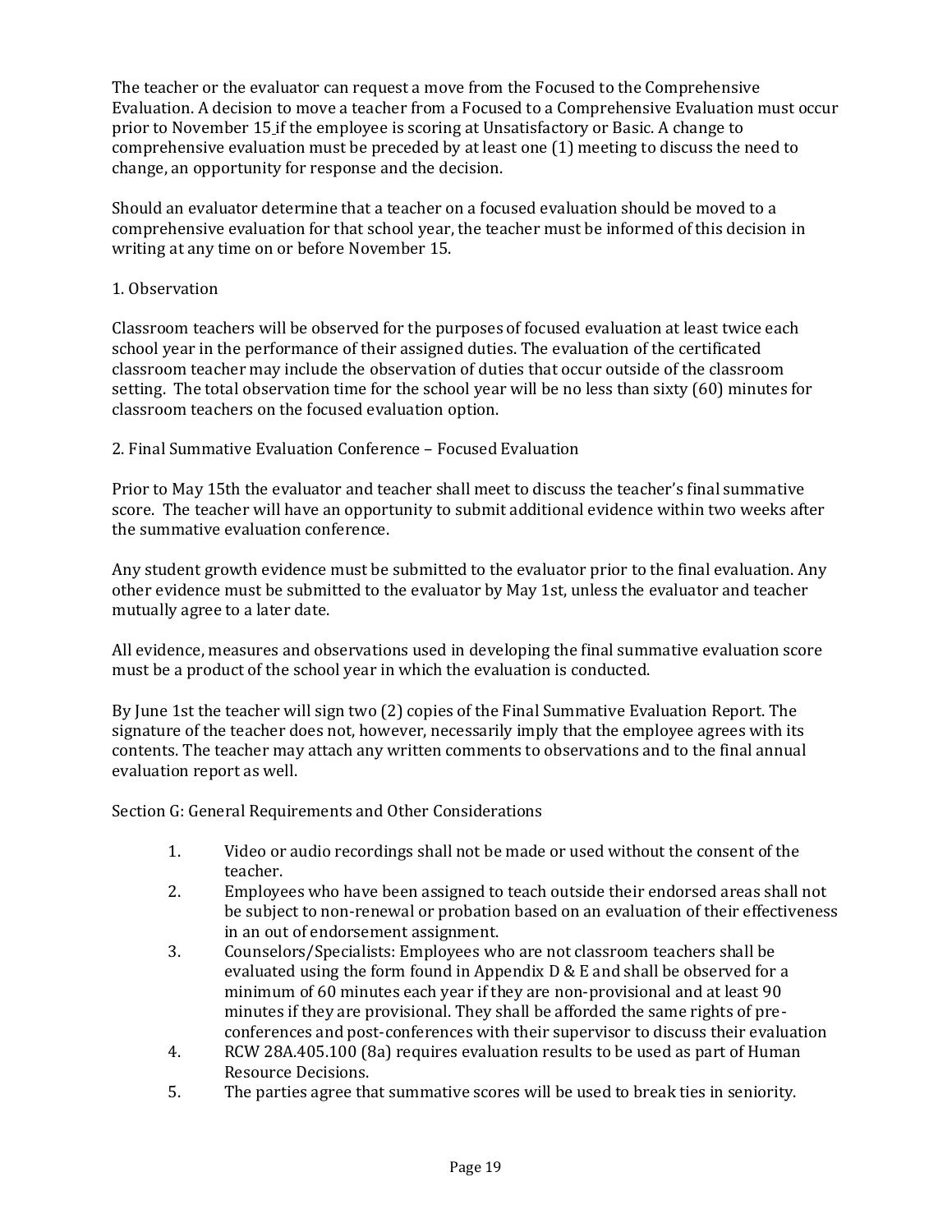<span id="page-19-0"></span>1. Definition: The term "Provisional Employee" shall mean any employee in a teaching or other nonsupervisory certificated position. Provisional employees shall be subject to nonrenewal of employment contract as provided in RCW 28A.405.220 during the first three years of employment, unless:

- a. the employee has previously completed at least two (2) consecutive years of certificated employment in another school district in the state of Washington, in which case the employee shall be subject to nonrenewal of employment contract pursuant to RCW 28A.405.220 during the first year of employment; or
- b. the employee has received an evaluation rating below level two (2) on the four-level rating system established under RCW 28A.405.100 during the third (3rd) year of employment, in which case the employee shall remain subject to the nonrenewal of the employment contract until the employee receives a level two (2) rating. This shall include any employee who is re-employed with the District after a break in service.

# <span id="page-19-1"></span>Section I: Probation

#### 1. Notice:

At any time after October 15th, an employee whose work is not judged satisfactory based on district evaluation criteria shall be placed on probation and notified in writing of the specific areas of deficiency and provided with a written reasonable program for improvement. The notice to the employee shall be signed by the Superintendent/Designee. Employees may only be placed on probation from the Comprehensive evaluation process.

#### 2. No Transfers:

During the period of probation, the employee may not be transferred from the supervision of the original evaluator. Improvement of performance or probable cause for nonrenewal must occur and be documented by the original evaluator before any consideration of a request for transfer or reassignment as contemplated by either the individual or the school district.

#### 3. Probationary Period:

A probationary period of sixty (60) school days shall be established for teachers deemed not satisfactory. Days may be added if deemed necessary to complete a program for improvement and evaluate the probationer's performance, as long as the probationary period is concluded before May 15th of the same school year. The probationary period may be extended into the following school year if the probationer has five or more years of teaching experience and has a comprehensive summative evaluation performance rating as of May 15th of less than Level 2.

The establishment of a probationary period does not adversely affect the contract status of an employee within the meaning of RCW 28A.405.300. The purpose of the probationary period is to give the employee opportunity to demonstrate improvements in his or her areas of deficiency. The establishment of the probationary period and the giving of the notice to the employee of deficiency shall be by the school district superintendent and need not be submitted to the board of directors for approval.

The District shall follow RCW 28A.405.100(4) regarding employees whose work is not judged satisfactory based on the evaluation criteria.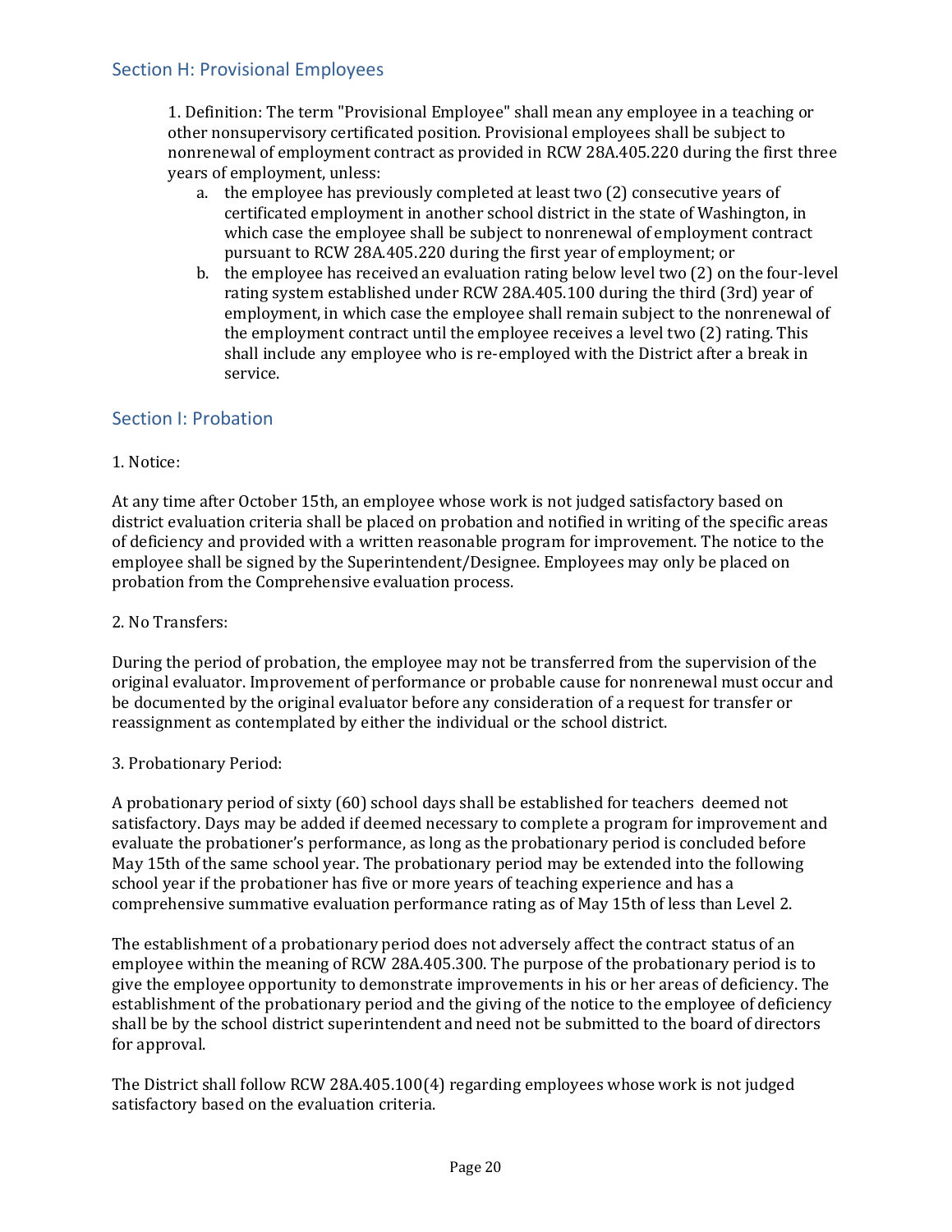The establishment of a probationary period does not adversely affect the contract status of an employee within the meaning of RCW 28A.405.200.

4. Regular Meetings and Assistance:

During the probationary period the evaluator shall meet with the employee twice monthly to supervise and make written evaluations of the progress made by the employee. The evaluator may authorize one additional certificated employee to evaluate the probationer and to aid the employee in improving his or her areas of deficiency. Should the evaluator not authorize an additional evaluator, the probationer may request that an additional certificated employee evaluator become part of the probationary process. This request must be implemented by including an additional experienced evaluator assigned by the ESD in which the school district is located and selected from a list of evaluation specialists compiled by the ESD, if available. Such additional certificated employee shall be immune from any civil liability that might otherwise be incurred or imposed with regard to the good faith performance of such evaluation. The Association may elect to bring in an outside professional to observe, advise, and assist the teacher while on probation. The cost for the ESD Evaluator Specialist shall be equally shared between the association and the district.

An employee on probation may authorize an Association representative to accompany him/her at all conferences required in this section.

#### 5. Removal:

The employee must be removed from probation if he/she has demonstrated improvement that results in a new comprehensive summative evaluation performance rating of Level 2 or above for a continuing contract employee with five or fewer years of experience or of Level 3 or above for a continuing contract employee with more than five years of experience.

If the evaluator is satisfied that the employee should be removed from probation, the employee shall be notified in writing no later than May 15.

6. Failure to Improve:

• The term "Unsatisfactory" shall mean:

Provisional Teachers and Teachers with five (5) years or less teaching experience in the State of Washington:

> • Receiving a summative score of Level one (1) is not considered satisfactory performance.

Continuing Contract Teachers with more than five (5) years teaching experience in the State of Washington.

- Receiving a summative score of Unsatisfactory Level one (1) is not considered satisfactory performance.
- Receiving a summative score of Basic Level two (2), for two years in a row or two years within a consecutive three-year period, is not considered satisfactory performance.

If the probationary employee has not demonstrated satisfactory improvement in the area(s) of deficiency, the employee shall be notified in writing on or before May 15th of the lack of improvement along with specific documentation. Lack of necessary improvement constitutes grounds for finding probable cause for non-renewal pursuant to RCW 28A.405.210 or RCW 28A.405.300.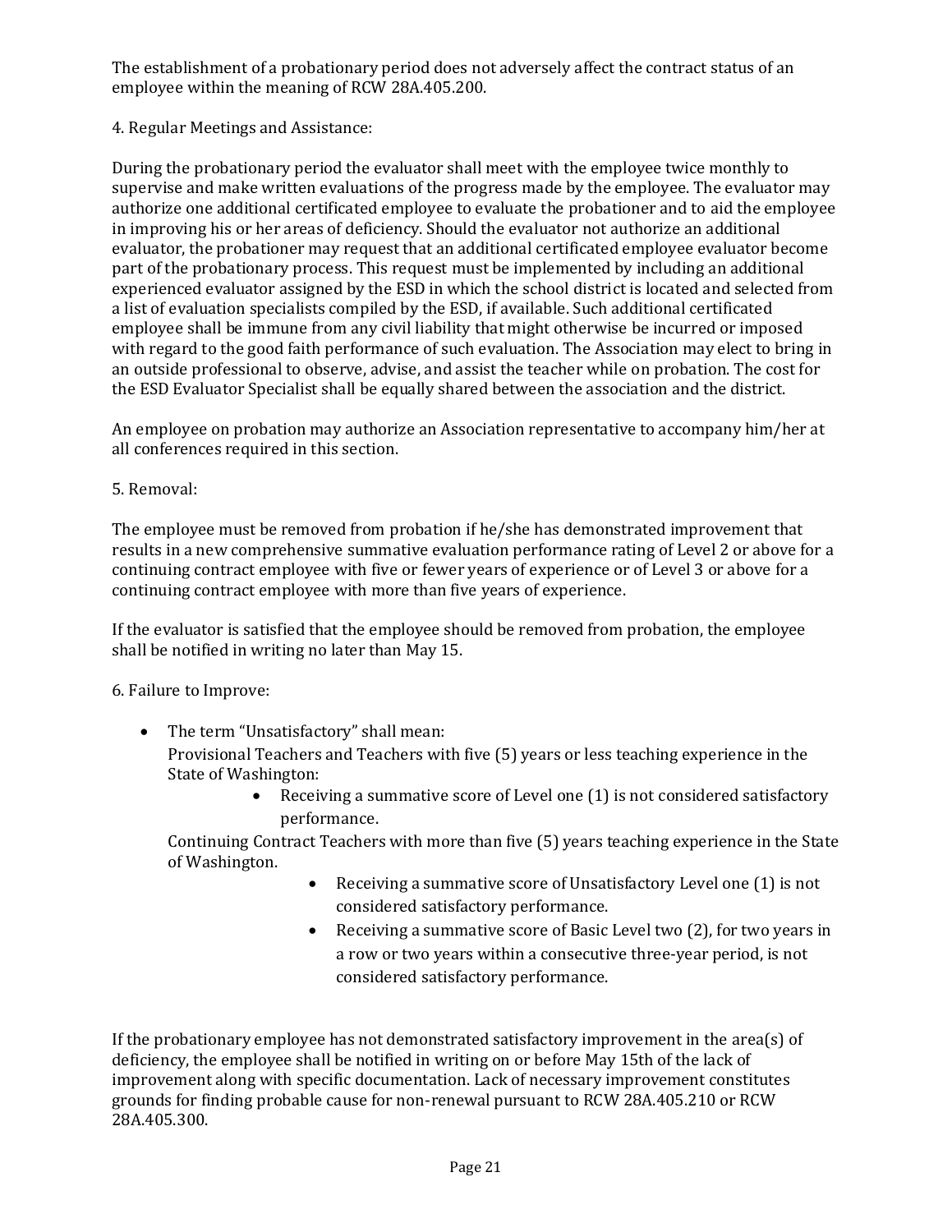Immediately following the completion of a probationary period that does not produce the required comprehensive summative evaluation performance ratings specified under section 4.E. above, the employee may be removed from his or her assignment and placed into an alternative assignment for the remainder of the school year. This reassignment may not displace another employee nor may it adversely affect the probationary employee's compensation or benefits for the remainder of the employee's contract year. If such reassignment is not possible, the district may, at its option, place the employee on paid leave for the balance of the contract term.

#### 7. Procedural Errors:

If a procedural error occurs in the implementation of a program for improvement, the error does not invalidate the probationer's plan for improvement or evaluation activities unless the error materially affects the effectiveness of the plan or the ability to evaluate the probationer's performance.

# ARTICLE IV – A. - EVALUATION AND PROBATION (Non-Classroom Certificated Employees)

# <span id="page-21-1"></span><span id="page-21-0"></span>Section 1: General

- A. Employees shall be evaluated each year in accordance with the procedures and criteria set forth in this policy. The term "evaluation" shall mean a summary of the results of observations as well as any other documented information including patterns gleaned from testing that have been shared with the employee. Such evaluation shall take into consideration the limitations imposed upon the teacher by equipment, materials, facilities, class size or total class load. Assignment(s) outside of the employee's experience or areas of competence shall be taken into consideration with regard to the Knowledge of Subject Matter Criterion. As used herein, areas of competence shall mean grade level and areas of undergraduate or graduate major or minor. As used herein, employee's experience shall mean at least one year or assignment in specific content area.
- B. Eavesdropping Bar: Unless specifically agreed to in writing by the employee, the use of electronic observations, including speaker systems, is prohibited.
- C. Signatures: The written observation report(s) and the written evaluation report(s) must be signed and dated by the observer and the evaluator respectively. Such reports are also to be signed and dated by the employee, provided that the employee's signature shall indicate only that he/she has received a copy of the observation and/or evaluation, not that he/she necessarily agrees with its content.
- D. Copy and Response: A copy of each observation shall be given to the observed employee within five days of the observation. A copy of each evaluation shall be given to the employee at the time of the evaluation conference. Employees may submit written comments concerning the report which shall be attached to the report in the employee's file.
- E. Observations: Evaluators shall have personally conducted at least one of the observations upon which each evaluation is based. Observations shall be of no less than thirty (30) consecutive minutes.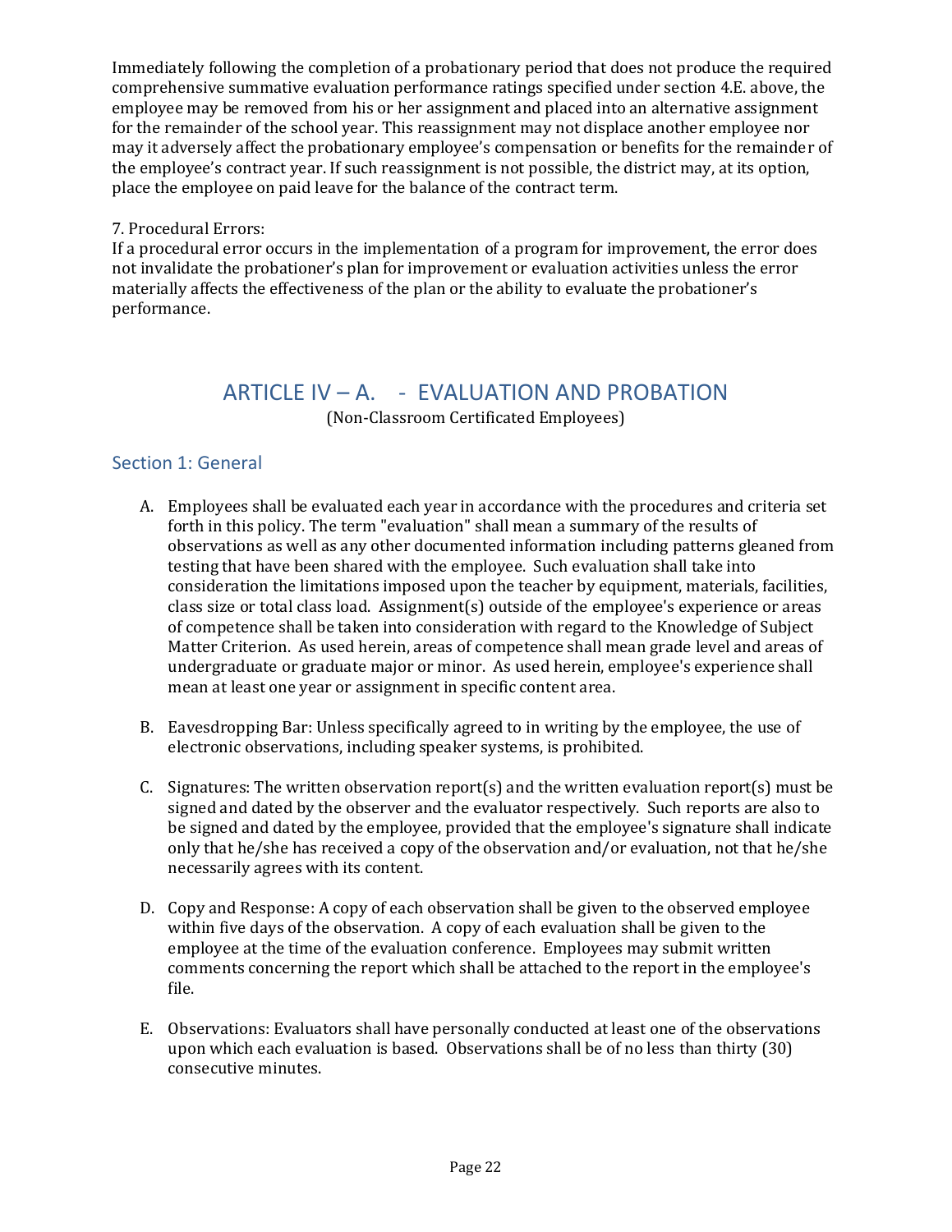- F. Surprise Bar: Any item on the evaluation report that is evaluated as "Unsatisfactory" must have been preceded with at least one written observation report denoting unsatisfactory performance.
- G. Restricted Use: Use of the evaluation process to harass or intimidate an employee is strictly prohibited.
- H. Student Testing Bar: Student test scores from national or state standardized tests shall not be used as a separate evaluative criterion for any employee.

# <span id="page-22-0"></span>Section 2: Responsibility

Within each school the principal and/or designee shall be responsible for the evaluation of employees assigned to that school. An employee assigned to more than one school shall be evaluated by the principal of each school. The administrative organization plan of the School District shall be used to determine lines of responsibility for evaluation for any employee who is not regularly assigned to any school.

# <span id="page-22-1"></span>Section 3: Definition of Terms

- A. Observation:
	- 1. Formal observation is the collection of data in a classroom setting for at least thirty (30) minutes.
	- 2. Drop-in observation is the collection of data in a classroom setting for a time period of less than thirty (30) minutes.
	- 3. General school observation is the spontaneous observation of employee performance of assigned duties and responsibilities in the instructional area.
- B. Observation Report is the written response of the collected data, including judgments and recommendations as derived from a single observation or a series of observations.
- C. Evaluation Report (Regular) is the evaluation report, Appendix F, required by statute for provisional employees, for probation or the annual evaluation. The evaluation is derived from and includes all previous observation reports during the school year.
- D. Evaluation Report (Short Form) is the evaluation report, Appendix G, allowed by RCW 28A.405.100.5 to be used for professional growth and improved instruction through employee goal setting.
- E. Evaluator shall mean the building principal of the employee being evaluated, provided that assistant principals may serve under the direction of the building principal as evaluator, and further provided that in the event the employee being evaluated does not work under the direct supervision of a building principal such certificated administrator employee of the District as the Superintendent shall designate may serve as an evaluator, so long as such administrator is made known to the employee as his/her evaluator within ten (10) working days of the beginning of the school year and so long as such administrator otherwise meets the requirements for evaluators set out in law and this Agreement.
- F. Provisional Employee shall mean an employee as defined in RCW 28A.405.220.
- G. Non-Provisional Employee shall mean an employee as defined in RCW 28A.405.210.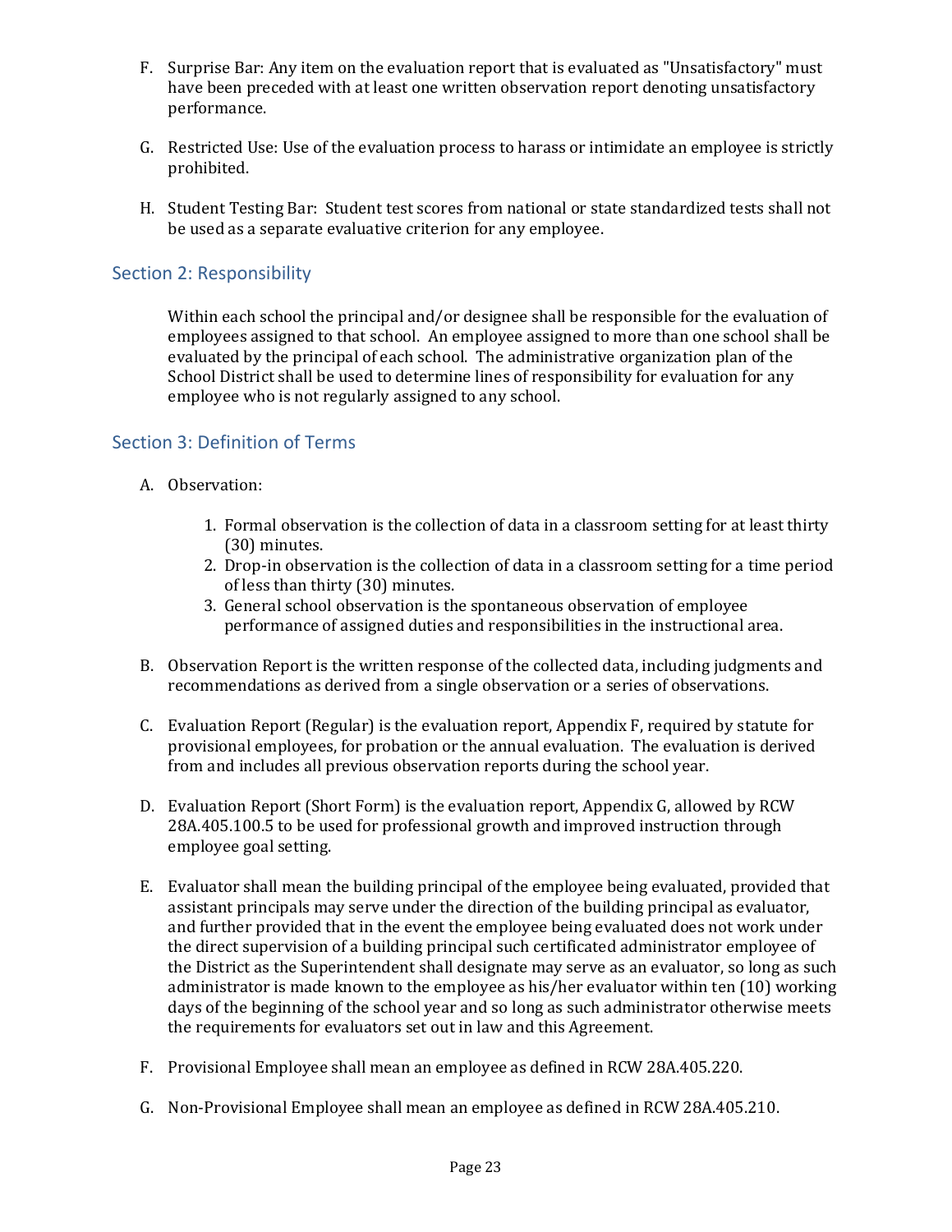# <span id="page-23-0"></span>Section 4: Observation Procedures

- A. Each employee shall be observed in the performance of their duties and responsibilities at least twice each year. Additional observations are at the decision of the evaluator.
- B. At least one of the required minimum of two observations but no less than one-third of the total observations shall be a formal observation within the employee's area of competence or experience as defined in Section 1.A. Total cumulative observations per employee per school year shall not be less than sixty (60) minutes.
- C. The employees shall be informed in advance of at least one formal observation, for which the employee may submit a written list of goals and objectives.
- D. Within five working days following each observation the supervisor shall meet with the employee and shall have prepared an Observation Report. The employee shall be provided with a copy of the Observation Report and shall have an opportunity to discuss the Observation Report with the supervisor. The employee shall sign the District's copy of the observation Report to indicate that she/he has received a copy. The signature of the employee does not, however, necessarily imply employee agreement with the contents.

# <span id="page-23-1"></span>Section 5: Short Form Procedures

- A. After an employee has four (4) years of satisfactory evaluation on all criterion in the district, the employee is eligible for evaluation using the short form, which minimally includes a thirty (30) minute observation during the school year with a written summary. The use of the short form format may be used upon agreement of both the principal or supervisor and the employee.
- B. At least once every three (3) years, a regular evaluation shall be conducted.
- C. In no instance may the short form as described above be used as a basis for determining that an employee's work is unsatisfactory or serve as the basis for determining that there is probable cause for non-renewal.

#### <span id="page-23-2"></span>Section 6. Evaluation

- A. Evaluation Criteria: All employees shall be evaluated in accordance with the criteria set forth in Appendix E.
- B. Required Evaluations:
	- 1. All employees newly employed by the District shall be observed within the first ninety (90) calendar days of the commencement of their employment.
	- 2. All employees, including new employees, shall be evaluated annually, such evaluations to be completed no later than May 15 of the year in which the evaluation takes place.
	- 3. If an employee is transferred to another position not under the supervisor's jurisdiction, an evaluation shall be made at the time of such transfer.
	- 4. If the supervisor contemplates recommending that an employee be placed on probation, and evaluation shall be made on or before January 15.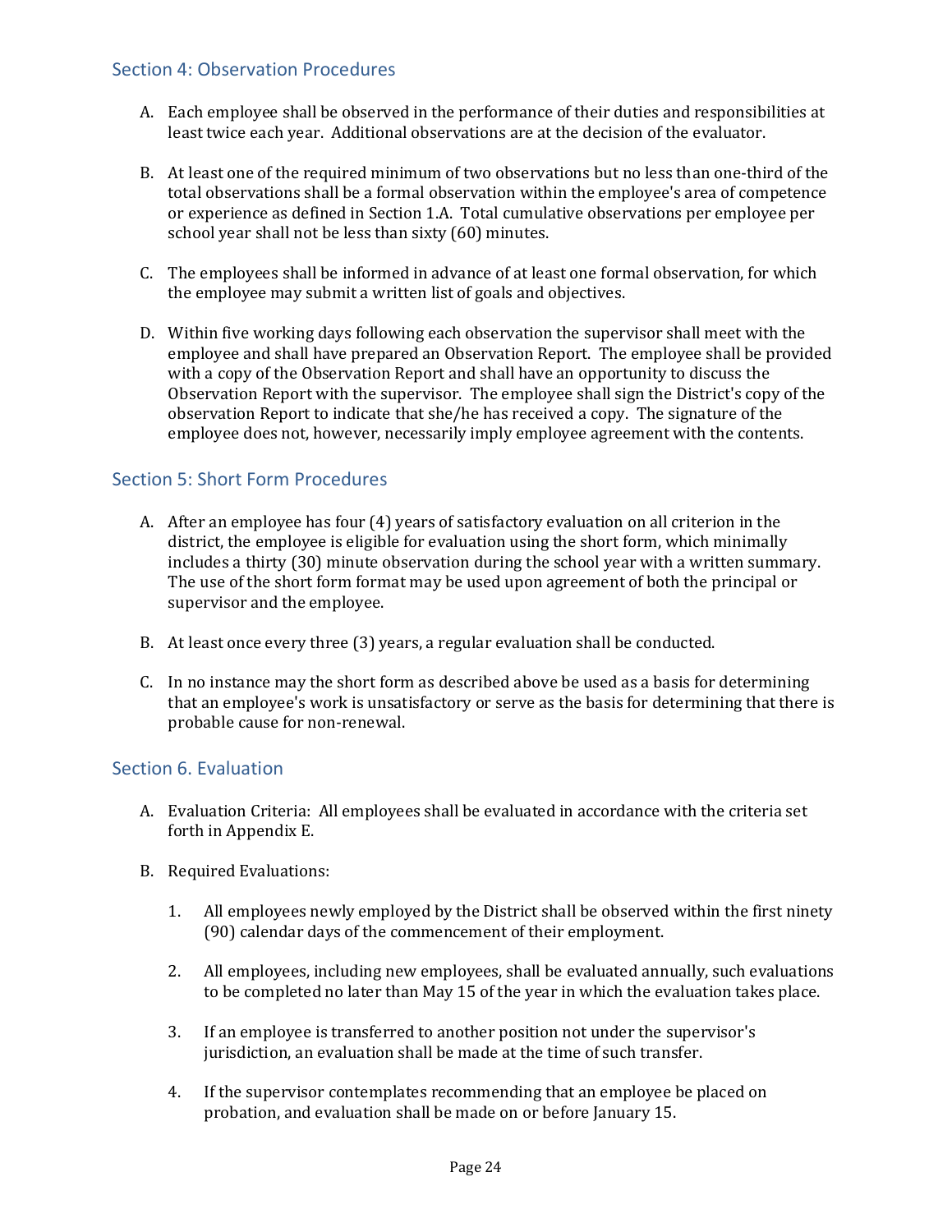- 5. An evaluation report shall be prepared after a minimum of two observations.
- C. In addition to the required evaluations, principals and/or designee may make additional evaluations at any time during the school year provided they are based on additional observations.
- D. Evaluation Procedures (Short Form)
	- 1. The purpose of the Short Form shall be to promote professional growth for employees in order to improve instruction. The Short Form procedure shall be voluntary to employees who have completed four satisfactory Regular evaluations in the District. The Short Form process will encourage professional growth through goal setting and will involve the employee and the administrator in cooperative discussions and planning, and will encourage collegial interaction for the accomplishment of goals.
	- 2. Building and District goals will provide the framework for individual employee goal setting.
	- 3. During September and October, employees in the Short Form procedure will develop their annual goals and meet with their supervisors. Employees will choose three to four goals from the following categories:
		- Employee goals: These are directly related to the teaching act and are usually the most long lasting.
		- Student goals: Goals in this category relate to desired student outcomes.
		- Program goals: These goals relate to curriculum development and committee involvement.
		- Personal and professional goals: These goals should be consistent with building and district goals and be designed to promote an employee's professional growth and improved instruction.

During this meeting the supervisor shall act as an advisor in order to clarify and refine the goals. He/she shall assist the employee in developing resources, data collection method and ways to evaluate.

- 4. During January and February, a second meeting will occur in order to discuss collaboratively the progress on goal attainment and to refine and update any need for resources, data collection and ways to evaluate. During this meeting the supervisor may choose to discontinue the Short Form process if, in the supervisor's opinion, the quality of the employee's work is unsatisfactory. The employee shall be notified by the supervisor in writing prior to January 15th should discontinuance occur.
- 5. In April and May, a final meeting will be held to analyze data and to evaluate the success of the goals. At this meeting a report on yearly goal investigation shall be compiled collaboratively to submit to the employee's personnel file (See Appendix G). The supervisor and the employee will sign and date the document. A copy of the evaluation shall be given to the employee.
- E. Evaluation Procedures (Regular)
	- 1. Following the completion of each evaluation report required under Section 6.B and 6.C above, a meeting shall be held between the evaluator and the employee to discuss the report.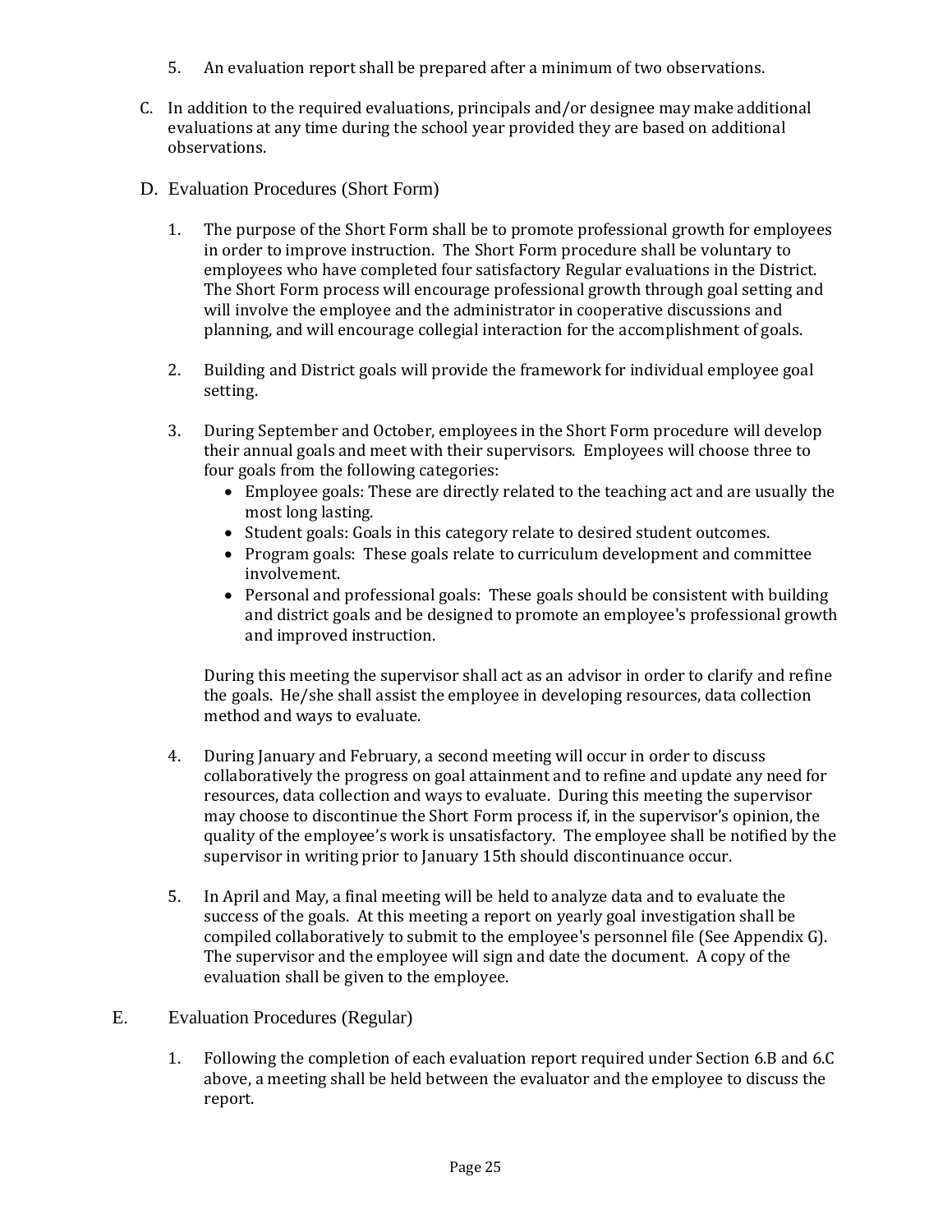- 2. The employee shall sign the District's copy of the evaluation report to indicate that he/she has received a copy of the report. The signature of the employees does not, however, necessarily imply that the employee agrees with the contents of the evaluation report.
- 3. Each evaluation report required under Section 6.B and 6.C above shall be promptly forwarded to the District's personnel office for filing in the employees personnel file.
- 4. In the event that any evaluation report indicates that the employee has performance deficiencies in one or more areas defined in the evaluation criteria, the evaluator and the employee shall attempt to develop a mutually agreeable written plan designed to improve the employee's effectiveness in the deficient areas. In connection with the development of such a plan consideration should be given to utilizing the services available and resource persons (e.g. coordinator, department head, psychologist, fellow teacher) to observe the employee's performance and make recommendations for improvement. If the supervisor and employee are unable to agree upon a mutually acceptable plan, the supervisor may prepare and deliver such a plan to the employee.
- 5. In the event any evaluation report contains a "Needs Improvement" evaluation it shall contain a written description of area(s) needing improvement and suggestions of actions for improvement.

# <span id="page-25-0"></span>Section 7: Supervisor's Report

- A. In the event that the evaluator determines on the basis of the evaluation criteria that the performance of an employee under his or her supervision is unsatisfactory, the supervisor shall report the same in writing to the Superintendent, and the employee, on or before January 20. The report shall include the following:
	- 1. The evaluation report prepared pursuant to the provisions of Section 6 above;
	- 2. A recommended specific and reasonable program designed to assist the employee in improving his or her performance.
- B. The district shall reimburse the employee the cost of any class, course, conference or workshop that the district requires an employee to attend to improve the employee's instructional performance pursuant to A.2 above. Such requirement shall be in writing to the employee.
- C. The District shall notify the President of any employee being considered for probationary status.

# <span id="page-25-1"></span>Section 8: Probation

A. Establishing of Probationary Period:

If the Superintendent concurs with the supervisor's judgment that the performance of the employee is unsatisfactory, the Superintendent shall place the employee in a probationary status beginning on or before February 1 and ending May 1. On or before February 1, the Superintendent shall notify the President and the employee regarding the probationary status. The employee shall be given written notice of the action of the Superintendent which notice shall contain the following information:

1. Specify areas of performance deficiencies.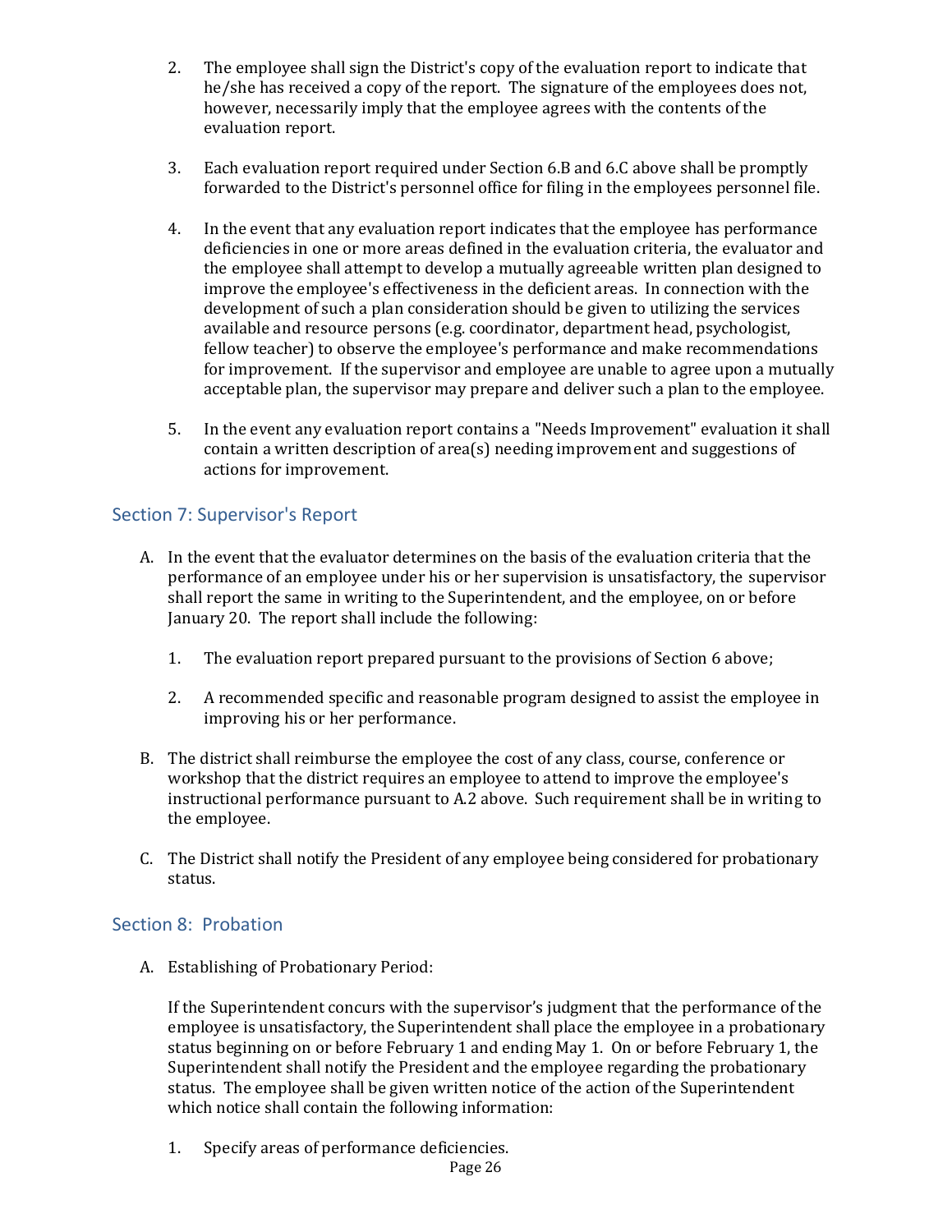- 2. A suggested specific and reasonable program for improvement.
- 3. A statement indicating the duration of the probationary period and that the purpose of the probationary period is to give the employee the opportunity to demonstrate improvement in his or her area of deficiency.

# <span id="page-26-0"></span>Section 9: Evaluation During the Probationary Period

- A. At or about the time of the delivery of a probationary letter, the evaluator shall hold a personal conference with the probationary employee to discuss performance deficiencies and the remedial measures to be taken. When appropriate, the supervisor shall authorize one additional certificated employee to aid the employee in improving his or her area of deficiency.
- B. During the probationary period the principal or other evaluator shall meet with the probationary employee at least twice monthly to supervise and make a written evaluation of the progress, if any, made by the employee. The provisions of Section 6.E above shall apply to the documentation of evaluation reports during the probationary period.
- C. The probationary employees may be removed from probation at any time if he or she has demonstrated improvement to the satisfaction of the evaluator in those areas specifically detailed in his or her notice of probation.

# <span id="page-26-1"></span>Section 10: Supervisor's Post-Probation Report

- 1. That the employee has demonstrated sufficient improvement in the stated areas of deficiency to justify the removal of the probationary status; or
- 2. That the employee has demonstrated sufficient improvement in the stated areas of deficiency to justify the removal of the probationary status if accompanied by a letter identifying areas where further improvement is required; or
- 3. That the employee has not demonstrated sufficient improvement in the areas of deficiency and action should be taken to non-renew the employment contract of the employee.

# <span id="page-26-2"></span>Section 11: Superintendent's Post-Probation Action

Following a review of any report submitted pursuant to Section 10 above, the Superintendent shall determine which of the alternative courses of action is proper and shall take appropriate action to implement such determination. In the event that the Superintendent determines that the employee has not demonstrated sufficient improvement in the stated areas of deficiency, the Superintendent shall make a determination of probable cause for the non-renewal of the employee's contract and shall provide written notice thereof to the Board for final action. The Superintendent shall also send a copy of said notice to the employee and the President on or before May 15 pursuant to the requirement of RCW 28A.405.210 and RCW 28A.405.220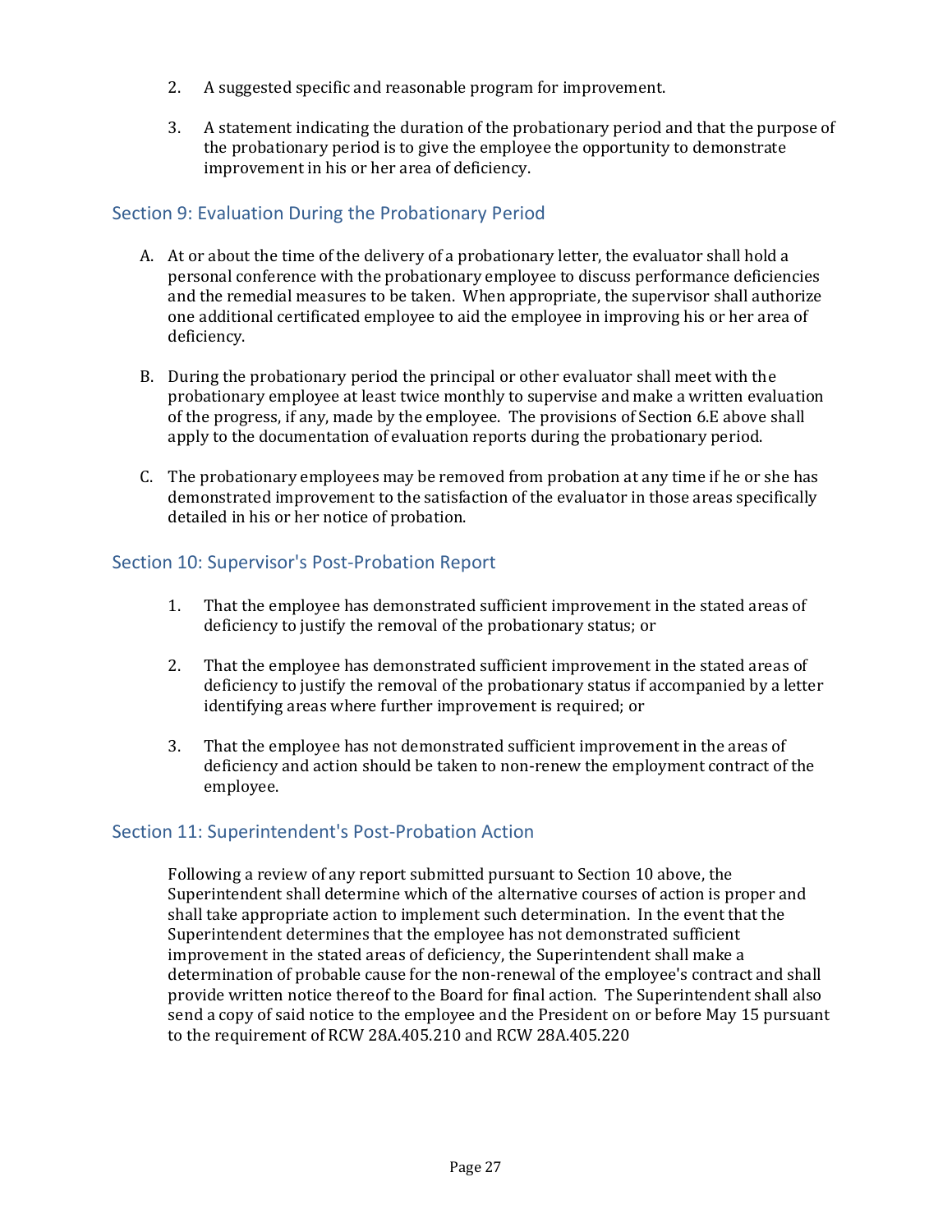<span id="page-27-0"></span>Each employee shall have the right to request and the right to have present a representative of his or her choice at all stages of the evaluation and probation process. The employee shall inform the supervisor in advance whenever the representative will be present.

# ARTICLE V. R.I.F.: LAYOFF AND RECALL

<span id="page-27-1"></span>In the event of a financial emergency that requires the District to consider a Reduction in Force (RIF) affecting employees, the District shall confer with the Association at the earliest possible date and shall continue to confer throughout the process. The parties shall meet and discuss possible ways of avoiding a RIF and ways to minimize the potential impact of such action should it become necessary.

In addition, the District shall distribute and post an updated seniority endorsement list. The list shall indicate the most recent date of hire for each employee, his/her current assignment, and the bargaining unit positions for which the employee is certified. The District will contact individual certificated staff to validate the seniority/endorsement list. TEA officers will review the seniority/endorsement list with certificated staff.

If a RIF is still required, the District shall first seek voluntary reductions through resignations, leaves of absence and/or retirement and only then consider layoffs. If layoffs are required, the District shall make every effort to retain the most senior employees first, taking into consideration its need to maintain a basic academic program that meets State standards with the most qualified employees. Employees with seniority (total years experience teaching in public schools) shall be laid-off only as a last resort.

The parties shall also make every reasonable effort jointly and separately to minimize the impact of layoff by helping to seek other employment for RIFed employees and by hiring laid-off employees as soon as openings become available for which they qualify. TEA will be consulted during the rehire process. Teachers will be on the rehire list for two years.

# ARTICLE VI. INSTRUCTION

#### <span id="page-27-3"></span><span id="page-27-2"></span>Section 1: Academic Freedom

Academic freedom shall be guaranteed to employees. No special limitation shall be placed upon study, investigation, presenting and interpreting facts and ideas concerning human society, the physical and biological world and other branches of learning subject to the following:

- A. Instructional materials shall be pertinent to the prescribed subject matter, grade level, and within the employee's area of professional competence.
- B. Materials dealing with controversial issues shall represent more than one viewpoint and shall be presented in a scholarly and objective manner.
- C. Notification shall be made to the building principal and approval received before an employee uses instructional materials or techniques which might reasonably be anticipated to be controversial.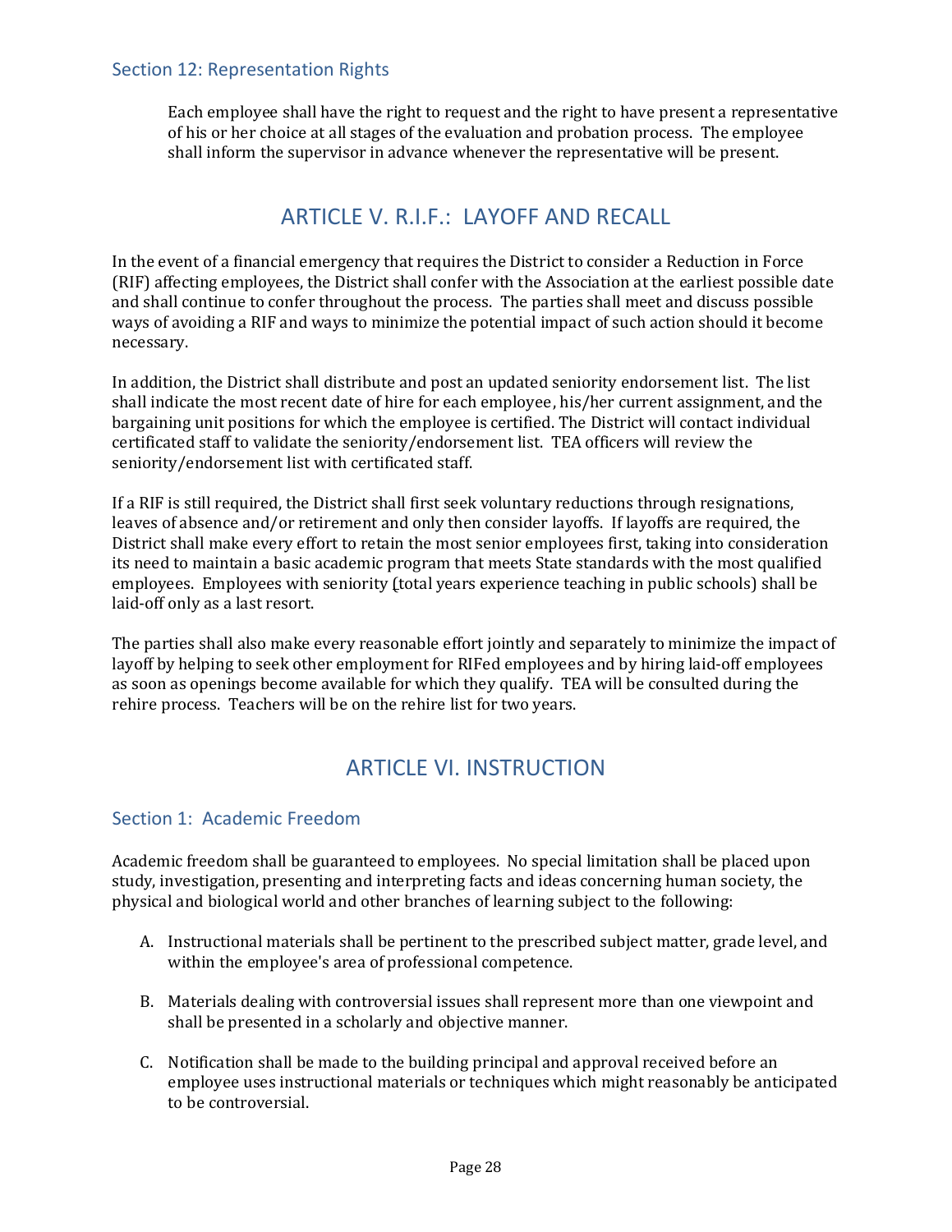- D. An appeal may be made to the Superintendent and/or the Board if the employee and the Instructional Materials Committee feel approval has been unnecessarily withheld.
- E. The use of instructional materials and the challenge to the use of instructional materials shall be in accordance with the district approved regulatory procedures of the Instructional Materials Committee. A challenge will be responded to only when presented according to the procedure stated in those regulations.
- F. No audio or video recorders or listening devices shall be installed in any classroom or brought in on a temporary basis except by permission of the employee.
- G. All visitors to a school and/or classroom shall obtain the approval of the principal. If the visit is to a classroom, the principal will confer with the employee and determine an appropriate time.

# <span id="page-28-0"></span>Section 2: Preparation Time

- A. Planning and Preparation Periods:
	- 1. Planning and preparation periods shall be provided for activities that support teaching and learning to all certificated employees as follows:
		- a. Teachers in Grades K-5 At least 45 minutes a day.
		- b. Teachers in Grades 6-12 At least one teaching period a day.
		- c. Specialists shall have preparation time comparable to other certificated staff and shall be scheduled with their direct supervisor.
	- 2. Planning and preparation periods shall be provided to all part time certificated employees on a prorated basis.
	- 3. The use of planning time shall be for professional purposes.
	- 4. Teaching other classes due to employee absence or emergency during ones' preparation period is to be arranged by an administrator. The administrator shall not request an employee to forfeit preparation time for this purpose more than twice during a semester. If a teacher is assigned more than two (2) preparation periods in a semester then the teacher will be compensated at a rate of \$35.00 per hour for the actual preparation time forfeited to cover teaching duties for an absent teacher. These additional assignments will only be requested on an emergency basis as determined by the building administrator. Any extra time accumulated under this provision will be paid in the month following the assignment. This compensation will be for planning time that will be done outside of the school day.
	- 5. The 30 minutes before students arrive and the 30 minutes after students depart is not to be computed as a part of the planning time defined above.

# <span id="page-28-1"></span>Section 3: Teacher Aides

- A. The K-8 program will be assigned three classified employees of at least six (6) payroll hours per day. The assignment of these classified employees shall be:
	- 1. one to grades Pre K-5
	- 2. one to grades 6-8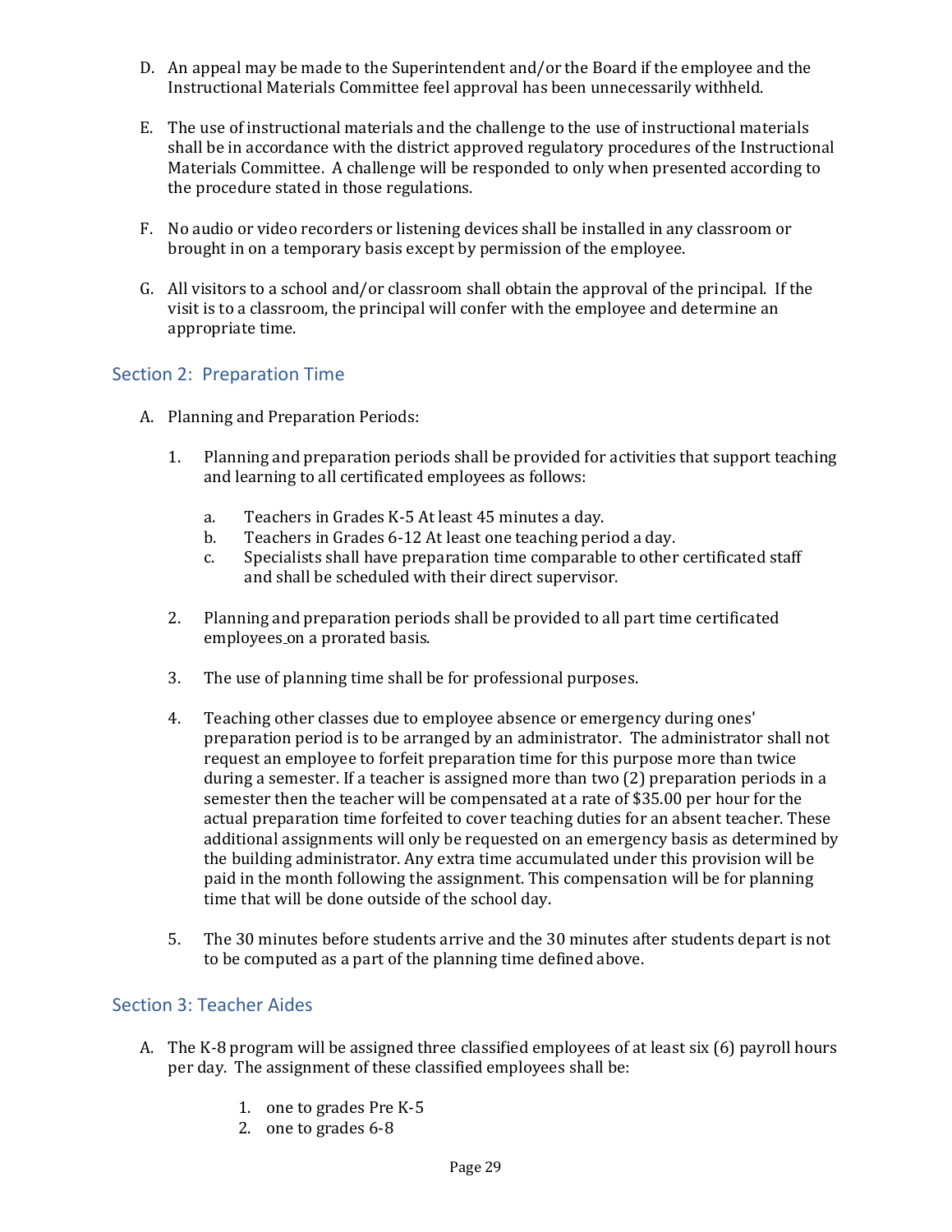3. one to the libraries

Each fall a building wide majority decision will be made to decide duties and responsibilities of district aide time in categories one and two.

- B. The district shall make available at least 100 hours of reader time each year to grades 7-12.
- C. These positions shall be in addition to those positions assigned to Chapter 1, Migrant, Special Education, Remediation, or other categorically funded programs.

### <span id="page-29-0"></span>Section 4: Auxiliary Personnel

- A. Auxiliary personnel are defined as classified personnel in instructional or clerical aide positions assigned to a classroom, library/learning resource center, or counseling center.
- B. The probable employee to which the auxiliary personnel will be assigned shall have the opportunity to be involved in the selection of new employees.
- C. The employee(s) to which the auxiliary personnel is assigned shall have the opportunity for input into the evaluation of the person so assigned. In the event that the auxiliary personnel assigned to a position receives two consecutive unsatisfactory annual evaluations, the assigned auxiliary personnel shall be removed from the position.
- D. Newly employed aides shall receive inservice instruction by the District prior to assignment. Such inservice shall detail the duties and responsibilities of an aide position.

#### <span id="page-29-1"></span>Section 5: Class Size

A. Classroom teachers at grades K-3 shall not be assigned classes of over 25 students.

Classroom teachers at grades 4-5 shall not be assigned classes of over 29 students.

Classroom teachers at grades 6-12 shall not be assigned classes of over 32 students in a single assigned class. Music and PE are exempt, with respect to safety and liability.

B. If the number of students exceeds the above stated maximum for fifteen consecutive school days, the District shall assign that employee one of the following two (2) remedies:

1. Twenty (20) minutes per day of aide time for each student assigned above the maximum, or

- 2. Overage pay at the following rate:
	- K-5 \$11.00 per student per day
	- 6-12 \$2.50 per student per period

Overage payment shall continue until such time as the number of students assigned is below the maximum for fifteen (15) consecutive school days.

- C. In the event the District's general fund M and O levy fails for a collective year, then all class size provisions stated above shall not be in force for the years impacted by this levy loss.
- D. PHILOSOPHY: The District and Association realize that both size of classes and quality of instruction are important factors in efficient student learning. The parties recognize that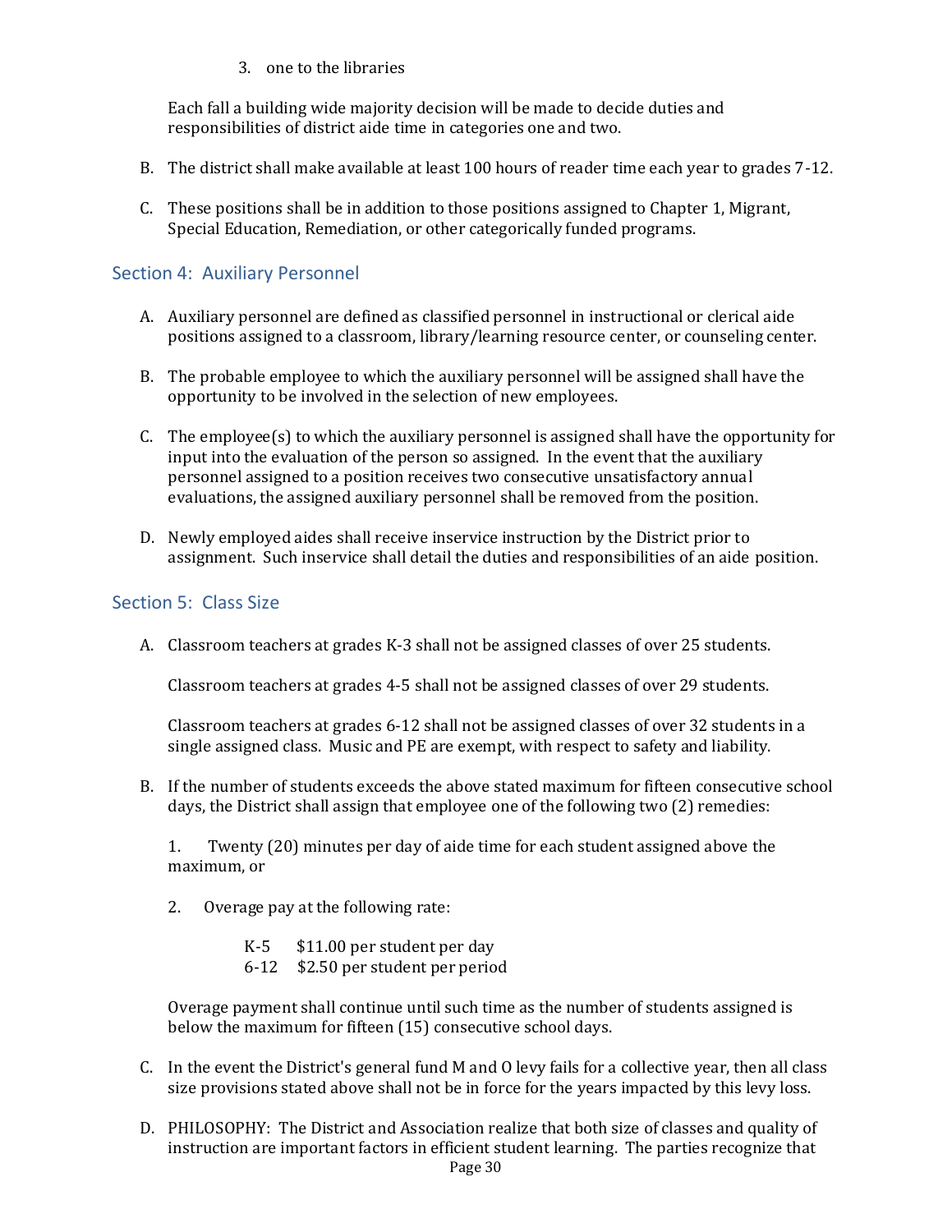class size (smaller or larger) can have an effect upon the educational process, but that a rigid numerical limitation on class size with the District may restrict needed flexibility, and that class size must reflect the individual school needs and unique problems.

# <span id="page-30-0"></span>Section 6: Student Discipline

- A. A student may be removed immediately from a class, subject, or activity by an employee when the employee has good and sufficient reason to believe that the student's presence poses an immediate and continuing danger to the student, other students, or school personnel or an immediate and continuing threat of substantial disruption to the class, subject, activity, or educational process.
- B. Such student shall be referred to the building principal or his/her designee. The referral shall include a description of the situation which prompted the decision to remove the student as well as previous attempts by the employee to correct the student's actions.
- C. The building principal or his/her designee shall meet with the student as soon as reasonably possible following the student's removal. The building principal or his/her designee shall take action within the framework of district policies/procedures and building policies/procedures. The employee who initiated the removal shall be informed to such action.
- D. In the event the principal or his/her designee imposes a short term or long term suspension from a class or subject as an action, the building principal or his/her designee shall specify in writing to the employee who initiated the referral, the future conduct expectations of the student.
- E. In the event the principal or his/her designee decides to transfer a student from one class or subject to another as a disciplinary measure, he/she shall meet with each employee who would be involved in such a change prior to enacting such a change.
- F. When a student is absent for disciplinary reasons, employees affected shall be notified.
- G. At the beginning of each school year each building principal or designee will review changes in policies and procedures on student discipline with employees.

# <span id="page-30-1"></span>Section 7: Non-Instructional Duties

A. The Board recognizes that the following nonprofessional duties including, but not limited to, supervision of cafeteria, bus loading or unloading, supervision of playgrounds, chaperoning students at athletic or social events, inventorying (other than one's classroom), duplicating materials, and other clerical and/or custodial functions, detract from an educator's teaching and preparation time and shall work in cooperation with the staff and parent or service organization to develop a program to relieve teachers of these duties. The Board may request volunteers for such duties.

# <span id="page-30-2"></span>Section 8: Mentor Teacher Program

- A. The District and the Association agree to have a Mentor program for new and beginning teachers. The District may choose to use ESD assistance to provide a mentor program.
- B. Mentor Stipends Mentoring a first year teacher - \$800.00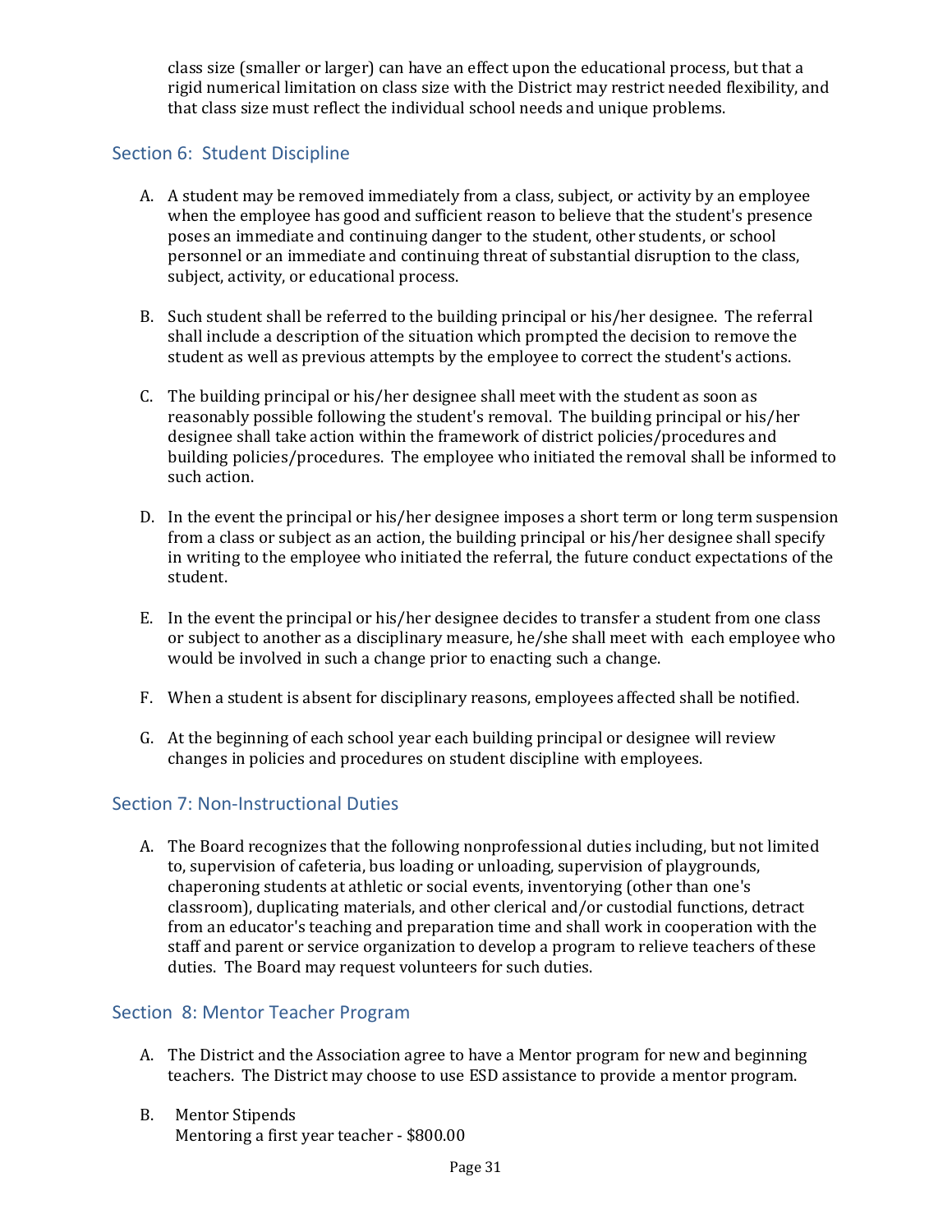Mentoring a second year teacher - \$500.00 Mentoring a third-year teacher (optional) - \$300.00 Mentoring a teacher new to the district (optional) - \$300.00

C. Teachers wishing to apply to be a mentor teacher must have at least five (5) years teaching experience, be a full-time employee, have satisfactory or proficient evaluations for the five (5) previous years and teach in the same subject or grade level. Building principals will assign mentors to the new teachers.

# ARTICLE VII. LEAVES

# <span id="page-31-1"></span><span id="page-31-0"></span>Section 1: General Leave Provisions

Employee shall be granted leaves pursuant to the following conditions:

- A. Leave shall be without pay unless stated otherwise. If leaves are to include expenses to be paid by the district, that also will be specifically stated.
- B. All leaves granted under these provisions will be in units of full days or half days.
- C. At the end of leaves of less than the duration of the school year, an employee shall be entitled to return to his/her original assignment**,** if the position exists.
- D. Fringe benefits shall continue to be paid by the district for persons on paid leaves of less than the duration of the entire school year.
- E. Reasonable advance notice is required for all leaves unless otherwise specified.
- F. The Superintendent, with approval of the Board, shall have the flexibility in unusual or exceptional circumstances to add to the persons covered or to the number of days allowed for the leaves.
- G. Part time employees shall be entitled to leave benefits provided that the length of leaves shall be prorated according to the ratio of days and/or hours worked to the number of days and/or hours worked by a full-time employee in the same or similar role.
- H. All leaves shall be non-accumulative unless otherwise stated.

#### <span id="page-31-2"></span>Section 2: Illness, Injury and Emergency Leave

- A. The District shall grant each full-time employee twelve (12) leave days annually to be used for the illness, injury or disability of the employee or his/her immediate family (per RCW 49.78.020). Such leave shall accumulate from year to year, up to the maximum amount allowed by law. Employees who work less than full-time will be prorated on the basis of one day sick leave per month employed. The District may require a signed statement from a physician for illness, injury, or disability absence in excess of five (5) consecutive days. If said leave benefits are exhausted, salary deductions shall be made for each day's absence in the amount of actual salary prorated on a daily basis.
- B. When an employee is rehired by the District, he/she will be credited with illness, injury and disability leave accumulated in the District prior to his/her original termination.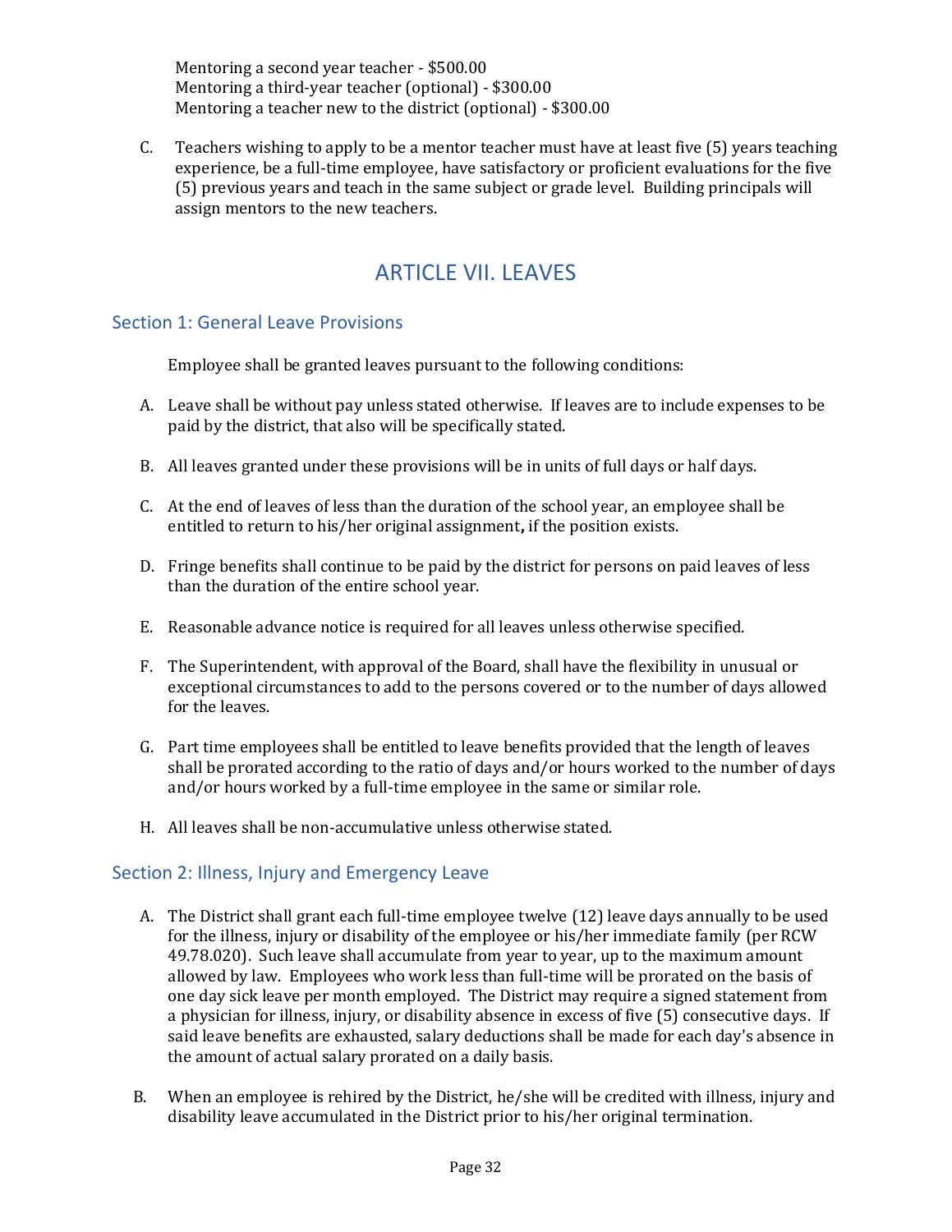- C. Annual Illness, Injury and Disability Leave Buy-Back Option
	- 1. Employees may cash in unused illness, injury and disability leave days above an accumulation of sixty (60) days at a ratio of one full day's monetary compensation for four (4) accumulated illness, injury leave days. At the employee's option, they can cash-out their unused illness, injury and disability leave days in January of the school year following any year in which a minimum of sixty (60) days of illness, injury, and disability leave is accrued and each January thereafter, at a rate equal to one day's monetary compensation of the employee for each four (4) full days of accrued illness, injury and disability leave. (RCW 28A.400.210)

\*For the purposes of this provision, retirement shall be defined as when an employee is eligible to receive benefits under Washington State Teachers' Retirement System.

2. At the time of separation from school district employment, an eligible employee or the employee's estate shall receive remuneration at the rate equal to one (1) day's current monetary compensation for each for (4) days accrued leave for illness or injury. Maximum accumulation for such renumeration under this formula shall be one hundred and eighty (180) days.

An eligible employee means:

- A. Employees who separate from employment due to retirement or death;
- B. Employees who separate from employment and who are at least age fifty-five (55) and have at least ten (10) years of service in TRS 3; or
- C. Employees who separate from employment and who are at least age fifty-five (55) and have at least fifteen (15) years of service in TRS 2.

#### D. Sick Leave Incentive

1. Employees who utilize four (4) days or less of sick leave (illness, injury, emergency or family leave) in the work year will be given an incentive bonus of four hundred dollars (\$400) to be paid in August.

2. Employees who utilize eight (8) days (58.64 hours) or less of sick leave (illness, injury, emergency or family leave) in the work year will be given an incentive bonus of two hundred dollars (\$200) to be paid in August.

3. Employees may access this incentive only for the 12 days earned in the year in which the incentive is claimed. Buying back days or sharing leave more than four (4) days will disqualify the employee from claiming this incentive.

4. This section will sunset at the end of this agreement. For the purpose of comparison, the baseline from which this ten percent reduction will be measured will be the 2018-19 school year.

# <span id="page-32-0"></span>Section 3: Maternity Leave

A. Maternity leave with pay is available for the birth of a child and for male and female employees adopting a newborn.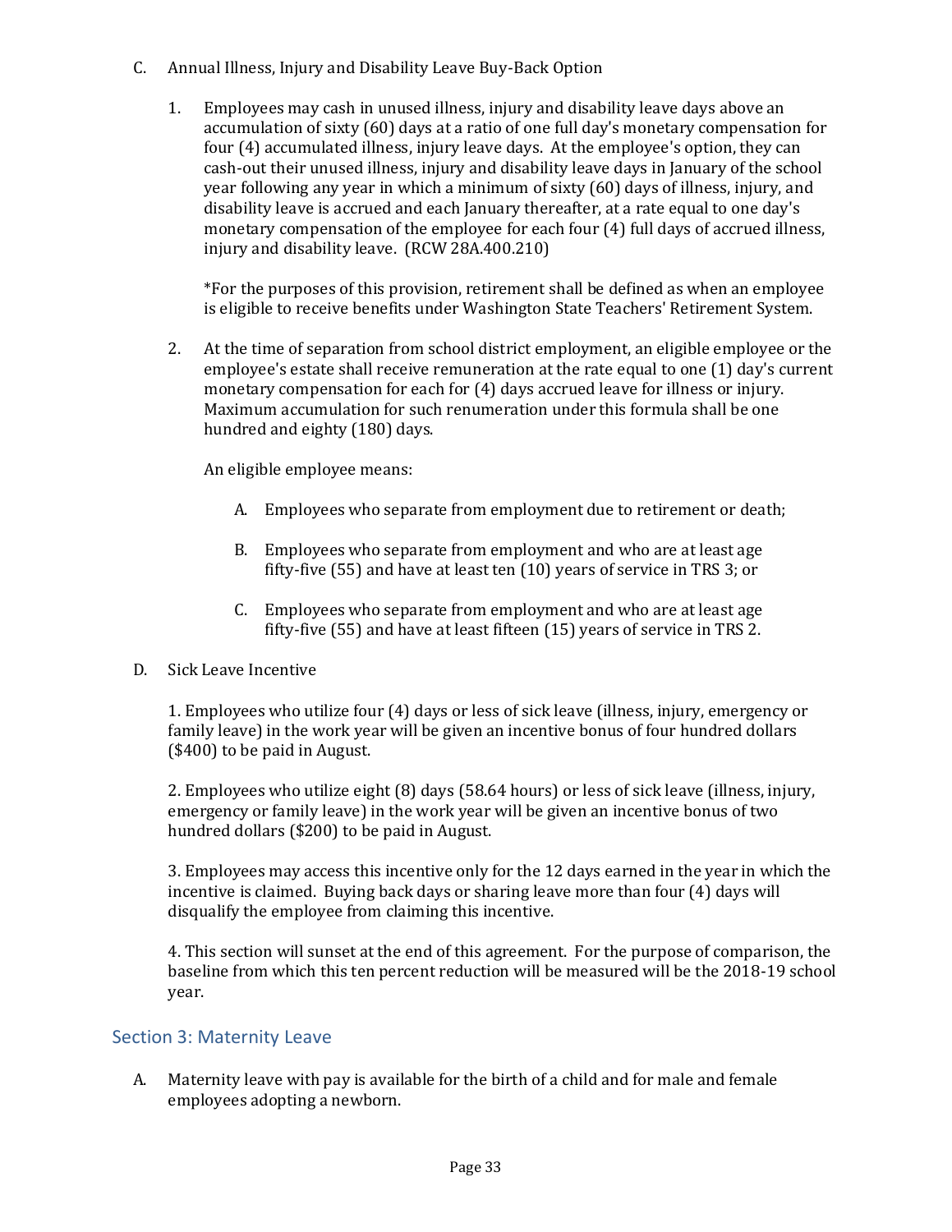An employee requesting maternity leave should give written notice to the District at least two (2) weeks prior to the commencement of leave. The written request for maternity leave shall include a statement as to the expected date of return to employment, and within thirty (30) days after childbirth, shall inform the employer of the specific day when the employee will return to work. The employee and her doctor will determine when the beginning and end of the leave will occur**.**

In the event sick leave is exhausted, the employee shall be granted a leave of absence without pay.

An employee returning from maternity leave provisions contained herein shall be assigned to his/her previous position, if the position exists.

- B. Employees shall be allowed up to one (1) year of unpaid leave for the purpose of child rearing a natural or adopted child. An employee returning from such leave shall be placed in the position last held or in a similar position in the District.
- C. Nothing in this policy shall preclude an employee's right to apply for any other applicable leave.

### <span id="page-33-0"></span>Section 4: Adoption Leave

Adoption leave with pay shall be granted upon prior application to the District to a parent in order to complete the adoption process, providing such leave does not exceed five (5) days in any given year. Such leave may by used for court legal procedures, home study and evaluation, and required home visitations by the adoption agency not possible to schedule outside the regular working day.

#### <span id="page-33-1"></span>Section 5: Bereavement Leave

One to five days of paid bereavement leave per occasion shall be granted for the death of a relative. If the relative is a spouse or child of the employee, the leave shall be extended from one to seven working days.

One (1) day of leave with pay shall be granted in all other cases of bereavement.

#### <span id="page-33-2"></span>Section 6: Personal Leave

- A. Employees are each entitled to four (4) days (non-accumulative) of personal/emergency leave per year provided that an adequate substitute can be found for the requested dates. The employee must give notice for such leave to the principal or supervisor three (3) days in advance of taking said leave. In situations when advance notification cannot be given, the principal or supervisor shall be notified as soon as possible.
- B. Two (2) days shall be with pay and three (3) additional days with the provision that the employee pay the substitute provided a sub is hired. If no sub is hired the payment for the sub will be deposited into the TEA student scholarship account once a year.
- C. Personal leave days shall not be used to extend (before or after) summer vacations. Personal leave days may be used to extend (before or after) winter break, spring break or holidays with Superintendent approval upon recommendation from the supervisor/principal.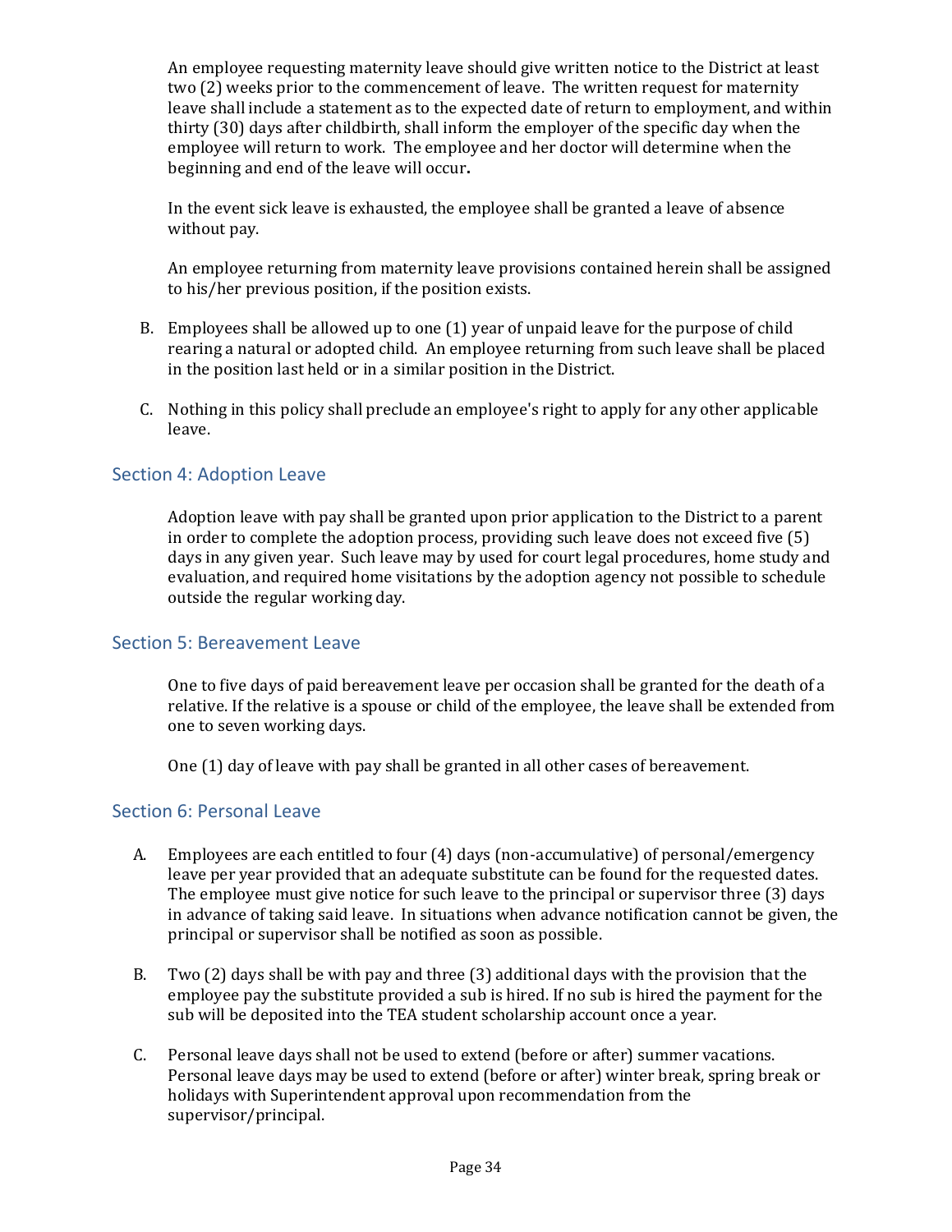D. Employees may carry over two (2) days with pay (no substitute cost) to the next year. An employee may not accumulate more than four (4) days with pay (no substitute cost) in any given year. An employee shall take no more than five personal days per year (paid or sub pay). An employee may choose to cash-out unused paid personal leave days at their per diem rate in June.

## <span id="page-34-0"></span>Section 7: Paternity Leave

Employees shall be allowed two (2) days leave with pay and an extension without pay for the birth or adoption of a child. The length of the extension is to be mutually decided upon by the principal and the employee.

# <span id="page-34-1"></span>Section 8: Jury Duty and Subpoena Leave

Leave of absence with pay shall be granted for jury duty and when an employee is subpoenaed to appear in a court of law. The employee shall notify the building principal immediately upon receiving notification of jury duty or subpoena. Any payment that the employee may receive from the court will be retained by the employee. This section does not apply when the employee is a plaintiff against the District. The employee must use leave without pay in such circumstances.

#### <span id="page-34-2"></span>Section 9: Association Business Leave

A total of fifteen (15) days leave will be granted for the purposes of Association business. The Association agrees to pay the full substitute cost so that there is no expense to the District.

#### <span id="page-34-3"></span>Section 10: Year's Leave of Absence

- A. A year long leave of absence without pay may be granted an employee by the Board upon recommendation of the Superintendent.
- B. The District shall reemploy the employee upon receipt of a written request submitted by said employee no later than March 15. The District shall make every effort to reassign the employee to a position commensurate with his/her training and experience.
- C. An employee shall experience no loss of credit on the salary schedule and accrued leave during the term of this leave provision. The employee may, however, be moved on the salary schedule if his/her educational qualifications change during the year's leave.
- D. All requests for leave of absence will be transmitted to the Board and accompanied by a recommendation from the Superintendent.

#### <span id="page-34-4"></span>Section 11: Military Leave

Should an employee be required to be absent from assigned duties and responsibilities for the purpose of attending any exercises, functions, etc. related to the U.S. military, such person shall be entitled to and shall be granted military leave of absence from such employment for a period not exceeding fifteen days during each calendar year. During the period of military leave, the employee shall receive from the Tonasket School District his/her normal pay. If called to active duty, the employee's status will be considered the same as under the provisions as Leave of Absence (Section 10).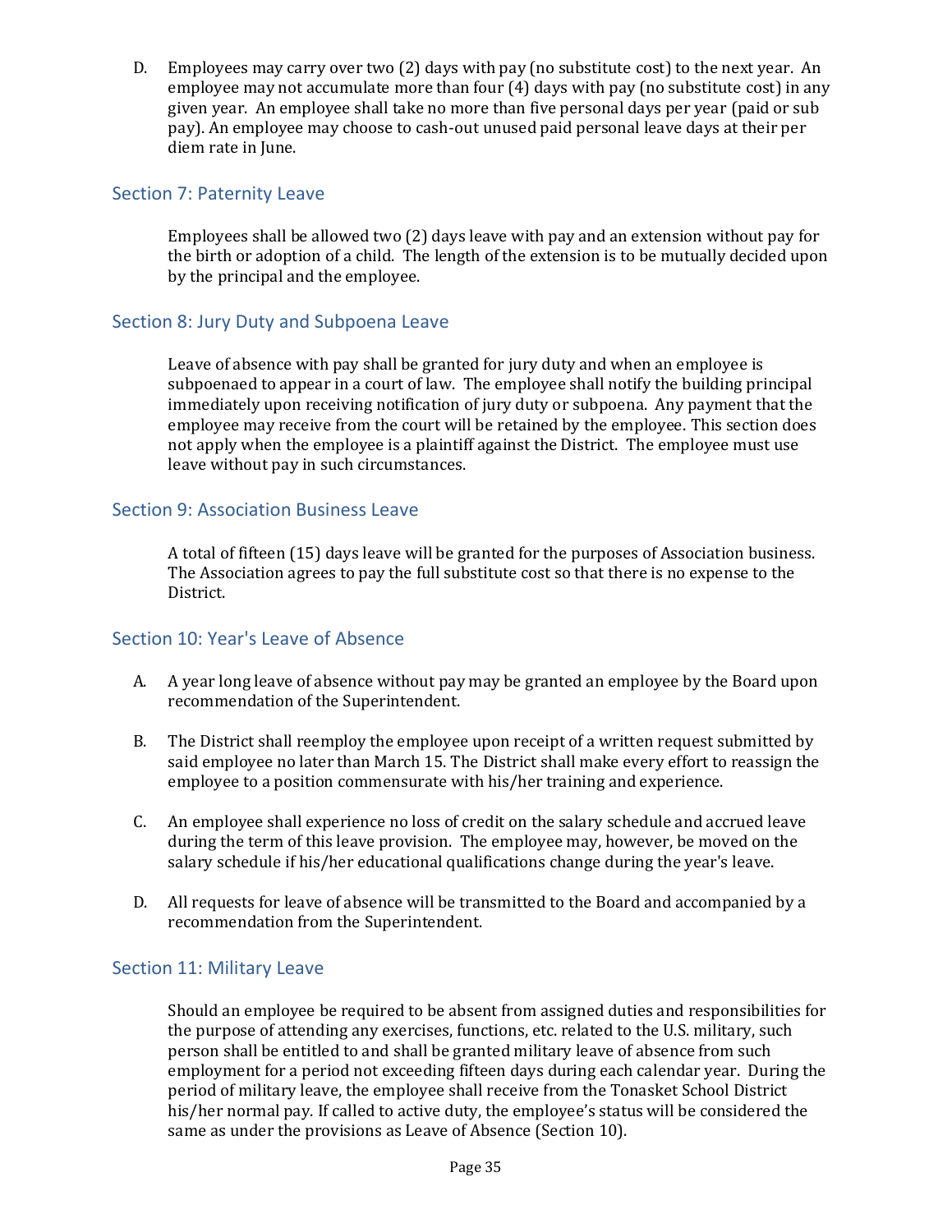## <span id="page-35-0"></span>Section 12: Sick Leave Sharing

- 1. Consistent with the provisions and requirements of state and federal statutes and this contract, employees may share accumulated annual leave or sick leave with another employee who:
	- a. Suffers from, or has a household member or relative who suffers from an extraordinary or severe illness, injury or impairment, or physical or mental condition; is a victim of domestic violence, sexual assault, or stalking; needs time for parental leave; is sick or temporarily disabled because of a pregnancy; or has been called to service in the uniformed services.
	- b. Has a condition or circumstance which is of an extraordinary or severe nature and which has caused, or is likely to cause, the employee to:
		- i. Apply for leave without pay, or;
		- ii. Terminate employment:
			- 1) Has depleted or will shortly deplete all applicable leave reserves. A staff member who is sick or temporarily disabled because of pregnancy or using parental leave does not have to deplete all annual and sick leave reserves; he or she can maintain up to forty (40) hours of sick leave in reserve.
			- 2) Has abided by District rules regarding use of leave.
			- 3) The staff member has diligently pursued and been found to be ineligible to receive industrial insurance benefits.
- 2. A staff member who does not accrue annual leave but who has an accrued sick leave balance of more than twenty-two (22) days may request that the Superintendent transfer a specified amount of sick leave to another staff member authorized to receive such leave, as described above.
- 3. A staff member may request to transfer no more than six (6) days of sick leave during any twelve (12) month period and may not request a transfer that would result in an accrued sick leave balance of fewer than twenty-two (22) days.
- 4. A staff member who receives personal leave may request that the superintendent transfer a specified amount of personal leave to another person authorized to receive shared leave. A staff member may request to transfer no more than the accumulated amount of personal leave available.
- 5. In the event the employee receiving donated leave does not use all leave donated, the unused donated leave in such employee's leave account shall be returned to donors, prorated, within sixty (60) days after the recipient's use of accumulated leave ceases.
- 6. Contributions of sick leave shall be on a voluntary basis. The names of donors, non-donors and recipients shall be kept confidential.
- 7. This provision shall be in conformity with rules and regulations as prescribed by RCW 41.04.650, 41.04.655, and 41.04.665.
- 8. Sick leave may be shared across bargaining units, as is the current practice. The donation of sick leave is based on the donating employee's value of a sick day. Any unused sick leave will revert back to the donating employee.

#### <span id="page-35-1"></span>Section 13. Washington State Paid Family and Medical Leave (PFML)

Commencing January 1, 2020, employees shall be eligible to receive Paid Family and Medical Leave (PFML) under the Washington State Family and Medical Leave and Insurance Act. To be eligible for this leave, employees must have worked a minimum of 820 hours with the past calendar year. Such leave shall be used consecutively with the employee's other leave entitlements unless the employee elects otherwise. The District shall pay one third (1/3) of the premium as defined in RCW and the employee will be responsible for the remaining amount to fund this leave. The District shall use the state insurance as the carrier for PFML to ensure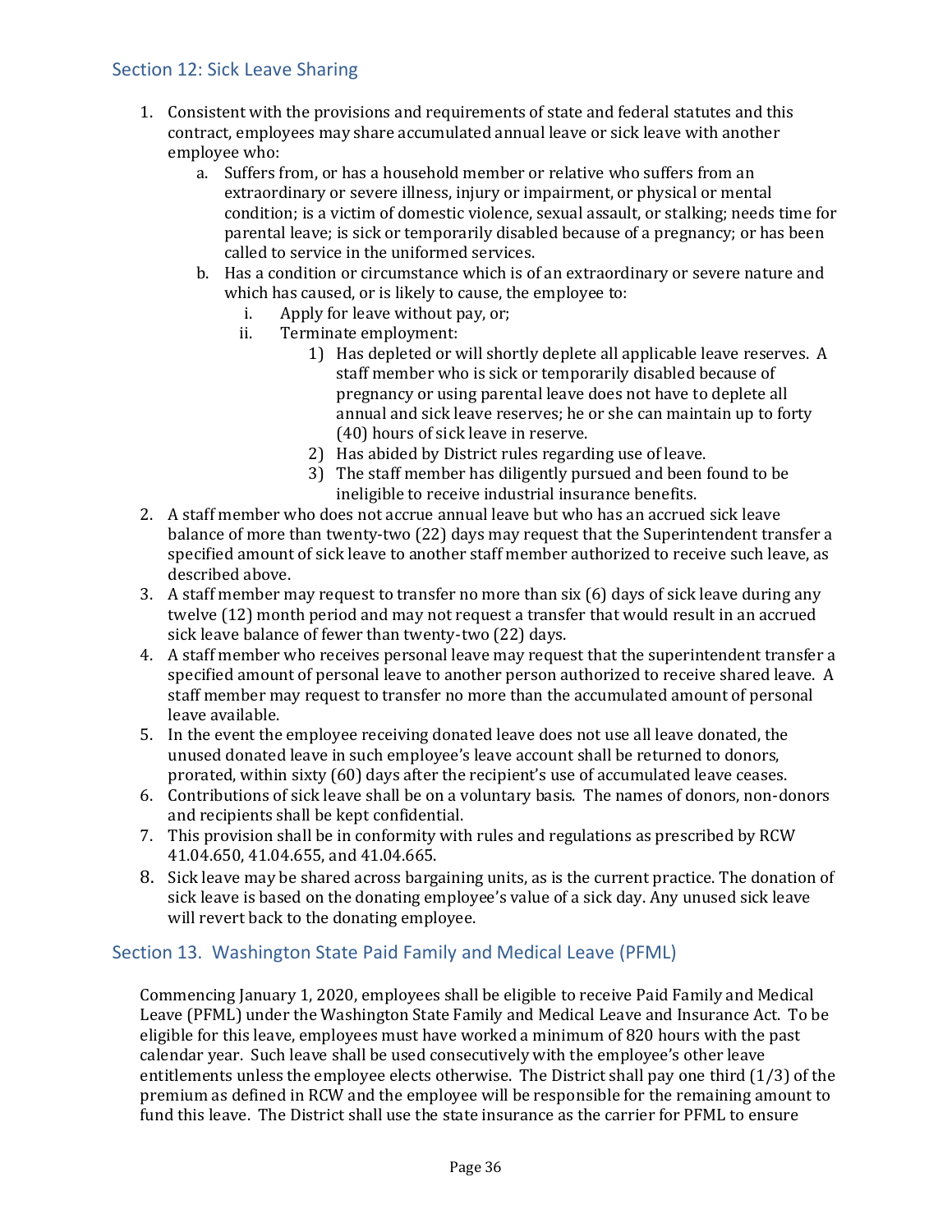<span id="page-36-0"></span>ongoing compliance with the law. When such leave is used for pregnancy/maternity disability, the District shall maintain health insurance benefits during periods of approved PFML leave.

# ARTICLE VIII. TIME AND MONEY

### <span id="page-36-1"></span>Section 1: Salary

- A. Employee Salary Schedule shall be attached as Appendix A.
	- 1. All employees shall be placed on the Tonasket School District Employee Salary Schedule in accordance with years of experience as verified by the Washington State Retirement System and educational degrees, credits, or clock hours as verified by transcript or other documentation.
	- 2. All employees shall have on file in the District Office a valid Washington State teaching certificate and/or endorsement(s), a complete set of official transcripts, and a valid health certificate as may be required by law. All certificates and endorsement(s), or suitable proof or qualification therefore, shall be presented to the Superintendent prior to, but no later than the commencement of the school year.
	- 3. Each employee shall be placed in the appropriate column for education and experience credit as documented with the District. shall be determined by and in accordance with WAC 392-121 (LEAP).
- B. Increment steps for experience and advanced education shall be granted September 1, of each year.
- C. Pay warrants shall be issued to the employee on the last banking day of the month.
- D. Advancement on the salary schedule shall be determined by credit and/or clock hours used for certification, endorsement or District initiatives.
- E. Errors in Computation:
	- 1. In the event of a mistake in payment resulting in underpayment, corrections shall be made on or before the next payday.
	- 2. In the event of a mistake in payment resulting in overpayment, at least one (1) pay period must be paid at the employee's full correct rate before repayment deductions can be taken from the employee's check. Cumulative errors shall be corrected at the rate they accumulated or at an equal monthly rate for the remaining months of the contact, or as may be agreed between the employee and the District.
	- 3. The District and the Association shall hold each other harmless on any claim after two (2) years from the instance of said error.
- F. Placement on the salary schedule is for the full contract year. After September 30th of each year, no changes in classification will be made until the following contract year. Notification of educational credits earned shall be by official transcript only.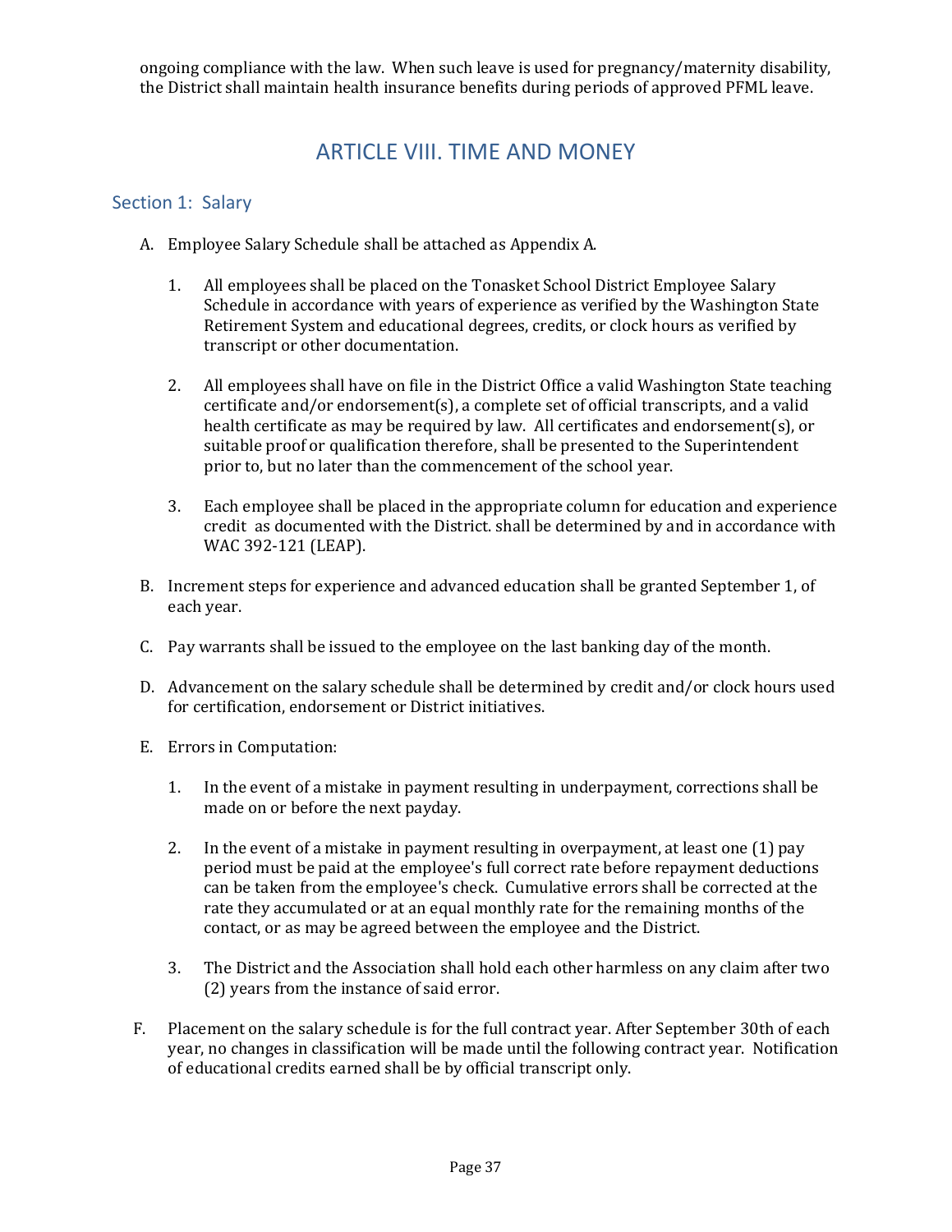# <span id="page-37-0"></span>Section 2: Individual Contracts

A. Employee personal service contracts shall be issued after April 15th and before June 1st following Board action to approve employment for the following school year.

Employees shall be provided one copy for retention upon issuance and an additional copy following recording.

- B. Should negotiations following issuance result in change(s) in the employee's personal service contract, a new set of personal service contracts shall be issued within two weeks following ratification of negotiations.
- C The Tonasket School District Salary Schedule contains Professional Responsibility Time formerly paid on supplemental contract for after school and evening activities include but not limited to: chaperones, dances, open houses, parent-teacher conferences, staff meetings, Grandparents Day, Showcase for Learning, kindergarten information night, field trips, and academic discipline nights, and other work completed outside the normal school day.

# <span id="page-37-1"></span>Section 3: Release from Contract

An employee under contract shall be released from the obligation of the contract under the following conditions:

- 1. A letter of resignation is received in the District Office on or before June 15th.
- 2. If the employee, prior to June 15th, submits in writing to the district a notice of intention to resign, then the employee will be given special consideration for release until August l.
- 3. Release at any other time other than the above shall be at discretion of the Board.
- 4. Early notification (by February 1st) of the intent to retire or separate from service will result in a stipend equivalent to one day's pay.

#### <span id="page-37-2"></span>Section 4: Acceptance of Credit

Any credits/clock hours or in-service credits allowed for certification, endorsement or District initiative shall be allowed for advancement upon the Tonasket salary schedule.

#### <span id="page-37-3"></span>Section 5: Employee Work Year

- A. The base employee work year shall be 180 days.
- B. Mandatory District Directed Supplemental Per Diem Days: The District shall grant a supplemental contract to each employee for six (6) additional days, which shall be paid at each employee's per diem rate of pay (annual salary/180 x 6).
	- 1. One preparation day(s) preparing for the school year to be worked in August anytime prior to the first day of school.
	- 2. Two additional supplemental days that must be worked in minimum of one-half (1/2) day blocks at any time during the school year on any non-student day.
	- 4. The mandatory fourth (4th) day will be the day before the first student school day, which will be all staff day.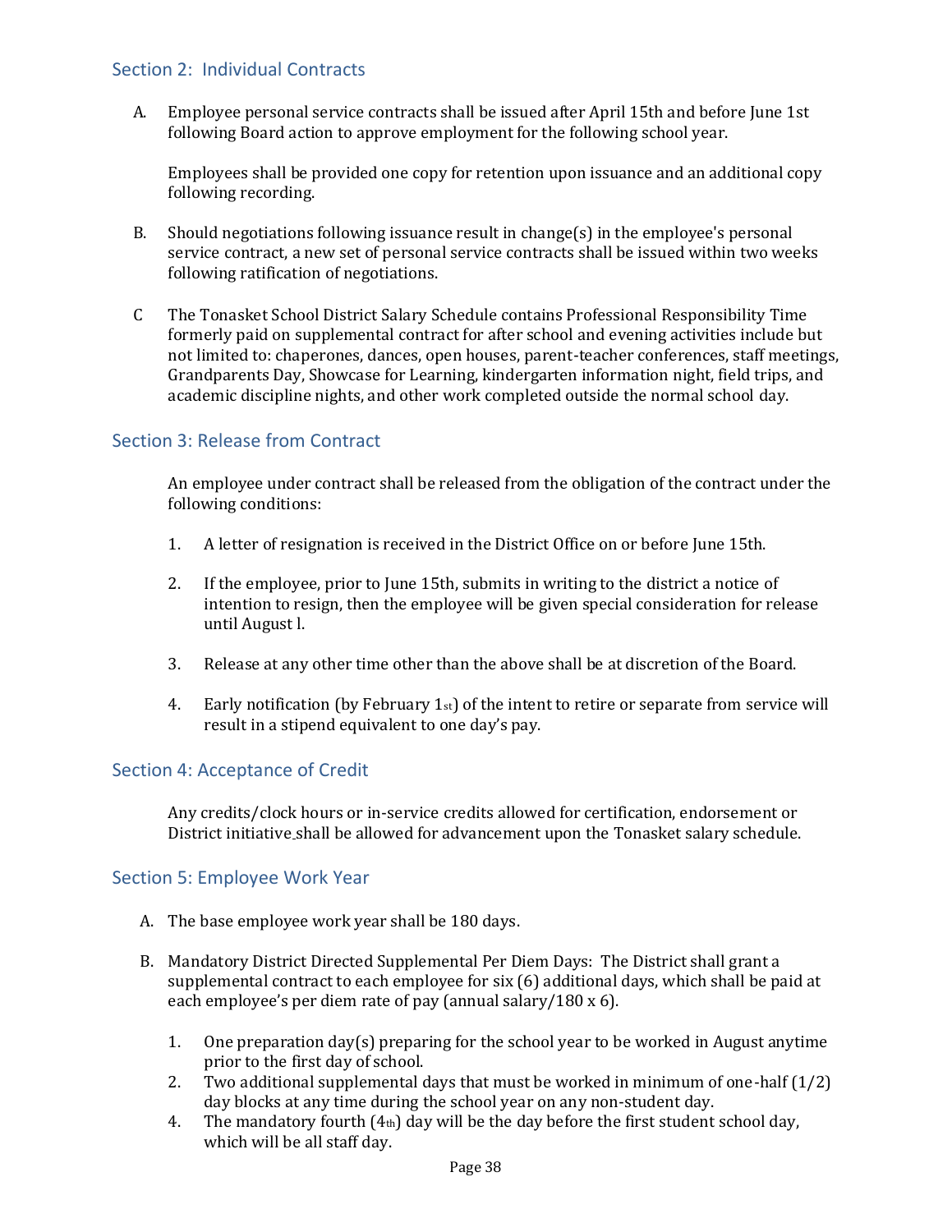- 5. The mandatory fifth (5) day will be a building administration directed day during the week before the start of school. The building administrator directed day shall be made known as early as possible. If it is not announced prior to the end of the last day of the previous school year, then it will be considered the day before the all staff day. The day shall be in the two (2) weeks before school starts or after it ends.
- 6. The mandatory sixth (6) day will be District directed and used either at the building level or to provide state designated in-service programs. If designated as building directed day, the principal will work with staff develop a schedule for this time to be approved by the Superintendent. In the 2019-20 school year, the day and time will be mutually agreed on at the building level. In subsequent years, it will be a calendared day.
- 7. Beginning in the 2020-21 school year, a seventh day will be included in the calendar. This day will be District directed.
- 8. Should the State discontinue funding for any of the three state-funded professional development days, the days in this section will be reduced. The specific days to be reduced will be subject to negotiation with the Association.
- C. In the event the District's general fund M and O levy fails for a collective year, then three (3) supplemental days will be removed from this agreement. The above days will be reinstated in the first year of full collection. One of the three supplemental days will be the all staff day.
- D. Calendar: The employee work year calendar shall be negotiated by the parties. Make up days for emergency closures shall be a priority.
- E. Employees who have been asked to change classrooms will be provided with two (2) supplemental contract days in which to make the move. This is not to include the entire building staff moving to a new or remodeled facility.

# <span id="page-38-0"></span>Section 6: Length of Employee Work Day

- A. The employee work day shall be 7 hours and 45 minutes including a continuous thirtyminute duty-free lunch period. The late arrival or early departure of any employee will be by consent of the building principal.
- B. 30/30 rule: Employees are required to be at their respective schools for the benefit of pupils and patrons at least 30 minutes before the opening of school in the morning and at least 30 minutes after closing of school in the afternoon. Teachers will be available for students, parents and colleagues during this time. Teachers and administration will use professional judgment and work cooperatively to facilitate the needs of students during this time.
- C. Flex Time

Employees who are required to attend a staff meeting, PLC meeting, CST meeting IEP meeting, etc., are allowed to flex time when meetings go over the contracted day under the following conditions:

- 1. Flex time shall be used during the 30/30 time to come late or leave early.
- 2. The immediate supervisor approves the flex time prior to its use.

3. Flex time shall not be used to miss staff, CST, IEP or similar meetings without supervisor approval.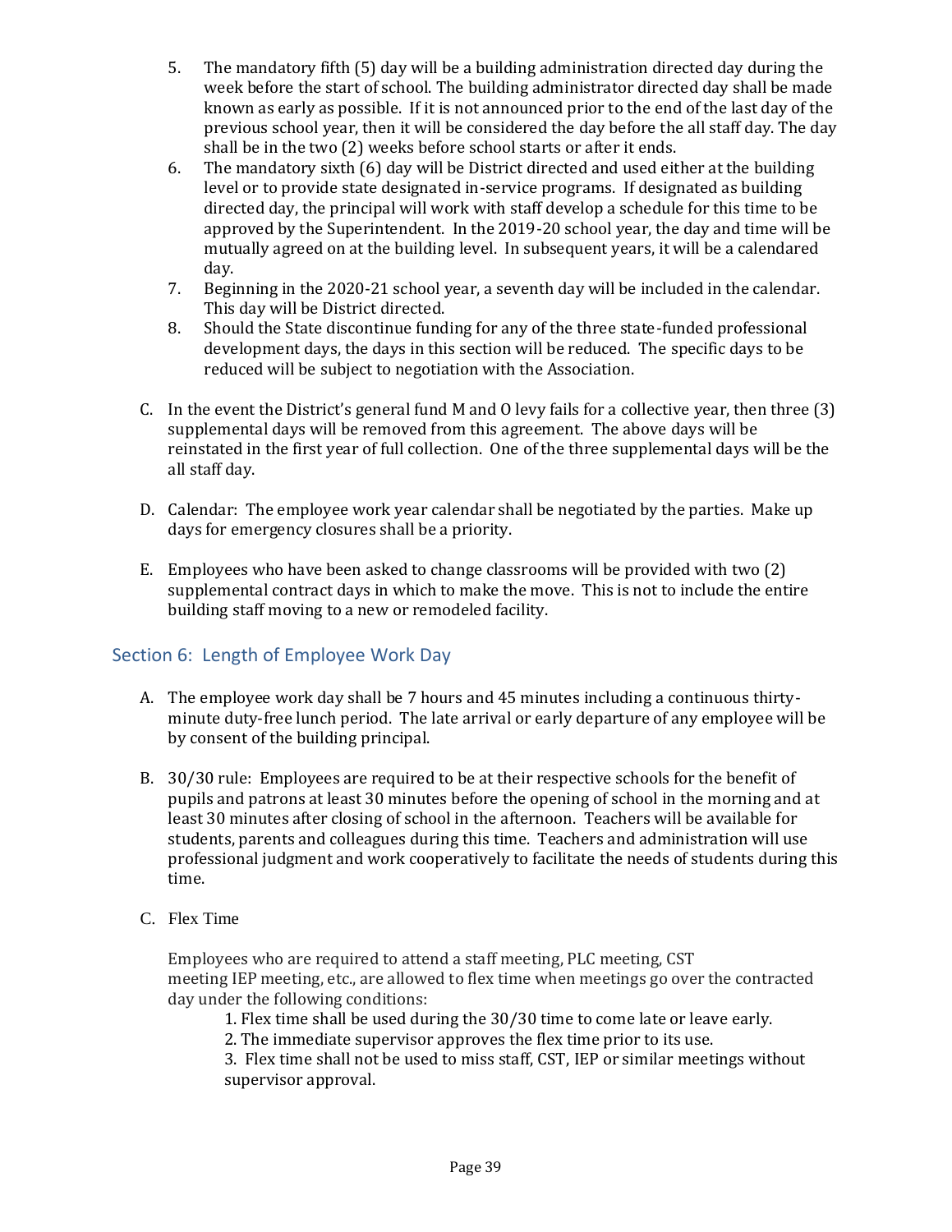# <span id="page-39-0"></span>Section 7: Supplemental Contracts

- A. The district may issue supplemental contracts pursuant to Appendix B and C. Such supplemental contracts shall be one year in length and issued at the discretion of the district.
- B. Any employee may resign from a supplemental assignment by submitting a written resignation on or before June 15th. Resignation from supplemental contracts shall in no way adversely affect the employee's standing or status in the District.
- C. Designation of the days of work comprising the supplemental contract paid days shall be at the discretion of the building principal in charge of the program provided:
	- 1. The designated days for a contract period shall be continuous weekdays to the school year unless mutually agreeable alternate dates are designated by the supplemental contract employee and the building principal.
	- 2. The Supplemental Contract shall identify the specific dates of work responsibility.

# <span id="page-39-1"></span>Section 8: Curriculum Development Compensation

- A. Employees who participate in District approved curriculum projects on non-contract days, shall be compensated according to Appendix A.
- B. Employees shall not be required to accept the district's invitation to participate on a noncontract day and no adverse action may be taken as a result.

# <span id="page-39-2"></span>Section 9: Health Benefits

The District shall provide qualified employees with insurance benefits that align with the rules and regulations set by the SEBB (School Employee Benefits Board).

- A. Availability:
	- 1. Qualified employees who work or will work a minimum of 630 hours during the year.
	- 2. Open enrollment begins on October 1 and through November 15 per SEBB
	- 3. Employees are responsible for enrolling online or with forms provided by SEBB.
- B. Benefits
	- 1. Qualified Employees will be provided SEBB benefits that include medical, dental, vision, basic life/accidental insurance and long-term disability insurance. The Health Care Authority carve-out is absorbed into these benefits.
	- 2. Employees may select a carrier approved by SEBB
- C. Premiums
	- 1. The district shall pay their portion of the employee premium as established by SEBB.
	- 2. Employees will be responsible for their portion of the premium.
	- 3. Any additional premium surcharges will be paid by the employee

#### <span id="page-39-3"></span>Section 10: Employee Protection

A. The District shall provide such insurance for the protection of employees as is required by RCW 28A.400.370 and upon annual renewal will provide employees with a written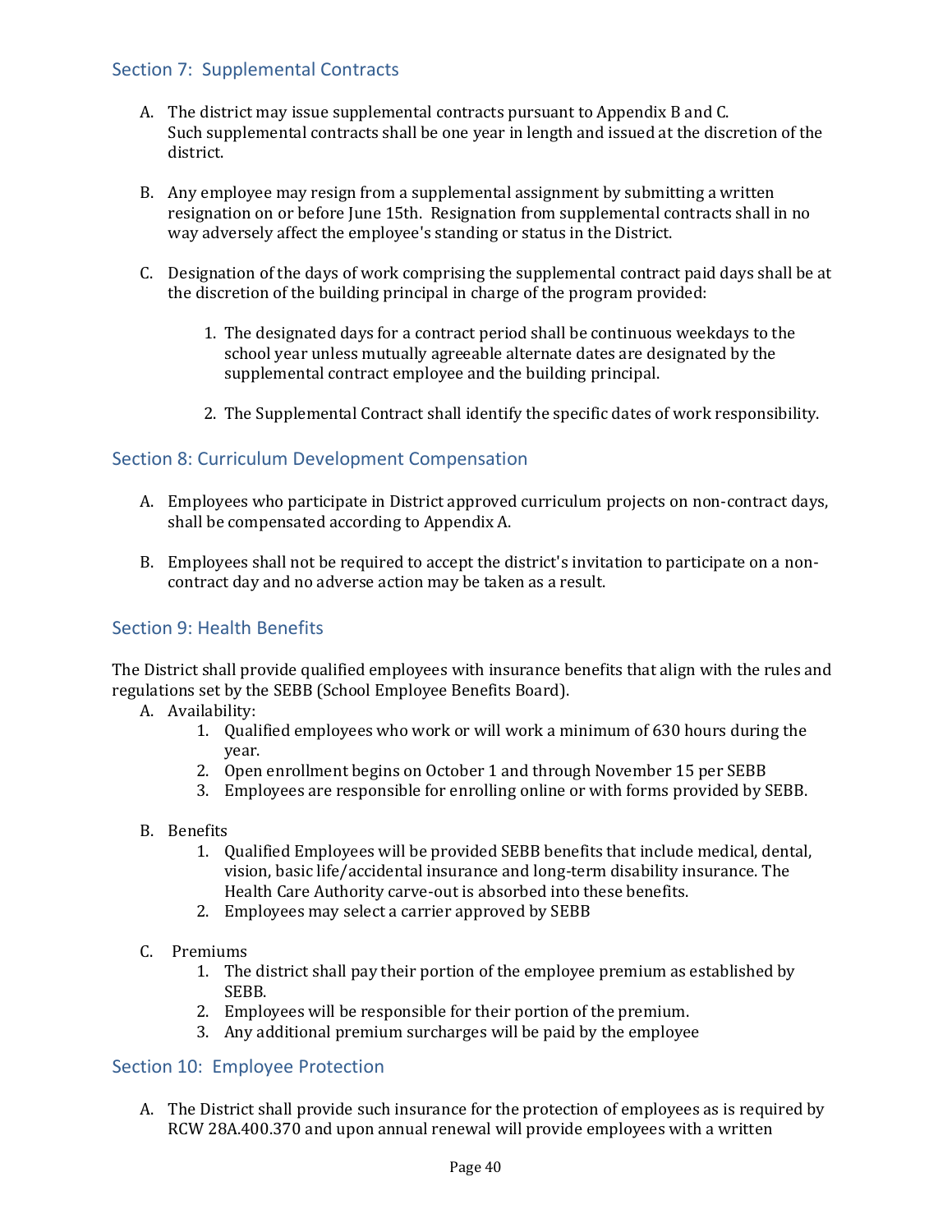summary of the insurance coverage they have under the provisions of District insurance policies. The District shall notify the President of any changes in insurance coverage.

B. The Board will defend employees in any lawsuit brought against the employee as a result of any activity covered by liability insurance, provided that the employee was acting within the scope of his/her employment.

# <span id="page-40-0"></span>Section 11: Assault on Employees

Staff and administration will follow district policy.

- A. Whenever an employee is absent from work as a direct result of injuries received in an assault upon the employee by a non-employee of the district, the employee will be paid full salary for the period of absence, less any amount of Workman's Compensation paid; provided, such an assault is the direct result of the employee carrying out his/her assigned duties and responsibilities.
- B. Up to ten (10) days per incident of such an absence will not be charged to annual accumulated sick leave.

# <span id="page-40-1"></span>Section 12: Employee Loss, Theft and Damage Protection

- 1. Items in the buildings are registered with the building principal including description and value, and the building principal approves of their protection by the district.
- 2. Automobile damage occurs on school ground while the teacher is acting within the scope of employment. Within the scope of employment includes all after school and weekend sports and school functions and all after school and weekend independent or voluntary provided the employee is on the school grounds.
- 3. Such claims are in excess of personal property protection provided by the employee's personal insurance.
- 4. The employee has taken reasonable and prudent care and actions to protect against loss, theft, and vandalism.

#### <span id="page-40-2"></span>Section 13: National Board Support

The District shall provide a one-time benefit of three (3) substitute days to prepare for the National Board or Pro-Cert. These days can be used at any point in the process, but shall not be more than three (3) days over the three years.

Candidacy Period: National Board and Pro-Cert Candidates who are completing the required components (up to a 3 year period) can access up to fifteen-hundred dollars (\$1,500 one-time) for National Board or Pro-Cert expenses. Reimbursement will be allowed after the employee has completed the components. (Receipts/proof required. Reimbursement will be allowed if the employee has submitted receipts.)

This benefit will be limited to six (6) TEA employees per year. The association and the district will meet to finalize the decision.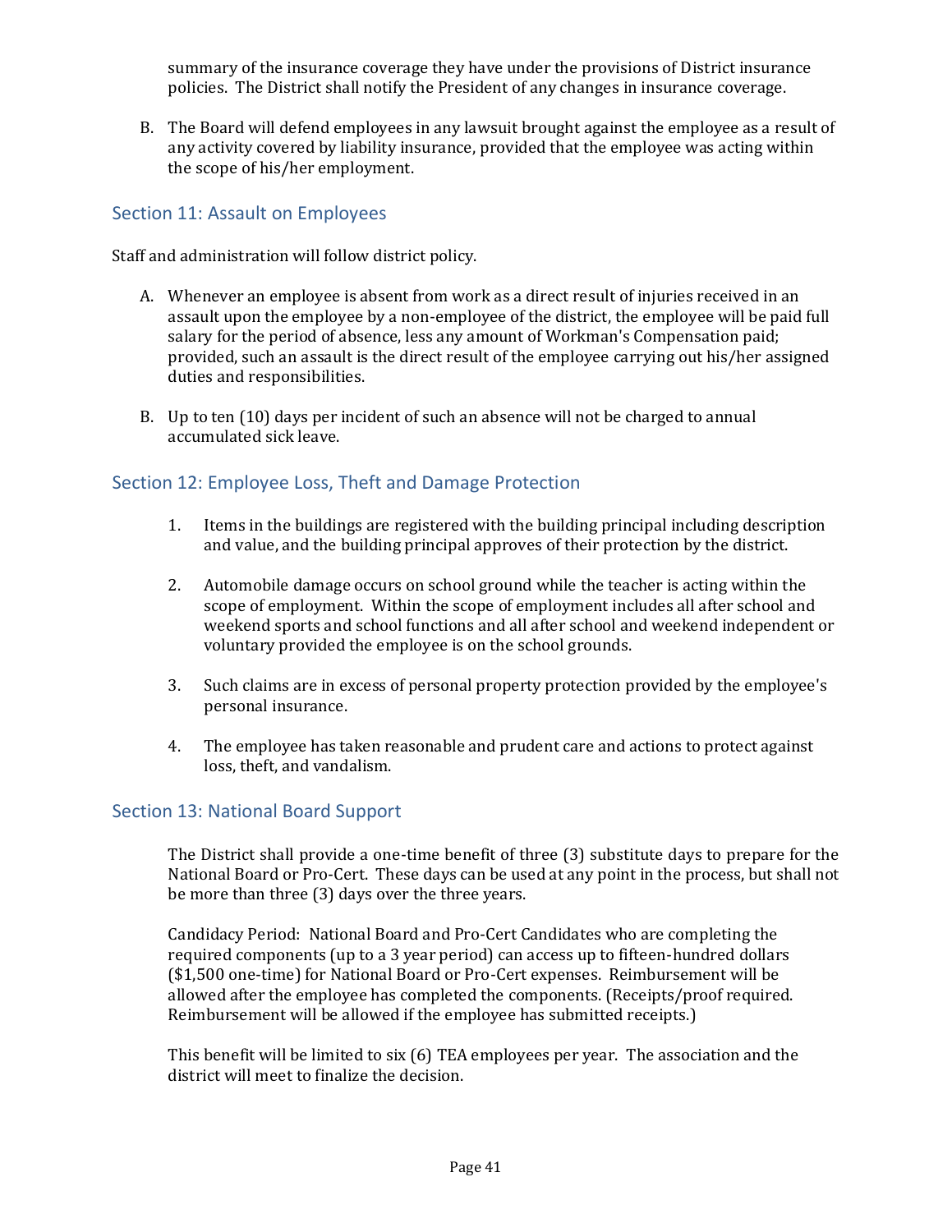## <span id="page-41-0"></span>Section 14: Longevity Stipend

Employees are eligible for a longevity stipend outlined on the schedule below. This will be paid in one lump sum in the month of December of the qualifying year of service. Service at Tonasket School District only will count toward the calculation.

| $17-20$ years | \$300   |
|---------------|---------|
| $21-24$ years | \$600   |
| $25-28$ years | \$900   |
| 29+ years     | \$1,200 |

# ARTICLE IX. GRIEVANCE PROCEDURE

### <span id="page-41-2"></span><span id="page-41-1"></span>Section 1: Definitions

- A. Grievance shall mean a written statement (see Appendix D) that a controversy, dispute or disagreement of any kind or character exists which arises out of, or in any way involves the interpretation or application of the express term or terms of this Agreement.
- B. "Days" shall mean employee employment days, except as otherwise indicated. If the stipulated time limits are not met, the grievant shall have the right to appeal the grievance to the next level.

#### <span id="page-41-3"></span>Section 2: Procedures

- A. Within thirty (30) days following knowledge of the act or condition which is the basis of the grievance, the grievant may file a written grievance with his/her principal or immediate supervisor with a copy to the Superintendent. Grievances filed in the name of the Association and grievances involving administrator(s) above the building level may be initiated at Step 2 of the grievance procedure as set forth below. All employees shall have the right to Association representation at each step of the grievance procedure. If an aggrieved party is not represented by the Association, the Association shall have the right to be present to state its views at all stages of the grievance procedure.
- B. Every effort shall be made to resolve grievances or potential grievances through free and informal communications between the grievant and his/her immediate supervisor. However, if such informal process has failed to provide an acceptable adjustment of the grievance, then the grievance may be processed as described. Informal resolution of a grievance between an employee(s) and his/her immediate supervisor shall not prejudice the interpretation or application of this Agreement.
- C. Steps:
	- Step 1 -- School principal or immediate supervisor shall meet with the grievant within five (5) days upon receipt of the grievance and attempt a mutually satisfactory resolution of the grievance. If a satisfactory resolution is reached at the meeting, it shall be reduced to writing and signed by the involved parties. If no satisfactory agreement is reached, the grievant may, within five (5) days, appeal to Step 2.
	- Step 2 -- The Superintendent or his designate shall arrange for a meeting with the grievant to take place within five (5) days following receipt of the grievance appeal. If a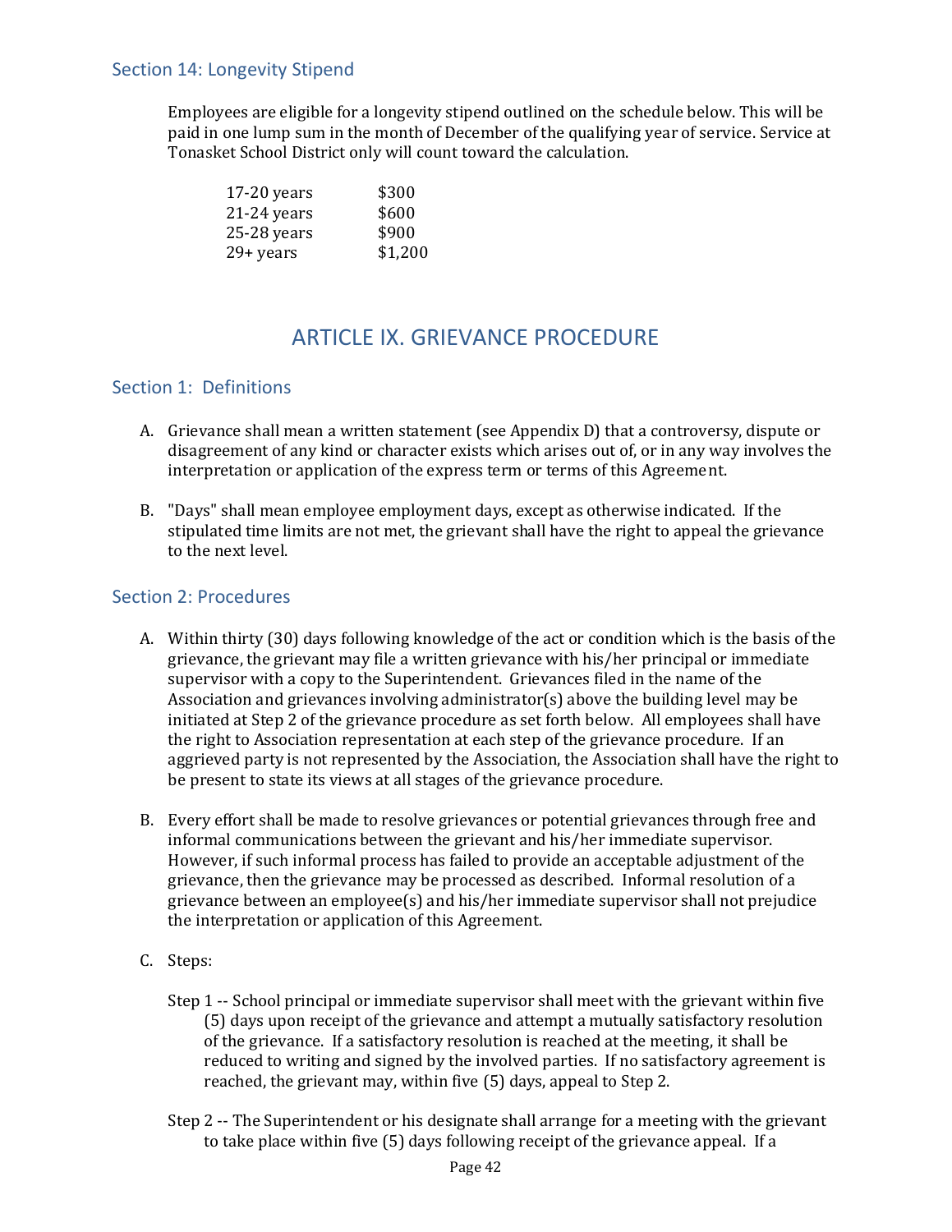satisfactory resolution is reached at the grievance meeting, it shall be reduced to writing and signed by all parties. Upon conclusion of the meeting, if no satisfactory agreement has been reached, the Superintendent shall have five (5) days to provide his/her written decision together with his reasons.

- Step 3 -- If no decision is rendered at the conclusion of five (5) days, or if the grievant is not satisfied with the disposition of the grievance, he/she may, within ten (10) days, refer the grievance to the Board. Within ten (10) days of the written notice that the grievance has been referred to Step 3, the Board will meet in Executive Session to hear the grievance. The parties in interest may include such witnesses and counselors as they deem necessary. Upon conclusion of the hearing, the Board will have five (5) days to provide a written decision to the grievant along with the reasons for that decision.
- Step 4 -- Binding Arbitration: If the Association is not satisfied with the decision of the grievance at Step 3 by the Board, or if no disposition has been made within the period provided above, the Association may by written notice to the Superintendent, submit the grievance to arbitration. A list of arbitrators shall be requested from the American Arbitration Association following submission of the grievance to Step 3. The arbitrator shall be selected from a list of eligible candidates by a representative of the Board and representative of the Association alternately striking names until only one name remains. The Parties shall be bound by the labor arbitration rules and procedures of the American Arbitration Association.

Either party shall honor all reasonable requests of the other party for information relevant to any grievance.

The arbitrator shall have no power or authority to rule on any issue which is not specifically before him/her.

The parties shall not present any issue to the arbitrator which has not been specifically included within the grievance as presented to the Superintendent in Step 2.

The arbitrator shall have no authority to decide any subject not specifically set forth in express terms of this Agreement nor shall he/she decide any subject not expressed or contemplated by the terms of this Agreement. The decision of the arbitrator shall be final and binding upon the parties. To the extent any arbitrator's decision exceeds the limitation of his/her authority it shall be found void.

#### <span id="page-42-0"></span>Section 3: Record of Grievances

All documents, communications and records dealing with the processing of a grievance shall be filed separately from the personnel files of the participants.

#### <span id="page-42-1"></span>Section 4: Adverse Actions

The parties agree that during the course of this Agreement there shall be no strike or other economic action by the employees and no lockout by the employer over any dispute which arises out of the interpretation or application of this Agreement.

#### <span id="page-42-2"></span>Section 5: Expenses

The expense of the arbitration shall be borne equally by the parties to the arbitration.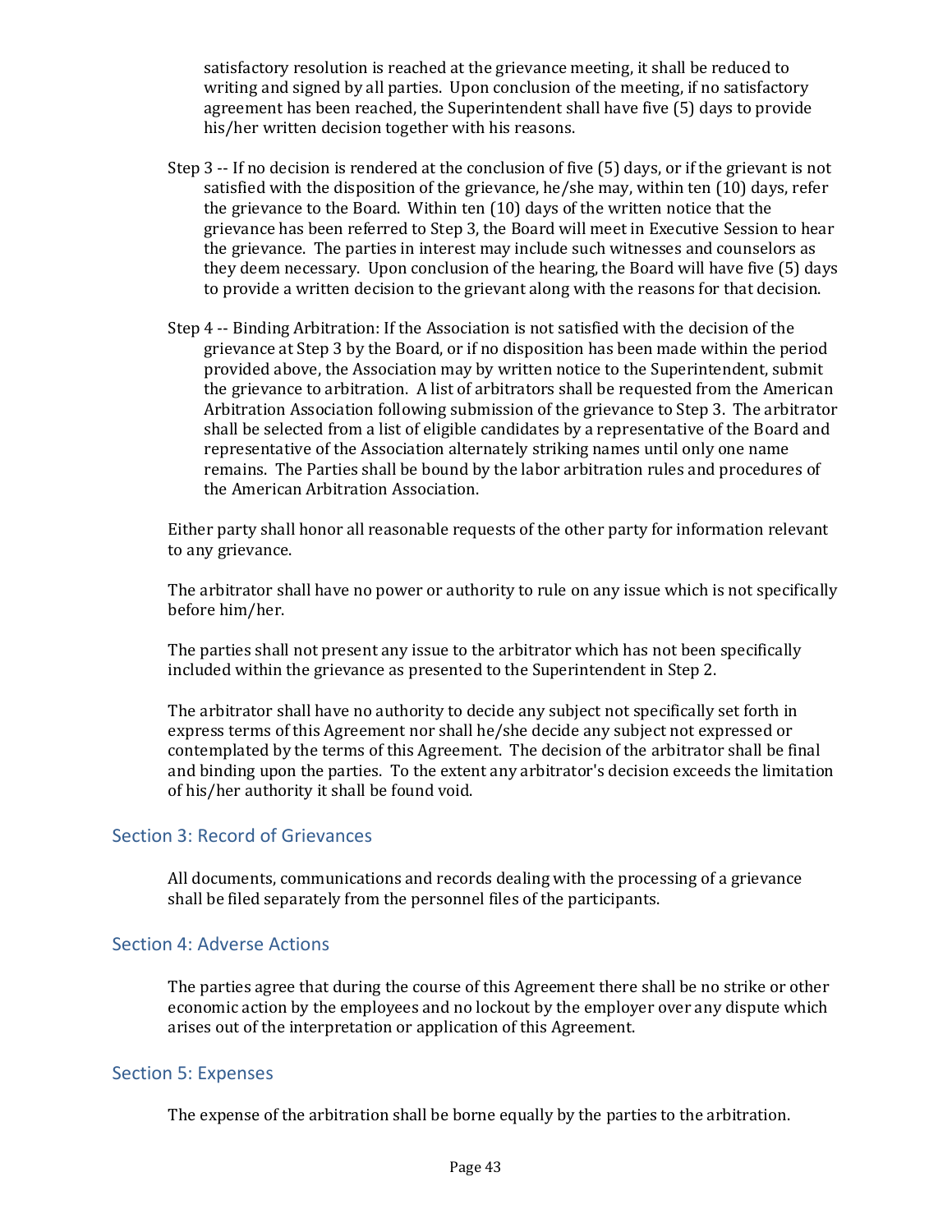#### <span id="page-43-0"></span>Section 6: No Reprisals

No reprisals will be taken by the Board or the school administration against any employee because of his/her participation in this grievance procedure.

#### <span id="page-43-1"></span>Section 7: Time Limit Extensions

Time limits provided in this procedure may be extended only by mutual written agreement of the parties. Failure on the part of the immediate supervisor, the Superintendent/Designee, or the School Board at any step of this procedure to communicate the decision on a grievance within the specific time limit shall permit the grievant or Association to lodge a timely written appeal at the next step of the procedure. Any grievance not advanced by the grievant/Association from one step to the next within the time limits of that step shall be deemed withdrawn.

#### <span id="page-43-2"></span>Section 8: Release Time

Should the investigation or processing of any grievance require that an employee or representatives of the Association be released from his/her regular assignment, upon request of the Association, he/she shall be released without loss of pay or benefits.

#### <span id="page-43-3"></span>Section 9: Grievance Form

The form for filing grievances is attached as Appendix B.

#### <span id="page-43-4"></span>Section 10: Election of Remedies

In matters involving the nonrenewal or adverse action/discharge of employees, the employees must select to challenge any such action through the grievance procedure or through the statutory process. If the employee chooses to appeal the District's action, the employee must notify the District at the earliest opportunity of the employee 's elected/chosen remedy.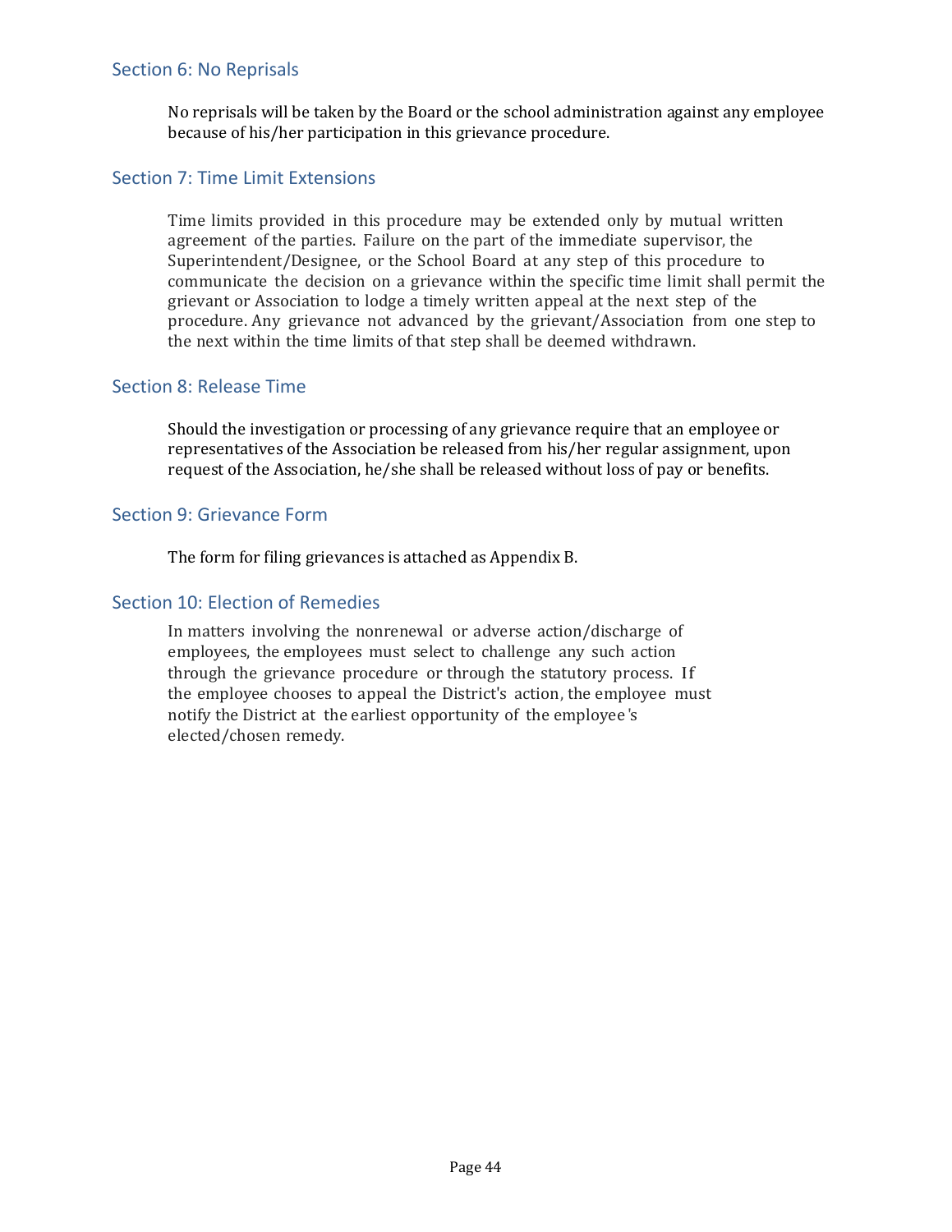# **ARTICLE X. DURATION**

A. This agreement will be in full effect for two (2) years beginning September 1, 2019 and extending through August 31, 2021.

B. The agreement will be reopened to address any new legislation that impacts this agreement. In addition, the agreement may be reopened for any topic by mutual agreement. Any state provided salary increase will be passed through to the employees.

IN WITNESS WHEREOF, the parties have hereunto set their hand and seal this  $\mathcal{W}^{\mu}$  day of

Sylews , 2019.

**ATTEST** For the Association

For the Board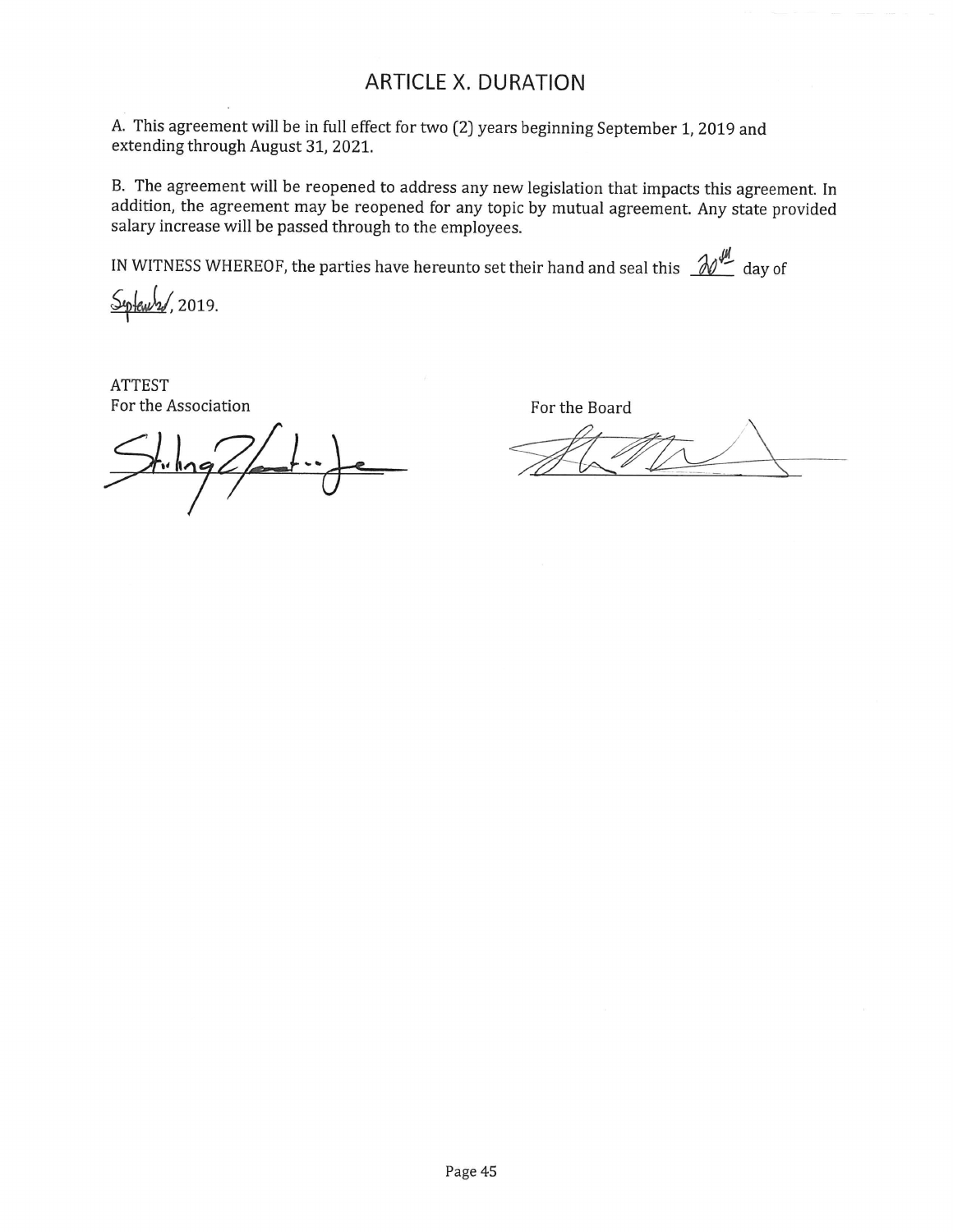# <span id="page-45-0"></span>APPENDIX A Base Salary Schedule 2019-2020

| <b>Years</b>    |           | <b>Tonasket Base Salary 2019-2020</b> |         |         |         |          |        |         | $MA+90$   |
|-----------------|-----------|---------------------------------------|---------|---------|---------|----------|--------|---------|-----------|
| <b>of</b>       |           |                                       |         |         |         |          |        |         | <b>OR</b> |
| <b>Service</b>  | <b>BA</b> | $BA+15$                               | $BA+30$ | $BA+45$ | $BA+90$ | $BA+135$ | MA     | $MA+45$ | Ph.D.     |
| 0               | 44,339    | 45,537                                | 46,777  | 48,021  | 52,011  | 54,581   | 53,158 | 57,149  | 59,722    |
| 1               | 44,936    | 46,150                                | 47,406  | 48,705  | 52,736  | 55,293   | 53,750 | 57,781  | 60,336    |
| 2               | 45,504    | 46,730                                | 48,000  | 49,399  | 53,419  | 56,001   | 54,345 | 58,364  | 60,948    |
| 3               | 46,090    | 47,328                                | 48,612  | 50,054  | 54,067  | 56,712   | 54,909 | 58,918  | 61,565    |
| 4               | 46,665    | 47,957                                | 49,248  | 50,741  | 54,777  | 57,442   | 55,500 | 59,536  | 62,201    |
| 5               | 47,259    | 48,557                                | 49,861  | 51,437  | 55,458  | 58,175   | 56,100 | 60,123  | 62,841    |
| 6               | 47,869    | 49,139                                | 50,487  | 52,141  | 56,143  | 58,876   | 56,716 | 60,719  | 63,449    |
| $\overline{7}$  | 48,941    | 50,230                                | 51,596  | 53,340  | 57,402  | 60,209   | 57,870 | 61,930  | 64,738    |
| 8               | 50,511    | 51,870                                | 53,268  | 55,157  | 59,273  | 62,184   | 59,685 | 63,802  | 66,712    |
| 9               |           | 53,568                                | 55,036  | 56,992  | 61,205  | 64,214   | 61,519 | 65,734  | 68,744    |
| 10              |           |                                       | 56,824  | 58,923  | 63,191  | 66,301   | 63,451 | 67,720  | 70,829    |
| 11              |           |                                       |         | 60,909  | 65,270  | 68,443   | 65,437 | 69,800  | 72,970    |
| 12              |           |                                       |         | 62,832  | 67,405  | 70,672   | 67,502 | 71,934  | 75,202    |
| 13              |           |                                       |         |         | 69,593  | 72,957   | 69,639 | 74,121  | 77,485    |
| 14              |           |                                       |         |         | 71,791  | 75,328   | 71,839 | 76,463  | 79,857    |
| 15              |           |                                       |         |         | 73,659  | 77,287   | 73,706 | 78,451  | 81,933    |
| $16$ or<br>more |           |                                       |         |         | 75,131  | 78,832   | 75,180 | 80,019  | 83,571    |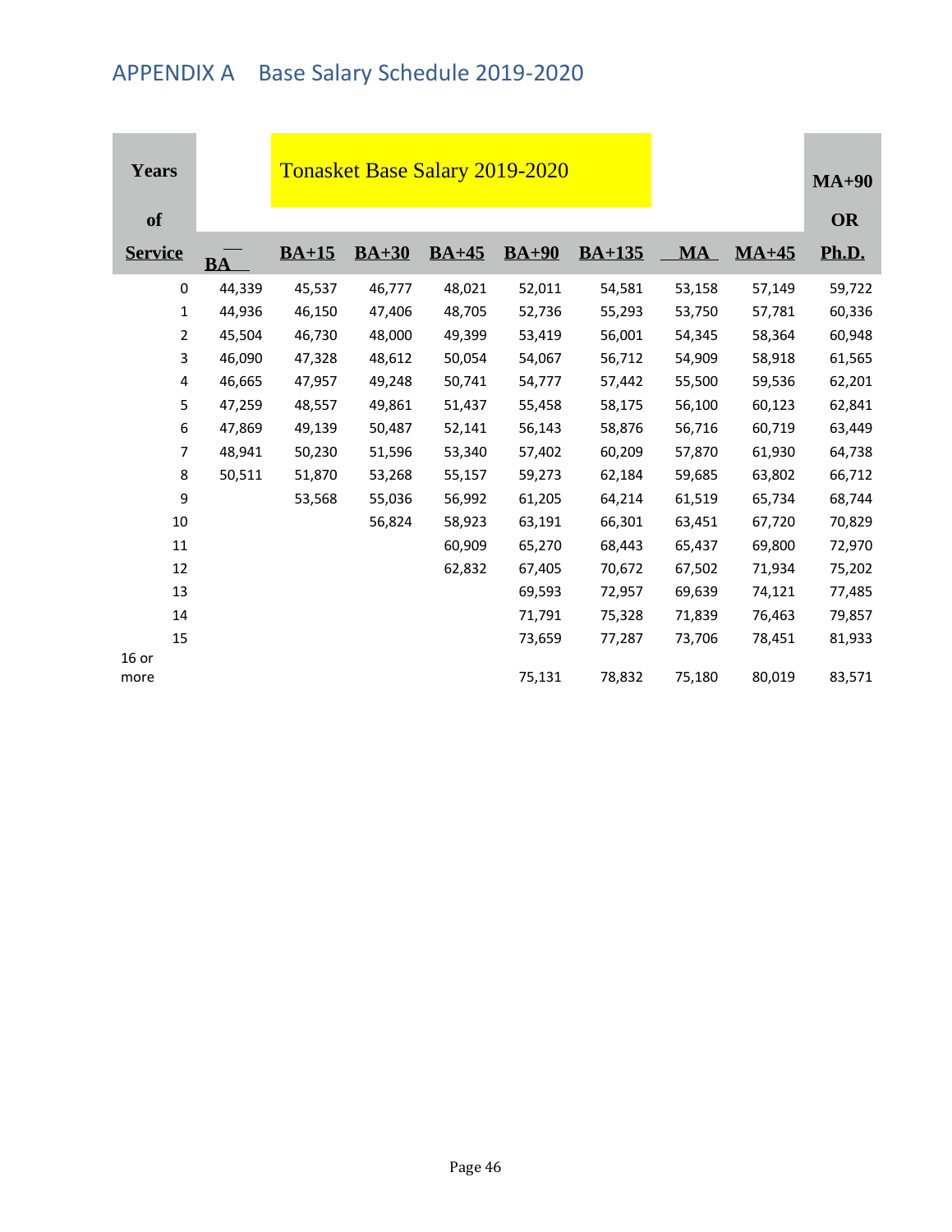# <span id="page-46-0"></span>APPENDIX A-1 Supplemental Days

|       |       | <b>Value of 6 Supplemental Days</b> |              |       |        |       |       | MA+90 |
|-------|-------|-------------------------------------|--------------|-------|--------|-------|-------|-------|
|       |       |                                     |              |       |        |       |       | OR    |
| BA    | BA+15 | BA+30                               | <b>BA+45</b> | BA+90 | BA+135 | MA    | MA+45 | Ph.D. |
| 1,478 | 1,518 | 1,559                               | 1,601        | 1,734 | 1,819  | 1,772 | 1,905 | 1,991 |
| 1,498 | 1,538 | 1,580                               | 1,623        | 1,758 | 1,843  | 1,792 | 1,926 | 2,011 |
| 1,517 | 1,558 | 1,600                               | 1,647        | 1,781 | 1,867  | 1,811 | 1,945 | 2,032 |
| 1,536 | 1,578 | 1,620                               | 1,668        | 1,802 | 1,890  | 1,830 | 1,964 | 2,052 |
| 1,556 | 1,599 | 1,642                               | 1,691        | 1,826 | 1,915  | 1,850 | 1,985 | 2,073 |
| 1,575 | 1,619 | 1,662                               | 1,715        | 1,849 | 1,939  | 1,870 | 2,004 | 2,095 |
| 1,596 | 1,638 | 1,683                               | 1,738        | 1,871 | 1,963  | 1,891 | 2,024 | 2,115 |
| 1,631 | 1,674 | 1,720                               | 1,778        | 1,913 | 2,007  | 1,929 | 2,064 | 2,158 |
| 1,684 | 1,729 | 1,776                               | 1,839        | 1,976 | 2,073  | 1,989 | 2,127 | 2,224 |
|       | 1,786 | 1,835                               | 1,900        | 2,040 | 2,140  | 2,051 | 2,191 | 2,291 |
|       |       | 1,894                               | 1,964        | 2,106 | 2,210  | 2,115 | 2,257 | 2,361 |
|       |       |                                     | 2,030        | 2,176 | 2,281  | 2,181 | 2,327 | 2,432 |
|       |       |                                     | 2,094        | 2,247 | 2,356  | 2,250 | 2,398 | 2,507 |
|       |       |                                     |              | 2,320 | 2,432  | 2,321 | 2,471 | 2,583 |
|       |       |                                     |              | 2,393 | 2,511  | 2,395 | 2,549 | 2,662 |
|       |       |                                     |              | 2,455 | 2,576  | 2,457 | 2,615 | 2,731 |
|       |       |                                     |              | 2,504 | 2,628  | 2,506 | 2,667 | 2,786 |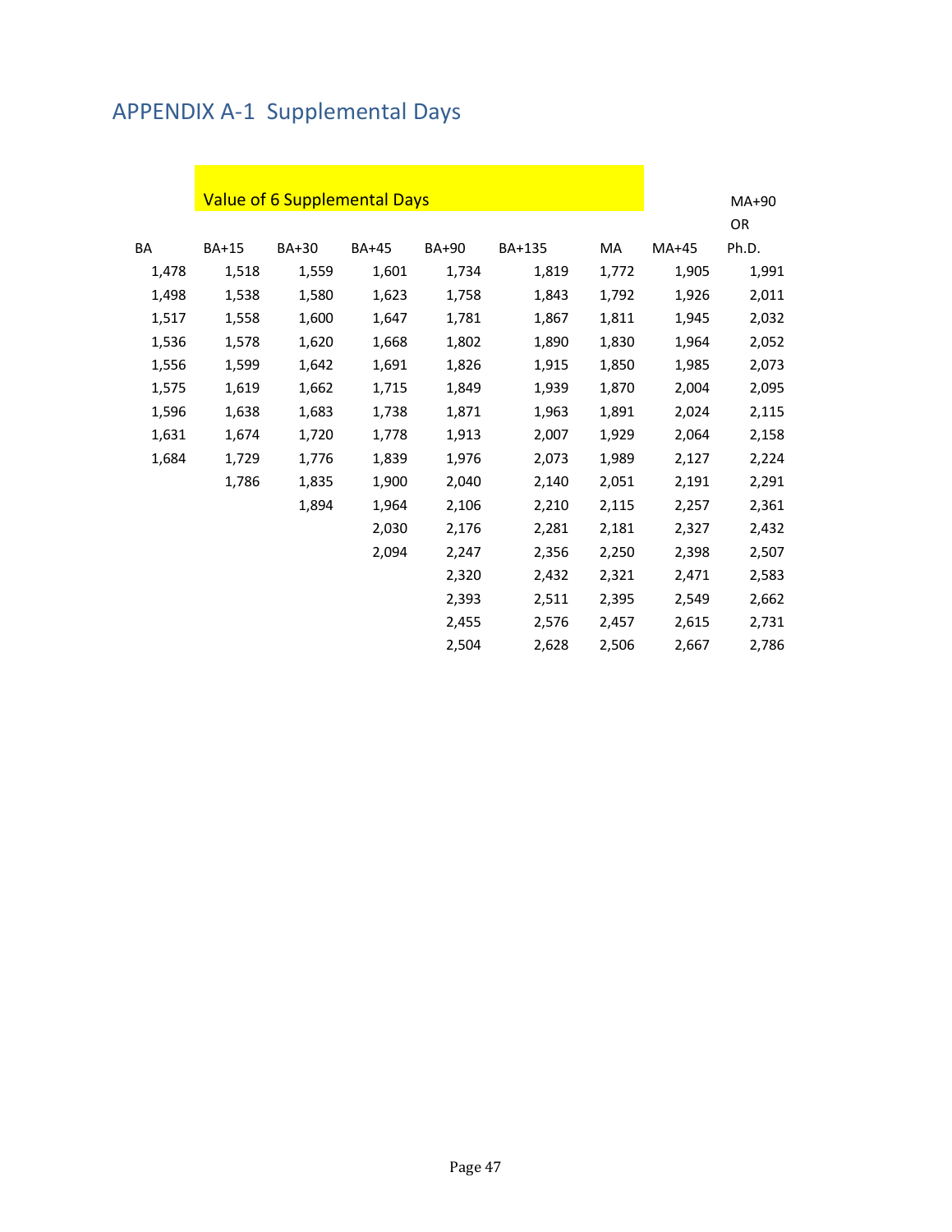# <span id="page-47-0"></span>TONASKET SCHOOL DISTRICT SUPPLEMENTAL SALARY SCHEDULE

A. Should the District decide to issue a supplemental contract for days of employment beyond the 180 day base year the following shall be the supplemental contract lengths:

| <b>Business Ed/FBLA</b>                       | 18 Days |
|-----------------------------------------------|---------|
| District Assessment Coordinator               | 5 Days  |
| <b>Vocational Agriculture</b>                 | 48 Days |
| Home and Family Consumer Science              | 18 Days |
| <b>ESA Psychologist</b>                       | 10 Days |
| <b>ESA Communications Disorder Specialist</b> | 10 Days |
| Learning Resources Specialist                 | 10 Days |

B. Should the district decide to issue a supplemental contract for added responsibility, the following shall be the salary amounts.

| Math is Cool (ES)                           | \$600                          |
|---------------------------------------------|--------------------------------|
| Math is Cool (MS)                           | \$300                          |
| Math Olympiad (MS)                          | \$300                          |
| Science Olympiad (MS)                       | \$300                          |
| Four Day Camp:                              |                                |
| Grade 6 Environmental Camp Director:        | $.05 \times Base*$             |
| Grade 6 Environmental Camp Staff Assistant: | $.04 \times$ Base <sup>*</sup> |
| <b>Staff Computer Consultant</b>            | .045 of the base*              |
| Summer Athletic Facility Coordinator        | .045 of the base*              |
| Music -- Pep Band                           | $$100$ per event <sup>*</sup>  |
| Music -- March Band                         | .014 of the base*              |
| Music -- Concerts                           | .014 of the base*              |
|                                             | *Base is \$40, 760             |

D. Employees who participate in District approved curriculum projects beyond the contract shall be compensated at the rate of per diem, not including benefits.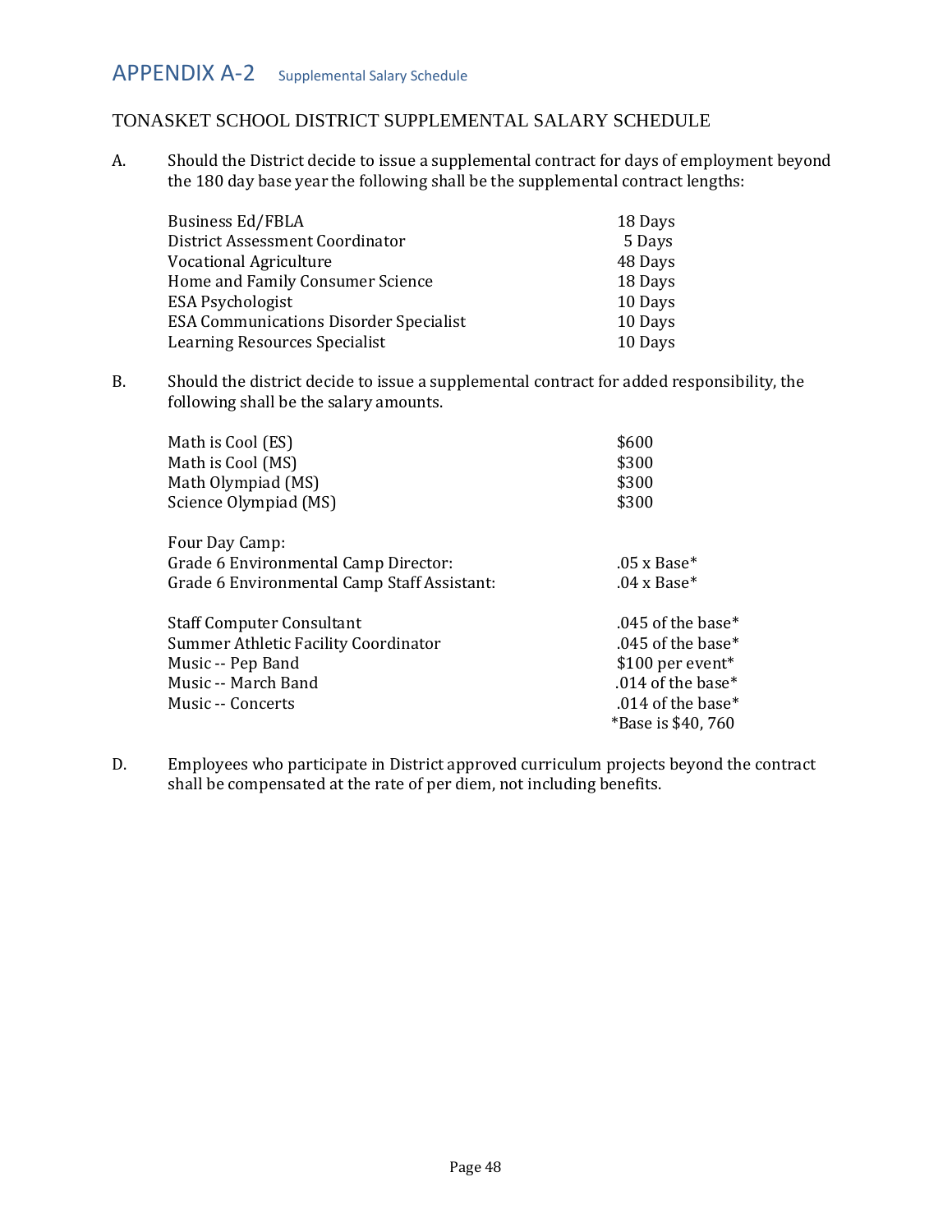# <span id="page-48-0"></span>APPENDIX B Grievance Review Request Form

# GRIEVANCE REVIEW REQUEST FORM

This form is to be utilized in initiating a grievance pursuant to the grievance procedure contained in the Agreement between the Parties.

The completed, signed Grievance Review Request Form must be submitted in presenting a grievance at Steps I, II, and III. The form must be addressed and delivered to the appropriate administrative supervisor at Step I, and the Superintendent at Steps II and III.

| Name                                                                                         | Title                                                                                           |
|----------------------------------------------------------------------------------------------|-------------------------------------------------------------------------------------------------|
|                                                                                              |                                                                                                 |
|                                                                                              |                                                                                                 |
|                                                                                              |                                                                                                 |
|                                                                                              |                                                                                                 |
| (Indicate specifically by name and title who has officially reviewed the grievance to date). | 1. Consistent with the procedure for processing grievances, I have taken the following actions: |
|                                                                                              |                                                                                                 |
|                                                                                              |                                                                                                 |
| 2. The nature of my grievance is:                                                            |                                                                                                 |
| 3. The relief I am seeking is:                                                               |                                                                                                 |
| Signature:                                                                                   | Date:                                                                                           |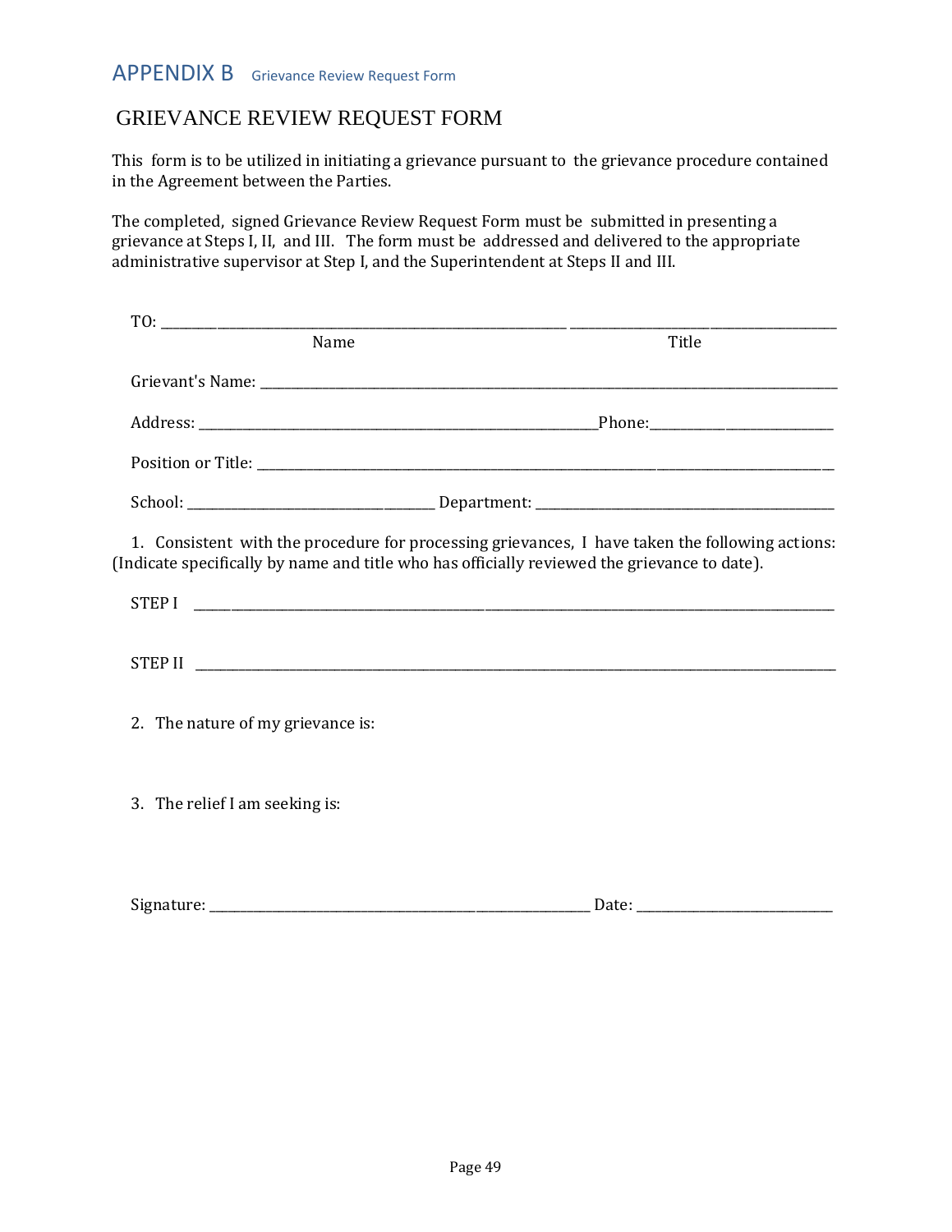# <span id="page-49-0"></span>EVALUATION CRITERIA AND INDICATORS

Criterion 1: Professional Preparation and Scholarship

The employee exhibits evidence of having a theoretical background and knowledge of the principles and methods of teaching.

1.1 Possesses and maintains appropriate academic background;

1.2 Pursues continued professional development.

Criterion 2: Knowledge of Subject Matter

The teacher demonstrates a depth and breadth of knowledge of theory and content in general education of subject matter specialization.

- 2.1 Possesses and maintains competence and working knowledge of subject matter;
- 2.2 Understands and articulates relationship between subject matter field and other disciplines.

Criterion 3: Interest in Teaching Pupils

The teacher demonstrates enthusiasm and commitment to each student's unique background and characteristics.

- 3.1 Demonstrates skill in human relations with students;
- 3.2 Develops rapport with students in a professional manner;
- 3.3 Demonstrates enthusiasm and interest in working with students.

Criterion 4: Instructional Skill

The teacher demonstrates competency (knowledge and skill) in designing and conducting an instructional experience.

- 4.1 Establishes learning objectives consistent with individual pupil needs;
- 4.2 Plans and implements a variety of instructional activities appropriate to specified learning objectives;
- 4.3 Uses the principals of learning to facilitate the learning process;
- 4.4 Assesses pupil learning and make appropriate use of the resultant data.
- 4.5 Completes adequate written lesson plans for management and supervision purposes.

#### Criterion 5: Classroom Management

The teacher demonstrates competency (knowledge and skill) in organizing and managing the educational setting.

- 5.1 Provides a classroom climate conducive to student learning;
- 5.2 Organizes and utilizes class time;
- 5.3 Organizes the physical setting so that it contributes to pupil learning;
- 5.4 Provides adequate lesson plans and guides for substitutes.

#### Criterion 6: Student Discipline and Attendance

The teacher demonstrates ability to manage the non-instructional, human elements/dynamics occurring among pupils in the educational setting.

- 6.1 Establishes clear parameters for student conduct and makes known these expectations;
- 6.2 Establishes and maintains order and discipline;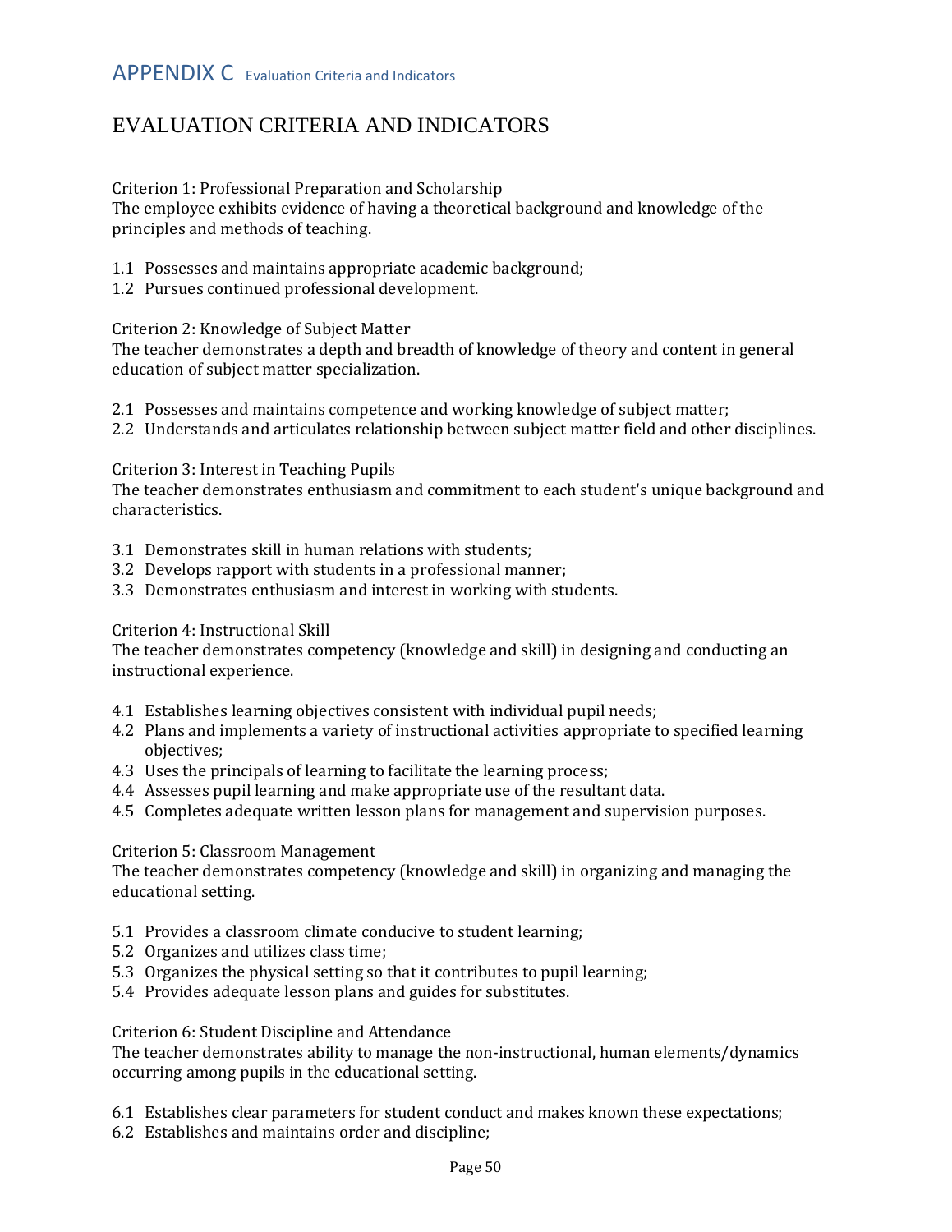- 6.3 Consistent and fair in dealing with student discipline;
- 6.4 Assists in maintaining control and enforcing rules throughout the school.

#### Criterion 7: Effort Towards Improvement

The teacher demonstrates an awareness of his/her limitations and strengths by efforts to improve or enhance competence.

- 7.1 Has attempted to complete growth plans delineated during previous evaluation;
- 7.2 Seeks advice and input regarding areas and techniques for self-improvement;
- 7.3 Accepts constructive criticism and implements suggestions for improvement.

#### Criterion 8: Professional Conduct

The teacher demonstrates professionalism through compliance with applicable rules and regulations of the State of Washington, the policies of the Tonasket School District and procedures established within the individual schools.

- 8.1 Shares in school responsibilities;
- 8.2 Respects the confidentiality of information that is made available as a result of his/her role as a staff member;
- 8.3 Maintains good working relationships with parents.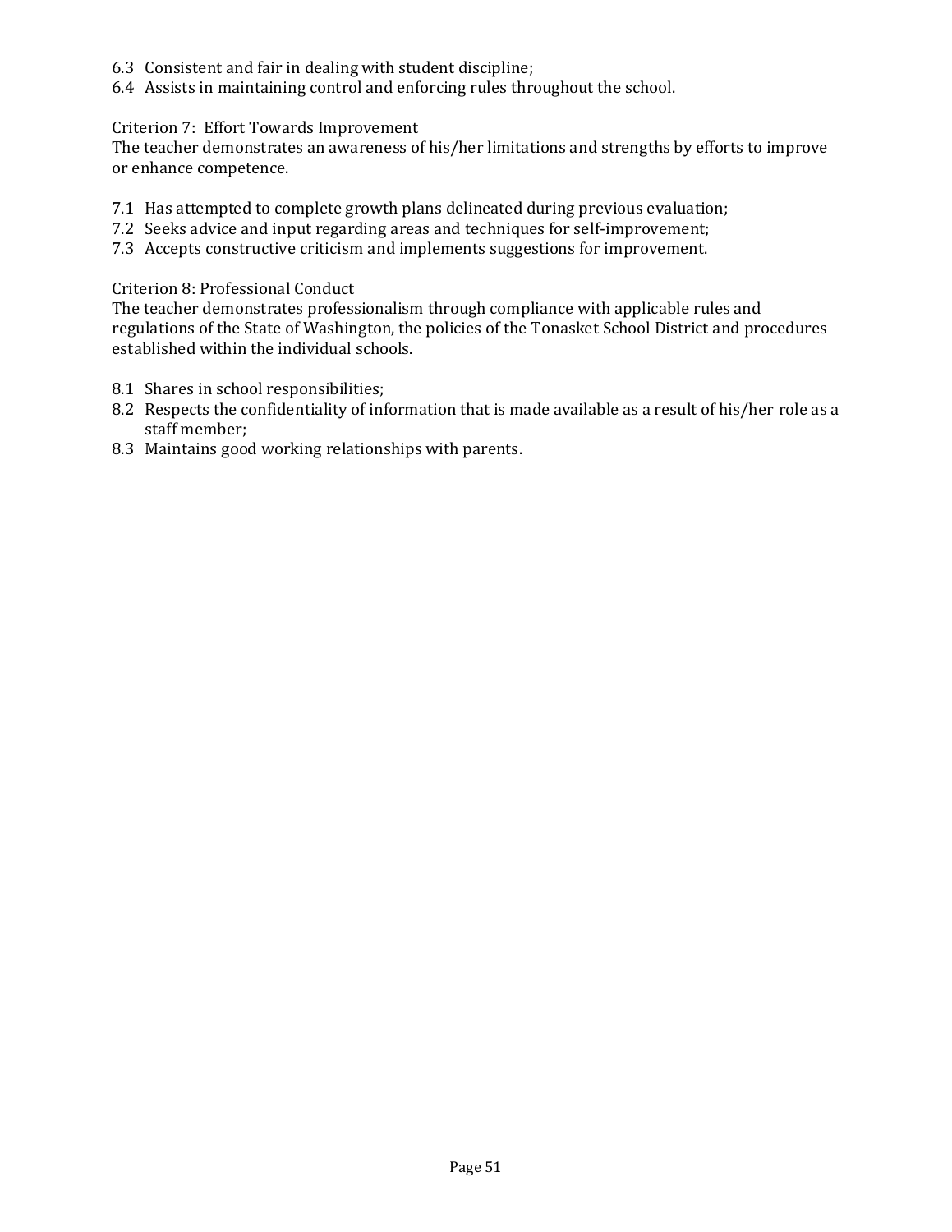# <span id="page-51-0"></span>TONASKET SCHOOL DISTRICT EMPLOYEE EVALUATION REPORT

Type of Evaluation:

\_\_\_\_\_\_\_\_ Annual \_\_\_\_\_\_\_\_ 90 day \_\_\_\_\_\_\_\_ Other

| Name       | Conference Date      |
|------------|----------------------|
| School     | Evaluator's Name     |
| Assignment | Evaluator's Position |

Evaluation Period to

Directions: This report is to be completed at the end of the evaluation period. The report is to be discussed at the evaluation conference and then distributed as follows: one copy to the person being evaluated, one copy to be retained by the evaluator, one copy to the district office.

----------------------------------------------------------------------------------------------------------------------

Criterion 1: Professional Preparation and Scholarship. The teachers exhibits evidence of having a theoretical background and knowledge of the principles and methods of teaching.

1.1 Possesses and maintains appropriate academic background; 1.2 Pursues continued professional development.

SATISFACTORY\_\_\_\_\_\_\_ NEEDS IMPROVEMENT\_\_\_\_\_\_ UNSATISFACTORY\_\_\_\_\_\_

Evaluator's Comment:

Response (optional):

Criterion 2: Knowledge of Subject Matter. The teacher demonstrates a depth and breadth of knowledge of theory and content in general education and subject matter specialization.

2.1 Possesses and maintains competence and working knowledge of subject matter;

2.2 Understands and articulates relationship between subject matter field and other disciplines.

SATISFACTORY\_\_\_\_\_\_\_ NEEDS IMPROVEMENT\_\_\_\_\_\_ UNSATISFACTORY\_\_\_\_\_\_

Evaluator's Comment:

Response (optional):

- ---------------------------------------------------------------------------------------------------------------------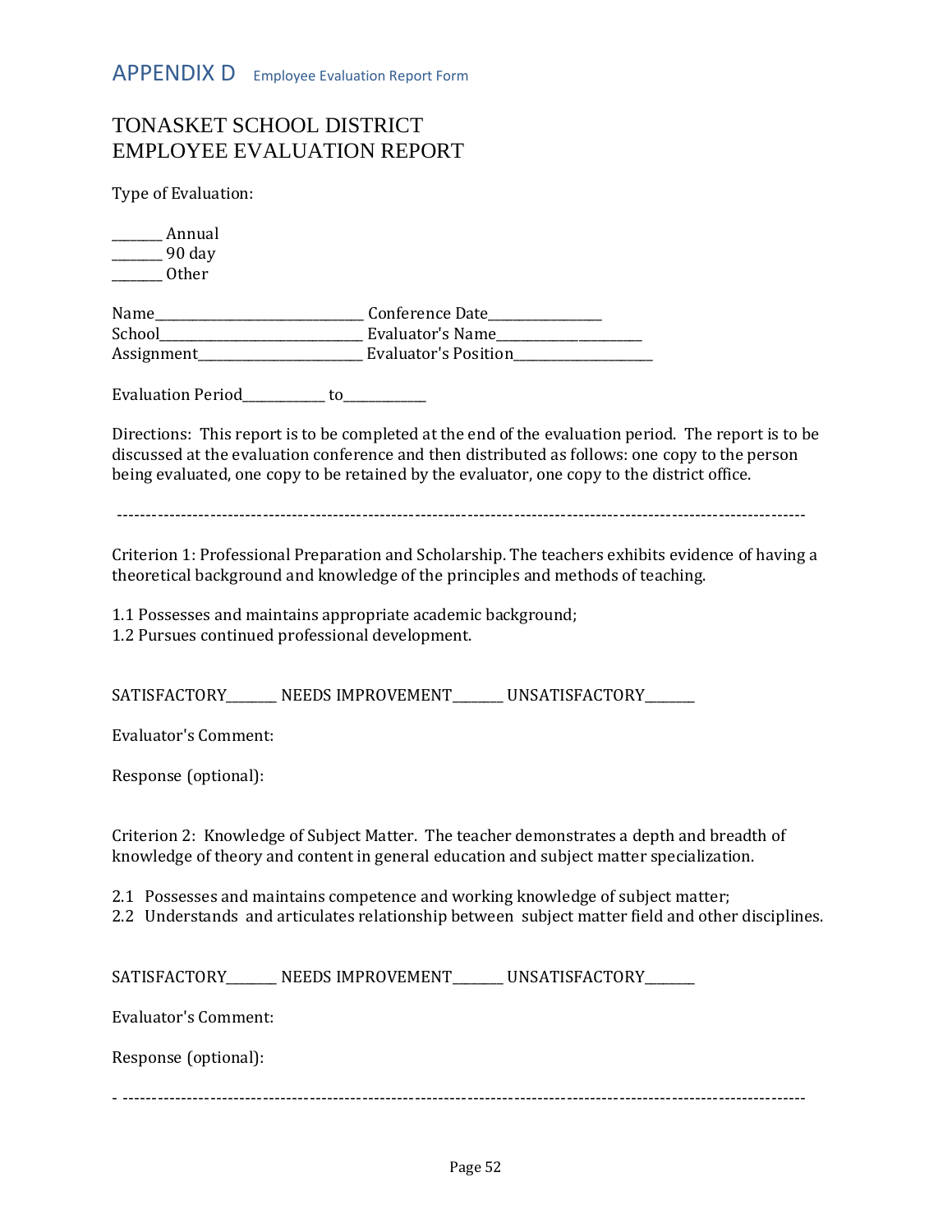Criterion 3. Interest in Teaching Pupils. The teacher demonstrates enthusiasm and commitment to each student's unique background and characteristics.

3.1 Demonstrates skill in human relations with students;

3.2 Develops rapport with students in a professional manner;

3.3 Demonstrates enthusiasm and interest in working with students.

SATISFACTORY \_\_\_\_\_\_ NEEDS IMPROVEMENT \_\_\_\_\_\_ UNSATISFACTORY Evaluator's Comment: Response (optional): ---------------------------------------------------------------------------------------------------------------------- Criterion 4: Instructional Skill. The teacher demonstrates competency (knowledge and skill) in designing and conducting an instructional experience. 4.1 Establishes learning objectives consistent with individual activities pupil needs; 4.2 Plans and implements a variety of instructional activities appropriate to specified learning objectives; 4.3 Uses the principles of learning to facilitate the learning process; 4.4 Assesses pupil learning and makes appropriate use of the resultant data; 4.5 Completes adequate written lesson plans for management and supervision purposes. SATISFACTORY\_\_\_\_\_\_\_ NEEDS IMPROVEMENT\_\_\_\_\_\_\_ UNSATISFACTORY\_\_\_\_\_\_ Evaluator's Comment: Response (optional): ---------------------------------------------------------------------------------------------------------------------- Criterion 5: Classroom Management. The teacher demonstrates competency (knowledge and skill) in organizing and managing the physical and human elements in the educational setting. 5.1 Provides a classroom climate conducive to student learning; 5.2 Organizes the utilizes class time; 5.3 Organizes the physical setting so that it contributes to pupil learning; 5.4 Provides adequate lesson plans and guides for substitutes. SATISFACTORY\_\_\_\_\_\_\_ NEEDS IMPROVEMENT\_\_\_\_\_\_ UNSATISFACTORY\_\_\_\_\_\_ Evaluator's Comment: Response (optional): ----------------------------------------------------------------------------------------------------------------------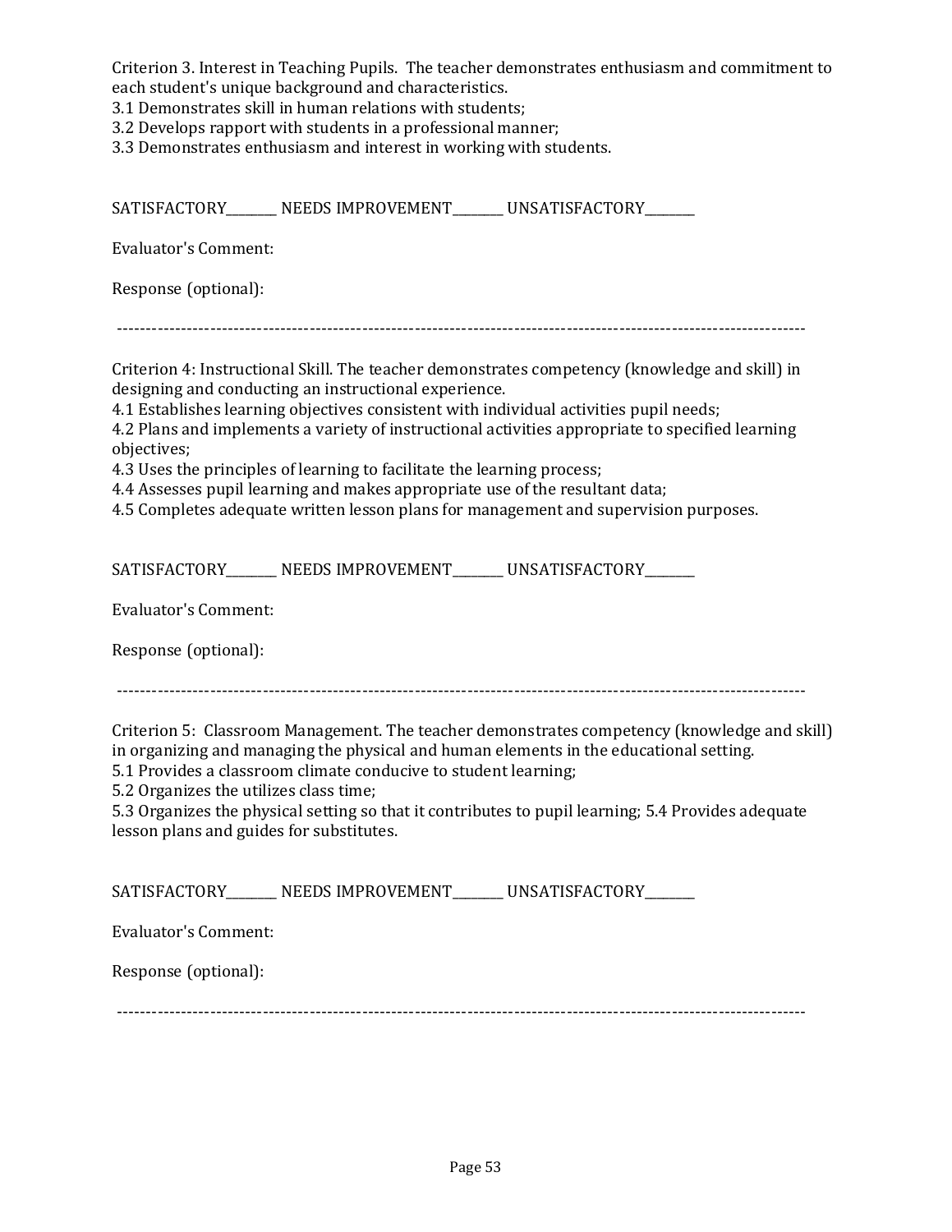Criterion 6. Students Discipline and Attendance. The teacher demonstrates ability to manage the non-instructional, human elements/dynamics occurring among pupils in the educational setting.

6.1 Establishes clear parameters for student conduct and makes known these expectations;

- 6.2 Establishes and maintains order and discipline;
- 6.3 Consistent and fair in dealing with student discipline;

6.4 Assists in maintaining control and enforcing rule throughout the school.

SATISFACTORY \_\_\_\_\_\_ NEEDS IMPROVEMENT \_\_\_\_\_\_ UNSATISFACTORY Evaluator's Comment: Response (optional): ---------------------------------------------------------------------------------------------------------------------- Criterion 7: Efforts Towards Improvement. The teacher demonstrates an awareness of his/her limitations and strengths by efforts to improve or enhance competence. 7.1 Has attempted to complete growth plans delineated during previous evaluation; 7.2 Seeks advice and input regarding areas and techniques for self-improvement. 7.3 Accepts constructive criticism and implements suggestions for improvement. SATISFACTORY\_\_\_\_\_\_\_ NEEDS IMPROVEMENT\_\_\_\_\_\_ UNSATISFACTORY\_\_\_\_\_\_ Evaluator's Comment: Response (optional): ---------------------------------------------------------------------------------------------------------------------- Criterion 8: Professional Conduct. The teacher demonstrates professionalism through compliance with applicable rules and regulations of the State of Washington, the policies of the Tonasket School District and procedures established within the individual schools. 8.1 Shares in school responsibility. 8.2 Respects the confidentiality of information that is made available as a result of his/her role as a staff member. 8.3 Maintains good working relationships with parents. SATISFACTORY\_\_\_\_\_\_\_\_ NEEDS IMPROVEMENT\_\_\_\_\_\_\_ UNSATISFACTORY\_\_\_\_\_\_\_ Evaluators Comment:

Response (optional):

 $-$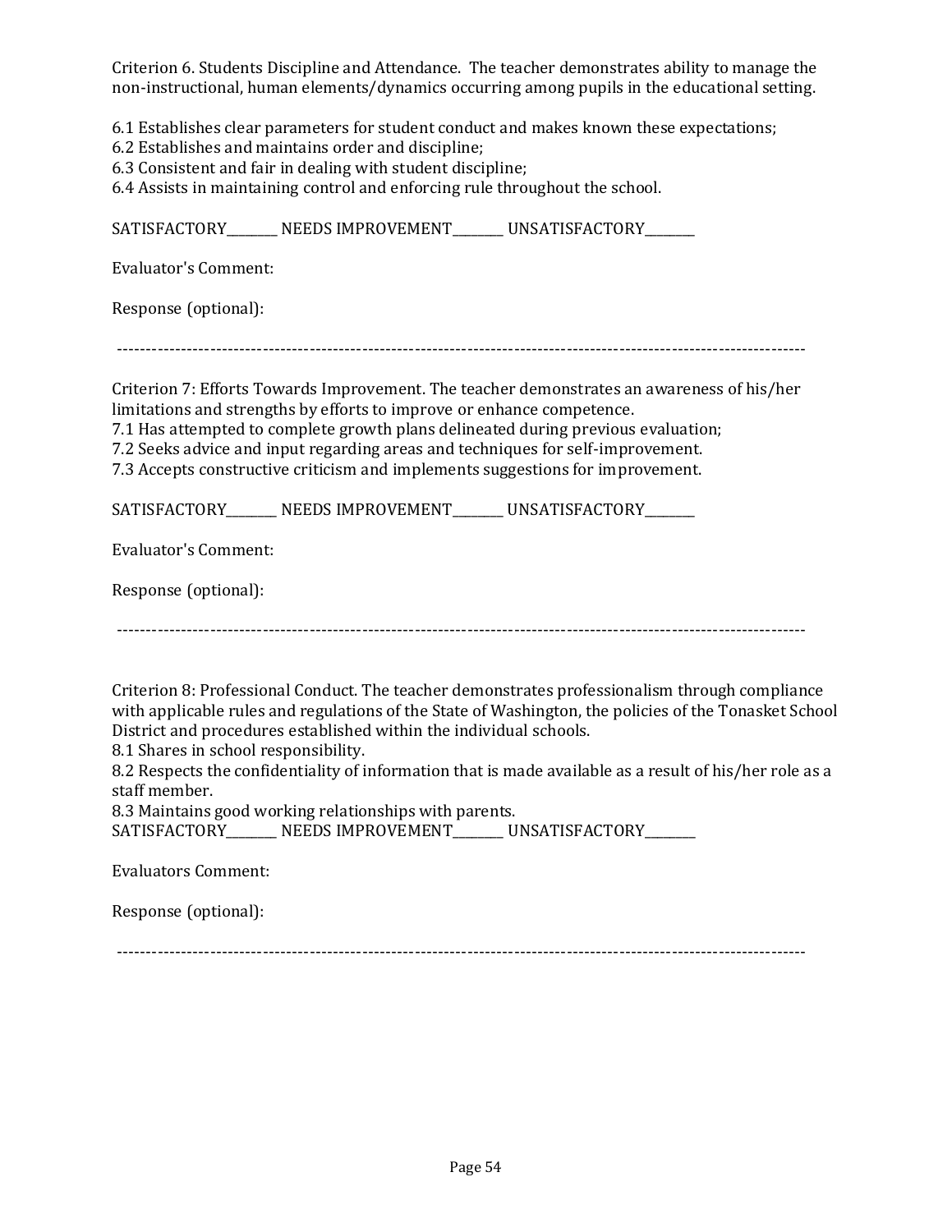Summary of Annual Evaluation

One of the purposes of employee evaluation is to provide a basis for career planning and individual growth development. The purpose of this particular part of the staff improvement process is to provide the evaluator and employee with space to delineate:

l. In what area has the employee shown development and growth?

2. In what specific areas does the employee need to demonstrate future development and growth?

3. Employee's comments:

Growth Plan: If a growth plan is developed by the evaluator and the employee, please attach a copy of the plan to this form.

| Observation Record (at least a total of 60 minutes required) |      |                                     |      |
|--------------------------------------------------------------|------|-------------------------------------|------|
|                                                              |      |                                     |      |
|                                                              |      |                                     |      |
| Signature of Evaluator                                       | Date | Signature of Person Being Evaluated | Date |

(Signature indicates only that evaluation has been read, not necessarily agreement with the finding.)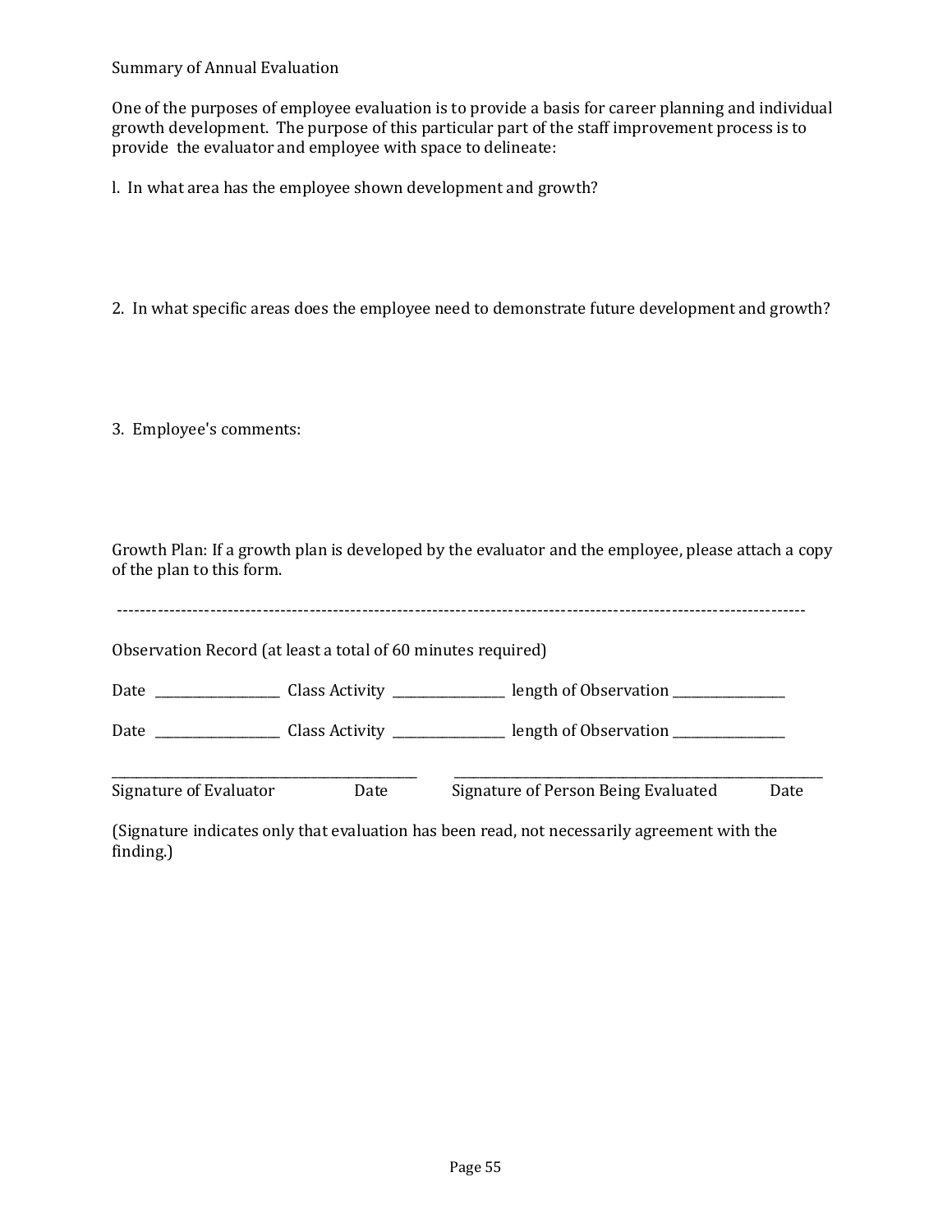<span id="page-55-0"></span>

| <b>TONASKET SCHOOL DISTRICT</b><br><b>EMPLOYEE EVALUATION REPORT</b><br>(PROFESSIONAL GROWTH OPTION)          |
|---------------------------------------------------------------------------------------------------------------|
|                                                                                                               |
|                                                                                                               |
|                                                                                                               |
| Goal(s): Teacher, Student, Program, Personal (to be completed collaboratively by employee and<br>supervisor): |
|                                                                                                               |
|                                                                                                               |
|                                                                                                               |
|                                                                                                               |
| Activities and progress toward goal attainment were verified.                                                 |
| Yes No                                                                                                        |
| Through routine observation:                                                                                  |
| has demonstrated successful teaching performance and has met<br>statutory requirement.                        |
|                                                                                                               |
|                                                                                                               |

<span id="page-55-1"></span>Page 56 Memorandum of Understanding #19/20-1 between